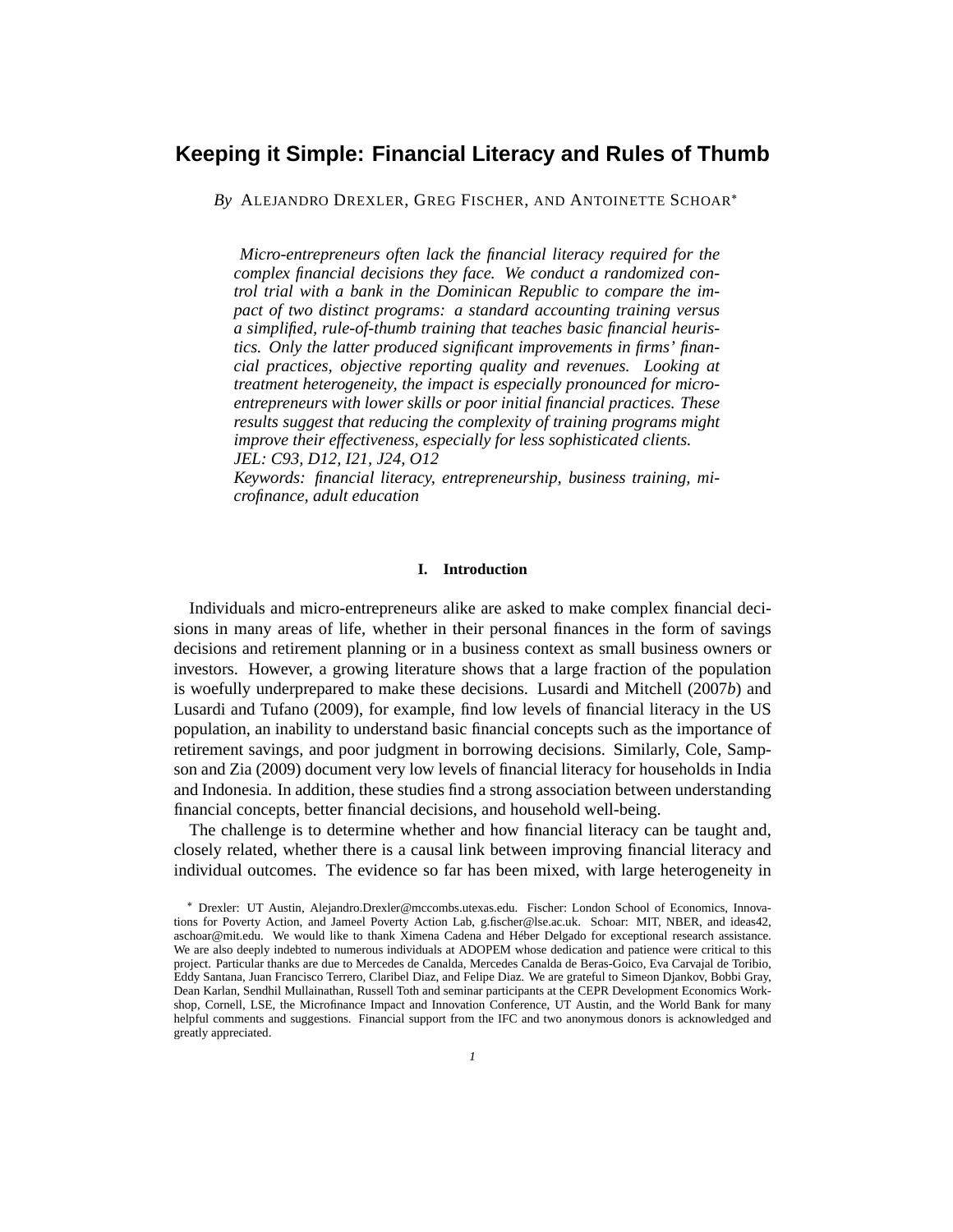the estimated success of training programs. For example, Bernheim and Garrett (2003) and Lusardi (2005) provide survey evidence that people who attend financial counseling programs subsequently make better financial decisions, especially those attendees with low income and education levels. The estimated effects of the programs are large; however, self-selection into training could lead to an upward bias. In contrast, Duflo and Saez (2003) conduct a randomized control trial exposing employees to a benefits fair that raises awareness about retirement savings, but they find only a small effect on savings plan enrollment. Similarly, Cole, Sampson and Zia (2009) find only modest effects from a financial literacy training program in Indonesia.

One major challenge in studying the impact of such financial literacy programs is that measured impacts conflate the usefulness of the financial skills with the effectiveness of the specific training methodology used in the study. To date we have only very limited systematic knowledge about the dimensions that determine a financial literacy program's impact. This impact might be crucially affected by the comprehensiveness and complexity of the materials, and all training programs face a trade-off between the ease with which participants can grasp the concepts and their potential depth of understanding.

To advance our knowledge of how differences in the structure and complexity of training programs affect participants' performance, we worked with a bank in the Dominican Republic to conduct a randomized control trial comparing the impact of two financial literacy training programs for small business owners. While we do not focus specifically on consumer financial literacy of the sort studied by Lusardi and Mitchell (2007*a*) and others, we note that for microenterprises the boundary between business and personal financial decisions is often blurred. In order to understand the channel through which financial training may affect recipients, we developed two distinct types of training that span the spectrum between comprehensiveness of the material and ease of understanding. Our aim in designing and evaluating these two programs is to assess whether there may be advantages to reducing the complexity of training programs and, in particular, if the simpler rule-of-thumb training is a better fit for less-educated or less financially sophisticated clients.

The standard accounting program closely follows a standard approach to small business training, which is designed to teach micro-entrepreneurs the basics of double-entry accounting, working capital management, and investment decisions. Similar programs are used around the world by groups such as Freedom from Hunger, the International Labor Organization, BRAC, and many others. The rule-of-thumb training focuses on very simple heuristics or routines for financial decision making without aiming to provide comprehensive accounting knowledge. For example, the standard accounting trainings taught participants to separate their business and personal accounts by instructing them how to calculate business profits based on a typical accounting curriculum for microentrepreneurs. The rule-of-thumb training gave them a physical rule to keep their money in two separate drawers (or purses) and to only transfer money from one drawer to the other with an explicit "IOU" note between the business and the household. At the end of the month they could then count how much money was in the business drawer and know what their profits were.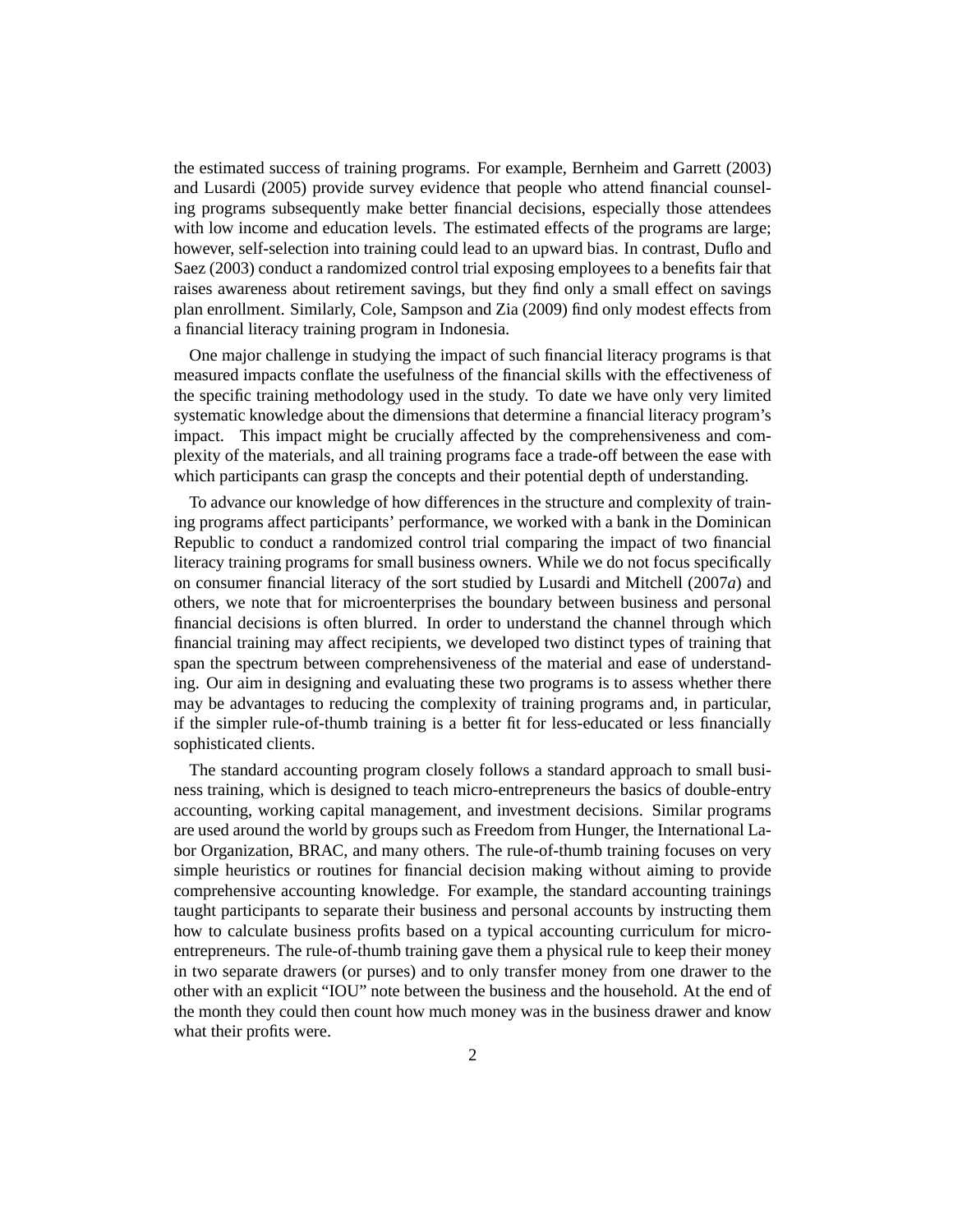Between November 2006 and July 2008, we implemented a randomized control trial of these two training programs in collaboration with ADOPEM, a microfinance institution (MFI) that lends to individuals and small businesses in the Dominican Republic. We selected 1193 existing clients of ADOPEM who had expressed some interest in training and randomly assigned them either to one of the two trainings or a control group. Our results document important differences in the impact of the two approaches. People who were offered rule-of-thumb-based training showed significant improvements in the way they managed their finances and in the accuracy and internal consistency of the numbers they reported. They were more likely to keep accounting records, calculate monthly revenues, and separate their books for the business and the home. Improvements along these dimensions are on the order of 10 percentage points. In contrast, we did not find any significant changes for those in the standard accounting training. Overall, it appears that the micro-entrepreneurs in our study were more likely to implement what they learned in the rule-of-thumb training.

In studying training programs, measurement effects are a natural concern. Respondents may report what they believe surveyors want to hear. Therefore, we developed and looked for changes in objective measures of reporting quality. Consistent with the belief that SMEs lack financial controls, the quality of self-reported firm data is poor. In the baseline survey, nearly half of the respondents make at least one error when asked to report sales and profits over different time horizons and levels of aggregation. Similarly, self-reported profits are on average substantially lower than what one would calculate from respondents' own revenue and expense detail.<sup>1</sup> The standard accounting training generates small and not statistically significant improvements in both dimensions. In contrast, the rule-of-thumb training significantly improves objective reporting quality. The error rate falls by nine percentage points, and the mean difference between the two profit measures drops by more than 50 percent. These improvements in objective reporting quality suggest that the rule-of-thumb training changes actual business management practices. They also underscore a key challenge in using profits as an outcome measure in business training studies. Not only are profits difficult to measure—this is well understood—but estimated effects often conflate the effect of the treatment on actual profits with changes in reporting quality.

When looking at the impact of training on business outcomes, we again find a more significant change in the group that received the rule-of-thumb training. We find a statistically significant and economically meaningful impact of 0.11 standard deviations on an index of revenue measures. The most significant effect is observed in the level of sales during bad weeks, consistent with an emerging pattern in other recent studies (Karlan and Valdivia, 2011; Berge, Bjorvatn and Tungodden, 2010). The standard accounting training produces no significant effects.

<sup>&</sup>lt;sup>1</sup>The direction of this reporting bias goes in the opposite direction from what De Mel, McKenzie and Woodruff (2009) found in their sample of small firms in Sri Lanka, for which self-reported profits are larger than those calculated from revenue and expense detail. We speculate that the firms in our sample have less incentive to underreport revenues but have poor recall over expense detail and fail to record the necessary information. Note also that there is substantial variation in these errors. In the control group, directly reported profits are less than calculated profits for 58% of the sample and larger for 28%.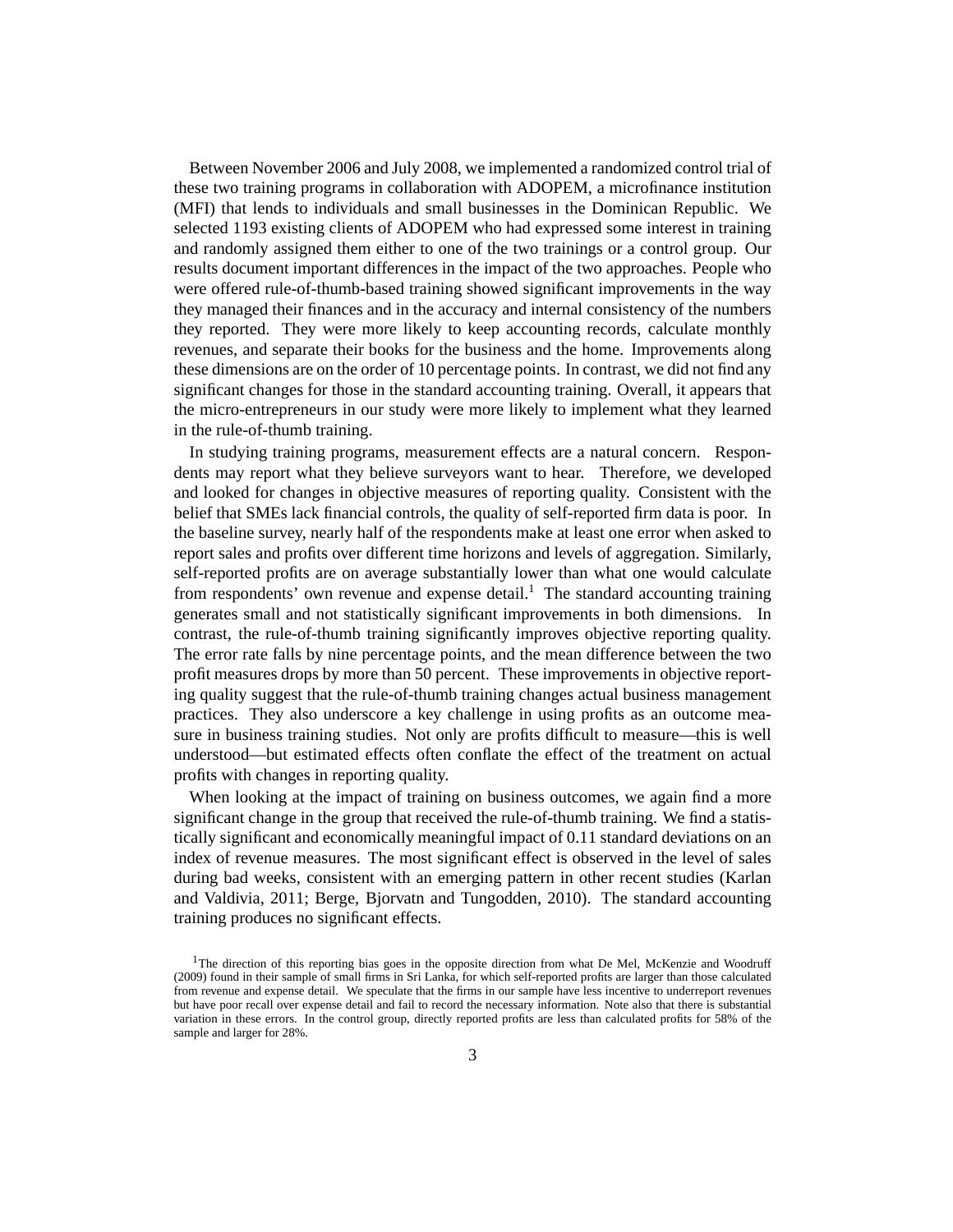In a second step we test for heterogeneous treatment effects, comparing the relative effect of the trainings across clients with different characteristics. The rule-of-thumb training produces a more pronounced effect for less sophisticated clients: those with the lowest human capital, limited ex ante interest in accounting or financial training, and with baseline business practices in the lowest quartile.<sup>2</sup> For these clients, the differences between the rule-of-thumb and standard accounting trainings are economically and statistically significant. These findings highlight the importance of heterogeneity and targeting training materials to client characteristics. A simplified rule-of-thumb training appears well suited to the needs of the less sophisticated clients.

Taken together, these results suggest that effective training may operate by helping individuals to better manage negative shocks or by improving their financial controls, which may allow them to predict and counteract the effect of slow weeks more proactively. However, it is important to note that improvements for firms in the rule-of-thumb treatment could stem from net business growth or from a redistribution from other enterprises in their area. Our study design allows us to test for these negative spillovers. We find a small but statistically significant drop in sales for firms located near more treated firms if these treated firms are in the same general line of business. These results are suggestive that some of the growth in the treated firms was due to crowding out of other firms and identify an important avenue for future work.

The rest of the paper is organized as follows. Section 2 briefly describes the related literature, and Section 3 details the experimental design. Section 4 describes the data and empirical strategy, Section 5 presents the results, and Section 6 concludes.

#### **II. Related Literature and Background**

A growing literature has documented the low level of financial literacy in the general population and its impact on individual decision making. Lusardi (2008) finds widespread lack of financial literacy among large sections of the US population, especially among people with low levels of education, women, and ethnic minorities. This lack of financial literacy is associated with poor financial decision making, in particular regarding retirement planning (Lusardi and Mitchell, 2007*a*), borrowing decisions (Lusardi and Tufano, 2009; Stango and Zinman, 2009), investment choices (Lusardi and Mitchell, 2007*b*), and participation in the formal financial system (van Rooij, Lusardi and Alessie, 2007).

Yet despite the strong association between financial literacy and a range of measures of financial well-being, little is known about the efficacy of financial literacy training programs in improving these outcomes Braunstein and Welch (2002). Causal inference for many studies is hindered by endogenous selection into training programs.<sup>3</sup> Where

<sup>2</sup>The original sample frame of 1193 individuals comprised borrowers who expressed interest in generic business training before the start of the program. In the baseline survey, respondents were asked to indicate their interest in specific forms of training. We classify an individual as "interested in training" if she indicated a desire to receive training in business accounting or financial management.

<sup>3</sup>Meier and Sprenger (2008), for example, document that individuals who choose to acquire personal financial information through a credit counseling program discount the future less than individuals who choose not to participate.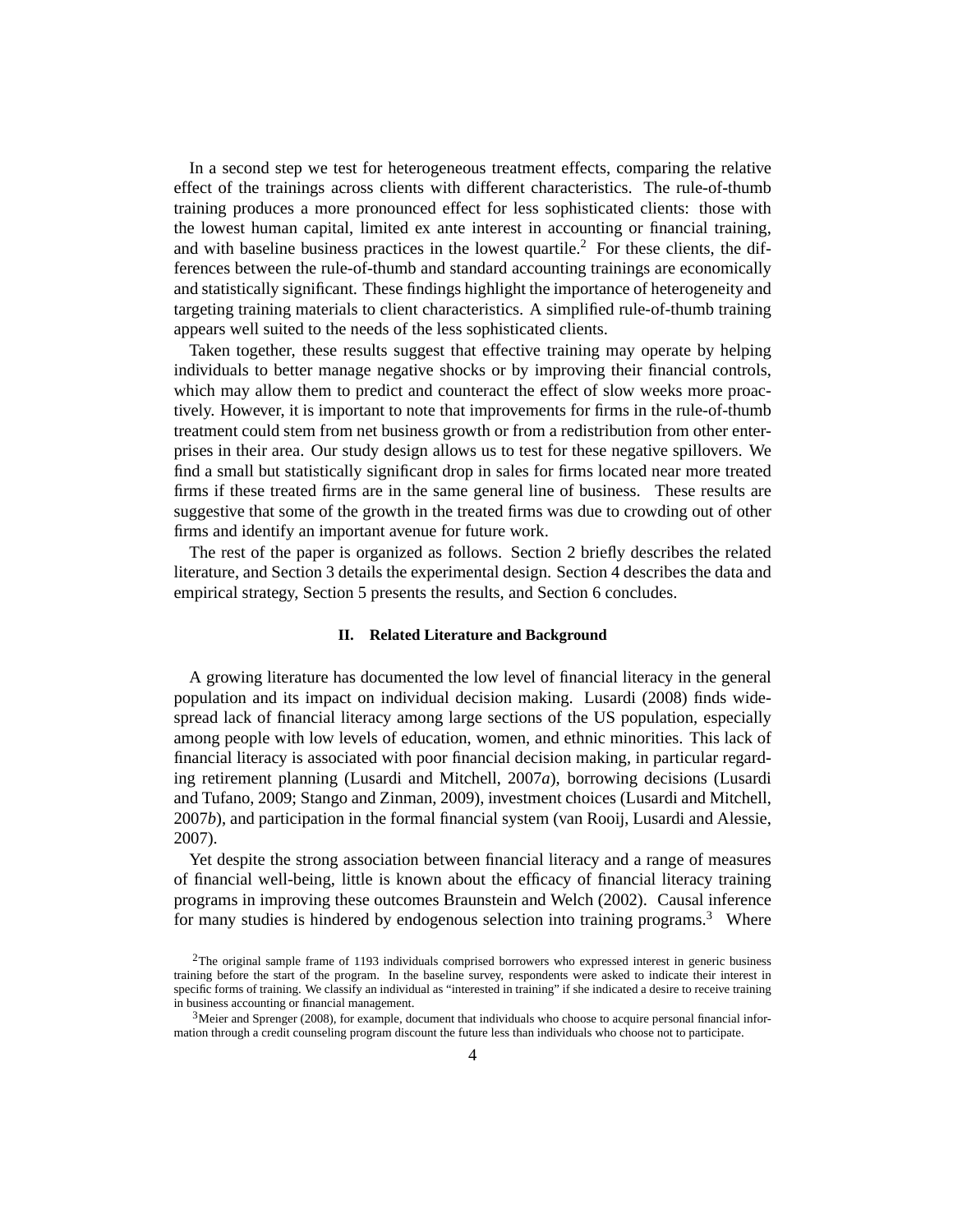causal effects can be clearly identified, the results are mixed. Bernheim, Garrett and Maki (2001) exploit variation across states and time in mandatory financial education for high school students and find that mandates increased exposure to financial curricula and ultimately asset accumulation; however, subsequent work by Cole and Shastry (2009) uses a larger sample and finds little effect. Cole, Sampson and Zia (2009) conduct a randomized control trial of a financial education program in Indonesia. They find that while financial literacy is strongly correlated with the demand for financial services, financial literacy education had modest effects on demand and was dwarfed by the effect of even a small subsidy to open a savings account.

Moreover, most studies use the term "financial literacy training" to refer to a myriad of different programs, varying from one-day consultation sessions in the field to one year of detailed in-class training. This variation makes it difficult to interpret results and compare the impact of training across studies. In particular, these studies do not allow one to test which features of literacy training are more effective than others. In contrast, this study explicitly tests the impact of different types of financial literacy training—standard accounting and a simplified, rules-of-thumb approach—with the aim of beginning to understand the mechanisms through which training programs may or may not work.

We also focus on a specific type of training aimed at small business owners. Until recently, surprisingly few studies looked at financial literacy for this population, even though significant resources are devoted to accounting and financial literacy training for them.<sup>4</sup> The first notable exception was Karlan and Valdivia (2011), which studies the impact of teaching basic finance concepts to micro-entrepreneurs.<sup>5</sup> Their study finds a large impact on clients' knowledge of financial terms and reported business practices. Results are more mixed on real outcomes such as sales or consumption, but the microfinance institution benefited from increased retention and repayment.

The issue of building managerial capital for small business owners has received increased attention of late (McKenzie and Woodruff, 2012). Field, Jayachandran and Pande (2010) evaluate a two-day training program for clients of an Indian microfinance institution. Their study focuses on constraints to women's entrepreneurial choices, with particular attention on encouraging savings and improving debt management, and finds that being invited to the training program increased both borrowing and the likelihood of personal labor income. A recent program evaluation by Berge, Bjorvatn and Tungodden (2010) evaluates the effect of financial grants and a wide-ranging business training program for clients of a microfinance institution in Tanzania. They find little effect on female clients, but a substantial impact on men's business practices and outcomes. Bruhn

<sup>4</sup>For example, the U.S. Small Business Administration's (SBA) small business training network, the World Bank's SME Toolkit, the International Labour Organization's Know About Business Programme, the Financial Education for the Poor (FEP) project sponsored by Microfinance Opportunities, the Citigroup Foundation, Freedom from Hunger, and many others aim to teach financial skills at huge expense every year. The SBA training includes modules on finance and accounting, business planning, business start up, business management, government contracting, marketing and advertising, and how to survive in a slow economy. The training is available online at http://www.sba.gov/training/. The FEP targets microfinance clients, many of whom have only subsistence level business activity. The FEP project includes five modules: credit administration, savings, financial negotiation, budgeting, and bank services.

<sup>5</sup>The micro-entrepreneurs in their study are part of a group lending program with weekly meetings. In these weekly sessions, clients in the treatment group also receive training.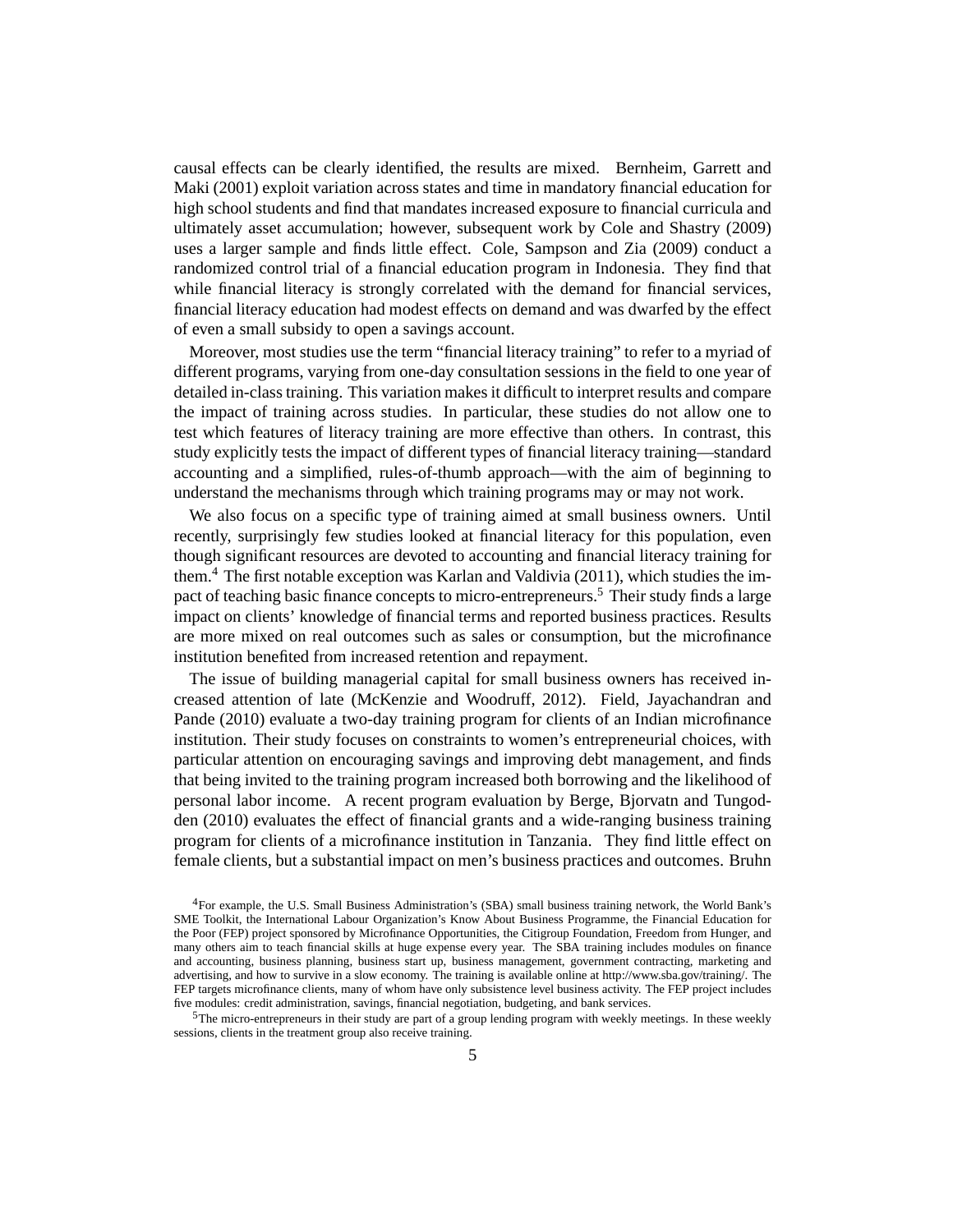and Zia (2011) study a training program for young entrepreneurs in post-conflict Bosnia and Herzegovina, finding that while the program did not affect business survival, it significantly improved business practices for surviving businesses. Similar to our study, they find some evidence of heterogeneous responses: the training program appears to improve business performance only for those individuals who were more skilled before the program began.

A related strand in the literature on capacity building for small- and medium-size enterprises focuses on providing consulting and management services to firms. Bloom et al. (2013) study the impact of intensive consulting services from an international management consulting firm on the business practices of medium- to large-size firms in the Indian textile industry. Even these large firms were unaware of many modern management practices, and treated plants significantly improved their management practices. Bruhn, Karlan and Schoar (2010) conduct a randomized control trial of consulting services in which small businesses were paired with a local management consultant for one year. The study assigned firms to a wide range of management consulting services, with financial literacy as an integral part of the intervention. More than 30 percent of the firms requested financial advice as one of the main inputs.

We contribute to this literature by conducting an experiment designed to further our understanding of the mechanisms through which training can affect businesses, explicitly comparing a standard accounting training with a simplified, rule-of-thumb-based program. In this vein, we also build on a growing literature that supports the merits of simplification in settings as varied as retirement savings plan enrollment (Beshears et al., 2010; Choi, Laibson and Madrian, 2009), Medicare drug plans (Mullainathan and Shafir, 2009), weight loss (Mata, Todd and Lippke, 2010), and college student loan applications (Bettinger et al., 2009). Research in cognitive psychology offers additional evidence that simpler rules and less feedback may be preferable in certain learning environments (Maddox et al., 2008; Maes and Eling, 2007). As Feldman (2003) notes, it is not surprising that more complex tasks are also often more difficult to learn. However, this seemingly obvious idea has until recently played little role in theories of concept learning. Similarly, the trend in business and financial literacy training appears to have been towards increasing complexity. In the context of Dominican micro-entrepreneurs, our results suggest that optimality may lie in the direction of simplification.

#### **III. Experimental Design**

ADOPEM is a savings and credit bank based in Santo Domingo, Dominican Republic serving primarily low-income, urban individuals and small businesses throughout the country. ADOPEM was founded in 1982 as a non-governmental organization providing a range of programs aimed at reducing poverty levels in the Dominican Republic. Since then, they have increased their focus on financial services and related activities, incorporating as a bank in 2004. Large by Dominican standards, in 2006 ADOPEM had approximately 59,000 clients in 19 branches. The bank offers a wide range of lending products; in 2006, 90 percent of loans were for amounts between RD\$2,500 and RD\$50,000 (US\$70-1,400). Over that same period, 56 percent of loans were made to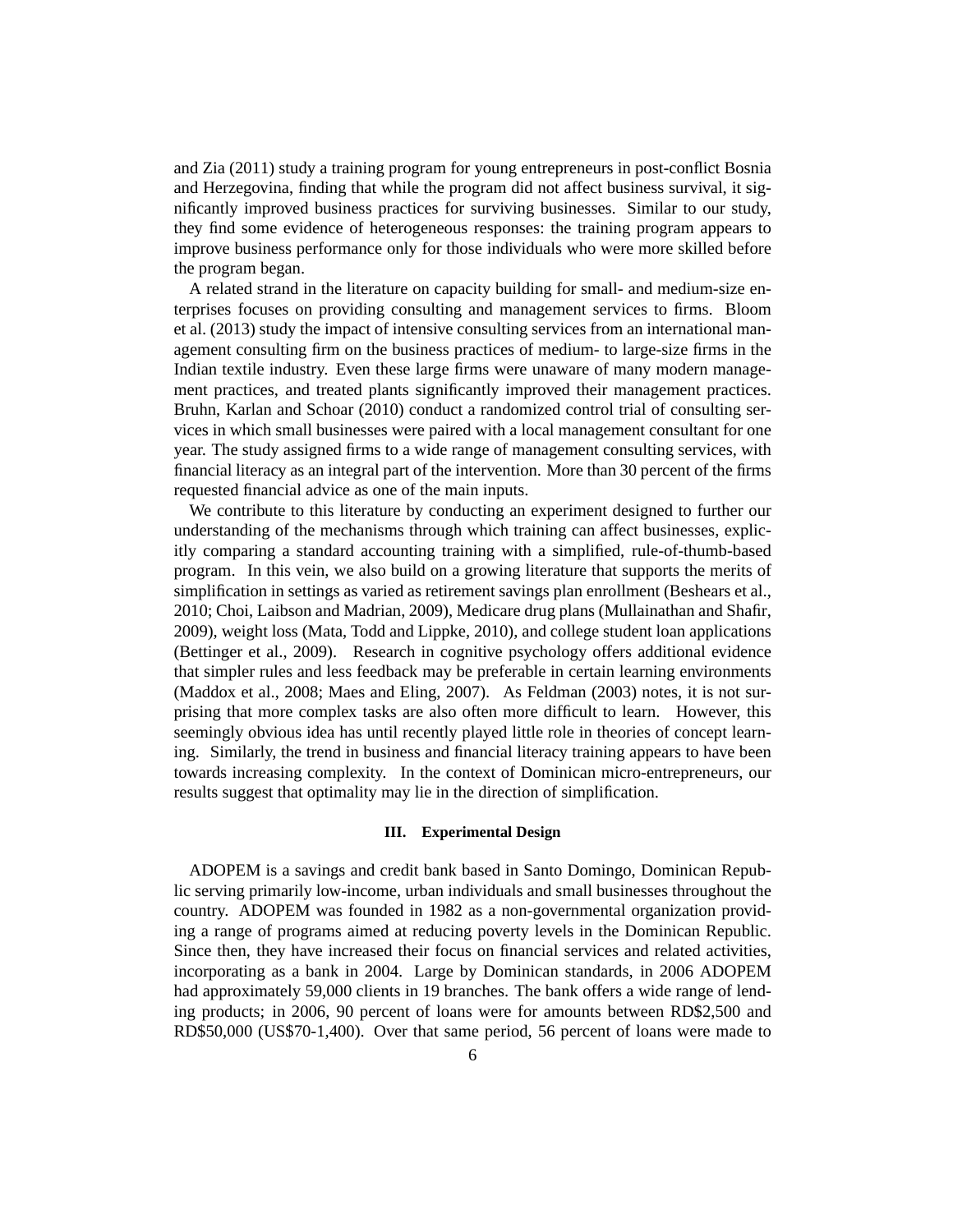individual persons or businesses and 44 percent were made to solidarity groups of two to five borrowers.<sup>6</sup> Approximately 80 percent of these clients were women.

In addition to extending loans, ADOPEM offers savings, insurance, and remittance products. It also operates a training center, with programs including basic computing, entrepreneurship, and specific trade skills. In the year before this experiment was launched, ADOPEM was actively planning to launch a dedicated financial education program and was interested in evaluating different approaches.

We worked with ADOPEM and Dominican training experts to develop two alternative financial education training programs. The standard accounting treatment offered a traditional, principles-based course in basic accounting techniques. Topics covered included daily record-keeping of cash sales and expenses, aggregation of daily records into weekly and monthly reports, inventory management, accounts receivable and accounts payable, calculating cash profits, and investment planning. The materials and capacitator training program for the standard accounting treatment were based on the financial education program designed by Freedom from Hunger, a US-based non-profit organization, together with the Citigroup Foundation and adapted to local conditions.<sup>7</sup>

The rule-of-thumb treatment taught participants simple rules for financial decision making, focusing on the need to separate business and personal accounts. Account separation is a staple rule in developed country entrepreneurship. In developing countries, where the tax and legal motivations for account separation often are weaker, it continues to receive a great deal of attention. The proposed benefits of account separation are twofold. On the one hand, it is seen as a very crude but easy way to monitor whether the business is self-sustainable and provides an estimate of the profitability of the business. The second rationale is more behavioral: keeping accounts separate serves as a commitment device for the business owner (or relatives) not to over-consume and deplete the working capital in the business. In addition to presenting several strategies for physically separating business and personal funds, the rule-of-thumb treatment taught how to estimate business profits by simple changes in business cash on hand, paying oneself a fixed salary, distinguishing business and personal expenses, and easy-to-implement tools for reconciling accounts when business funds have been used for personal expenses or the reverse. In both treatments, clients received record-keeping books, handouts, and homework assignments to reinforce ideas or techniques from the meetings. Both classes were offered once a week for three hours at a time. The standard accounting treatment lasted for six weeks and the rule-of-thumb treatment for five. The first three classes of both treatments covered consumption, savings, and debt management. The final three classes of the standard accounting treatment comprised basic cash accounting, distin-

<sup>&</sup>lt;sup>6</sup>ADOPEM's solidarity groups follow the traditional joint liability model. Each borrower takes out his or her loan as an individual, but all group members are jointly responsible for one another's repayment. Should any member fail to repay, each member suffers the default consequences as if she herself failed to repay.

 $^{7}$ The ADOPEM training program is most closely related to the budgeting module of the FFH training program. This module includes training on: how to develop a financial plan for the household expenses, how to adapt the spending to a restricted income, how to develop a budget for the house and the business, how to prioritize spending, how to record income and expenses, how to use income and expenses book keeping to make financial decisions, and how to store financial documents. Importantly, both ADOPEM training programs focused on maintaining a clear separation of business accounts.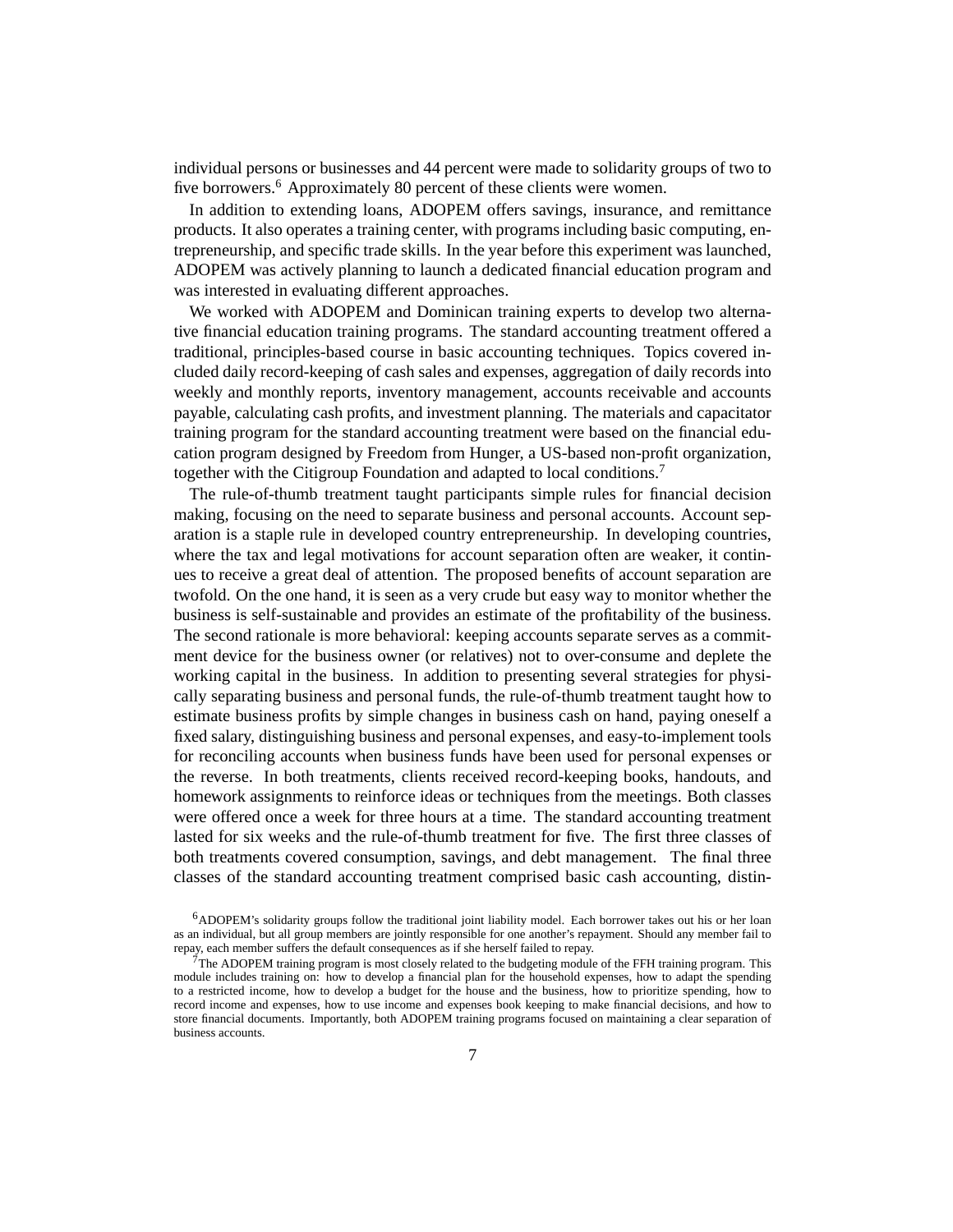guishing business and personal expenses, calculating profits, and working capital management. Classes four and five of the rule-of-thumb treatment focused on separating business and personal money and estimation techniques for calculating profits.<sup>8</sup> Attendance for classes one through five did not differ across the two treatments.

The sample consisted of 1,193 existing ADOPEM business or personal loan clients from Santo Domingo.<sup>9</sup> Of these, we assigned 402 to the accounting treatment, 404 to the rule-of-thumb treatment, and 387 to a control group which received no additional training services. The treatment was assigned at the individual level and administrative data was used to stratify according to loan size, years of borrowing, and whether or not a client maintained a formal savings account with the bank. Baseline survey data was not available at the time of the stratification. ADOPEM made no additional policy changes concurrent with the training program. The treatment was conducted in two waves. The first wave, comprising 302 treatment assignments, was conducted from March to May 2007, and the second wave, comprising the remainder, ran from July to August of the same year.<sup>10</sup>

All courses were taught by qualified local instructors. The majority had university degrees and experience with adult education, in most cases with ADOPEM directly. Courses were offered at seven schools throughout Santo Domingo and scheduled based on preferences elicited during the baseline survey. In addition, the course was heavily subsidized. Fees were randomly assigned at RD\$200 (approximately US\$6) or zero, relative to an overall program cost of approximately RD\$700.<sup>11</sup>

In order to begin understanding the potential limitations to classroom-based, financial training, we also randomly assigned half of the people in each of the treatment groups to receive follow-up training consisting of in-person visits of a financial trainer to the microentrepreneur's business. When necessary, the trainers reviewed the class materials with the entrepreneurs and helped clarify any questions they might have had. The purpose of the on-site visits was to ensure that individuals understood the material and were capable of implementing their newly-acquired financial accounting skills in their businesses. This structure helps us to differentiate the channel by which training affects the participants. If we do not find an effect of training we can determine whether this result is due to the inability of the participants to understand what was taught in class or whether the material itself, even when properly understood, is not helpful.

<sup>8</sup>See Table A1 for a more detailed summary of the materials covered.

<sup>&</sup>lt;sup>9</sup>At the request of ADOPEM, group loan clients with loans smaller than RD\$15,000 were excluded from the study. The original sample comprised 1,200 individuals; however, 7 observations were discarded due to errors in the baseline survey.

 $10$ A third wave of 800 individuals across all three assignment categories was planned for late 2007, but was cancelled due to the disruption caused by Hurricanes Dean and Noel and Tropical Storm Olga.

<sup>&</sup>lt;sup>11</sup>The original design was intended to test for selection effects. As noted in Karlan and Valdivia (2011), the emerging approach to business development services calls for pricing training services at or above marginal costs. However, if those entrepreneurs who would most benefit are uncertain of the program's benefits or subject to tighter credit constraints, this approach may induce adverse selection. Unfortunately, due to logistical issues associated with data gathering we are unable to analyze the selection results along this dimension.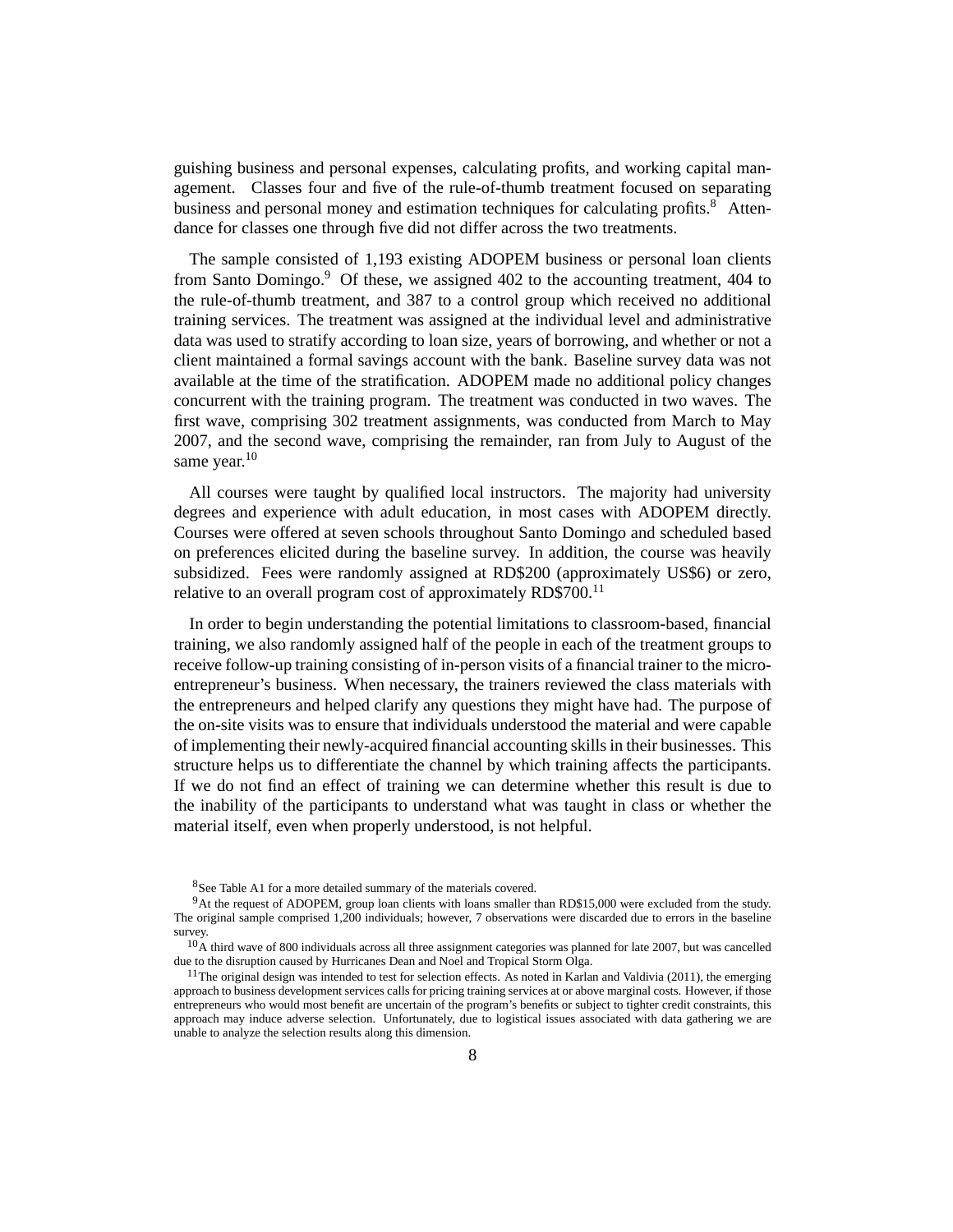#### **IV. Data and Empirical Strategy**

We constructed the original sample frame based on administrative data collected by ADOPEM in the ordinary course of operations. Beginning in November 2006, we conducted a baseline survey of each study participant using a professional survey firm unaffiliated with ADOPEM. We collected information on household and business characteristics, business practices and performance, business skills, training history, and interest in future training. The endline survey was conducted during the summer of 2008, at least 12 months after training was completed. We augmented the surveys with administrative data from ADOPEM.

#### *A. Descriptive Statistics*

Table 1 reports summary statistics for the full sample and each of the three assignment groups from the baseline data. Given that the treatments were randomly assigned, we expect individuals in the three assignment groups to be similar in the baseline. As shown in the table, this expectation generally holds across our 18 baseline characteristics; however, there are two marginally significant differences. Individuals assigned to the standard accounting treatment are marginally less likely to report keeping accounting records or separating their business and personal accounts in the baseline. Individuals in the rule-of-thumb training also report lower revenues in both average and bad weeks, although these differences fall below the 10%-significance level. Therefore, we control for these characteristics in the regression analytics that follow. Based on our sample size of approximately 400 individuals per assignment group, any small-sample bias introduced by inclusion of these baseline characteristics as covariates is minimal.<sup>12</sup>

As shown in the table, the average person in our sample is 40 years old, has three children and holds a loan size of RD\$26,514, approximately US\$750; the median was RD\$20,000. The median borrower in the sample reported revenues during an average week of RD\$3,000 (US\$85). In addition, 90 percent of the sample is female, 35 percent have more than a high school degree, and 66 percent have at least some savings. While all participants had been chosen by ADOPEM as clients who potentially were interested in financial training, only about 47 percent explicitly stated interest in training when surveyed. Reported sales are RD\$6,399 in an average week and RD\$3,500 in a bad week. Approximately half of the participants operate businesses engaged in retail sales and trading. We also found (not reported in the table) that 60 percent of the businesses are sole proprietorships with no employees in addition to the borrower. Of the rest, 80

<sup>&</sup>lt;sup>12</sup> Appendix Table A2 demonstrates a clear pattern of selection into training and highlights the need for exogenous variation in treatment assignment to assess the causal mechanisms though which training can affect outcomes. Conditional on assignment to the treatment group, those who attend have more education. They are also more likely to have expressed an interest in accounting training during the baseline survey; however, a prior interest in increasing savings or improving cash management is not associated with increased attendance. They also tend to have lower revenues but bigger plans, as measured by the share of the loan intended for fixed asset purchases. Attendance does not vary with individuals' business type. Interestingly, we see some evidence for the reverse of an "Ashenfelter dip": individuals reporting that their business had improved in the month preceding the baseline survey were 6.4 percentage points more likely to attend the training.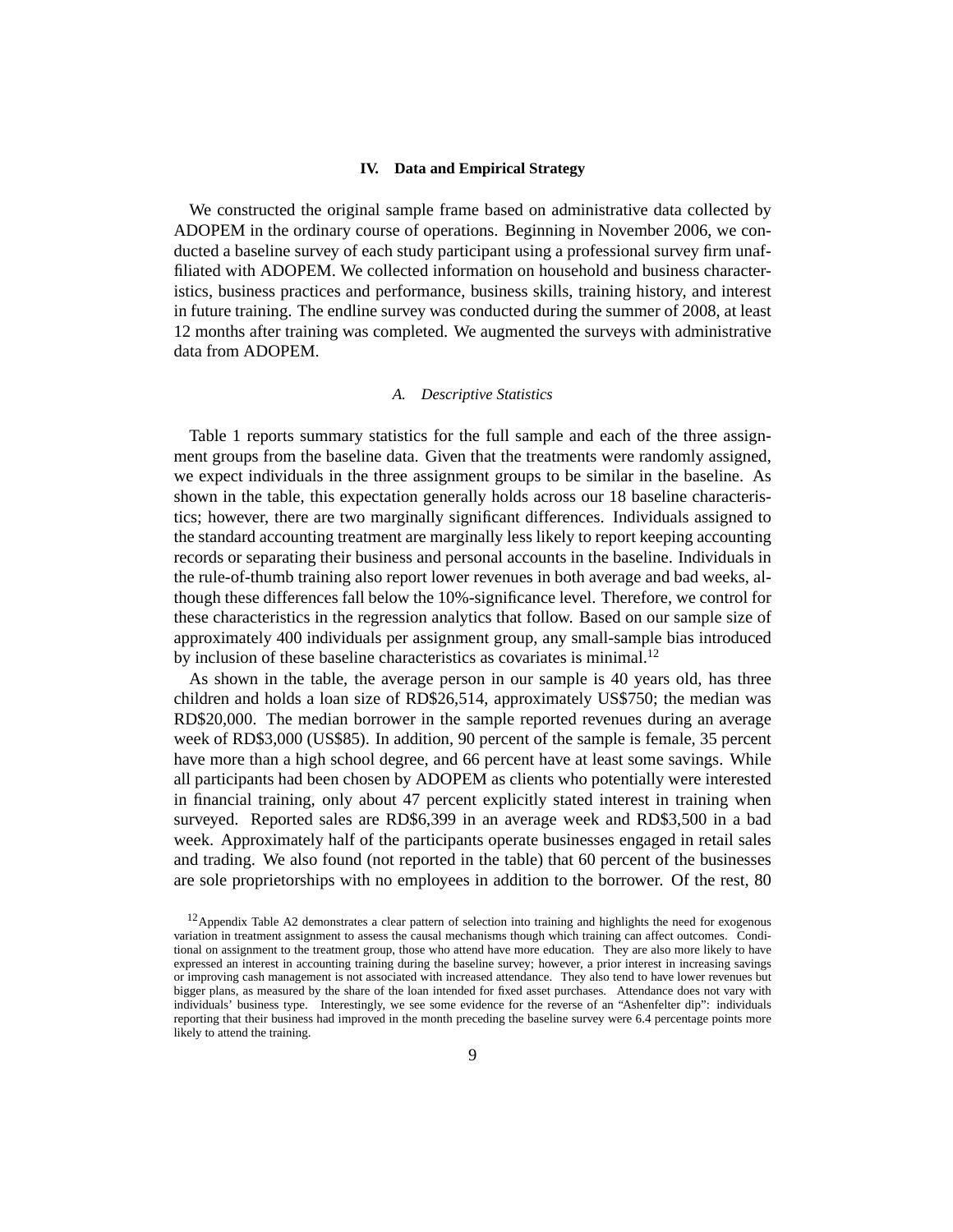percent have one or two employees in addition to the borrower and few have more than five. Typical businesses include small retail shops, general stores (*colmados*), beauty salons, and food service, serving geographically-clustered, local markets.

The final panel of Table 1 reports the business practices of the small business owners. A majority of them report already implementing several financial management practices: 74 percent report that they are separating personal and business cash; 66 percent keep accounting records; 53 percent have separate business and personal accounts and 80 percent say they calculate their revenues formally.

The endline survey was conducted in mid-2008, one year after the last wave of training was completed. Anecdotal evidence and discussions with ADOPEM suggest an unusually high level of program dropout, business closure, and out-migration from the Dominican Republic by the sample population in response to Hurricanes Dean and Noel and Tropical Storm Olga, which flooded large parts of the country and caused catastrophic damage. The survey team utilized various forms of contact information from baseline and administrative data as well as credit officers in the field in its efforts to locate all individuals in the study for the endline survey. Ultimately, we collected endline data for 87 percent of participants reporting in the baseline.<sup>13</sup>

#### *B. Objective Reporting Measures*

Self-reporting bias raises concerns about any measures of business management practices. Treated individuals may, for example, report maintaining separate business and personal accounts because they were told this was important and not because they actually do so. To allay such concerns, we construct an objective index of financial reporting errors. We classify as an error any report of (i) bad period sales greater than average or good, (ii) average period sales better than good, or (iii) average period profits better than good period sales for each of daily, weekly, and monthly reported outcomes. In the baseline, 45 percent of subjects make at least one mistake and 11 percent make three or more. Along the same lines, we compare self-reported profits to profits calculated from respondents' own revenue and expense detail. These differences are large; self-reported profits are only 60 percent of those calculated from the disaggregated components. While these differences could result from misreporting any of the components, we believe the most plausible explanation is that respondents fail to remember and hence underreport their various detailed business expenses. This poses challenges when interpreting the impact of either treatment on profits. For example, training could increase actual profits while improving recall of business expenses, leaving reported profits unchanged. For this reason, we are cautious when interpreting any profit measure as a stand-alone outcome. To account for this possibility, we estimate the effect of each treatment on the raw and absolute difference between self-reported and calculated profits. Because we do not have a measure of true profits, we cannot make statements about the accuracy of these measures; however, we expect that if either treatment improves financial controls, the difference between the two profit measures become smaller.

<sup>&</sup>lt;sup>13</sup> Section V.D discusses attrition in more detail.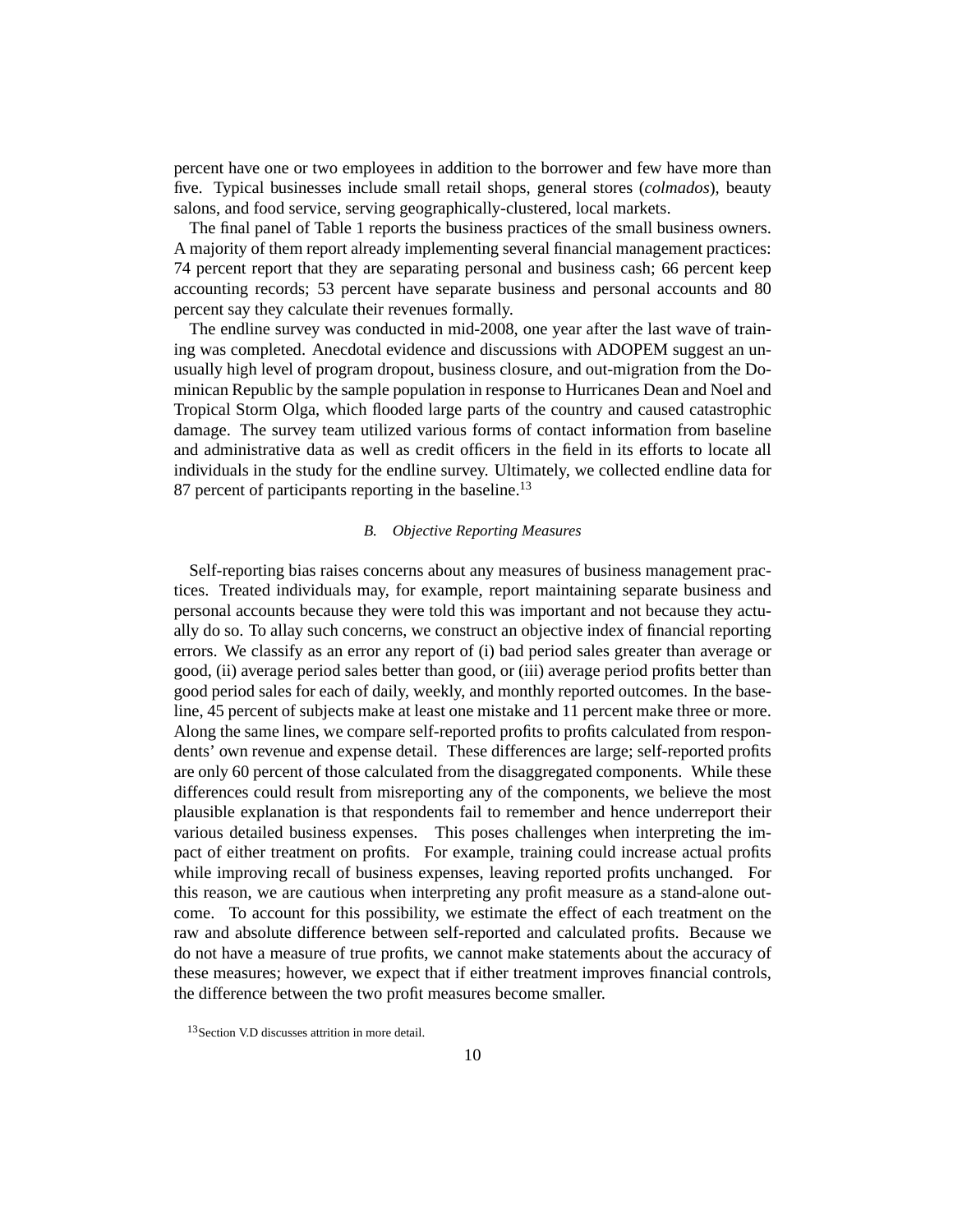#### *C. Empirical Strategy*

Random assignment of the treatments allows us to obtain unbiased estimates of the effect of being offered the training program by estimating the following equation:

(1) 
$$
y_i^E = \alpha + \beta_1 Acct_i + \beta_2 RoT_i + \gamma X_i + \delta y_i^B + \varepsilon_i,
$$

where  $y_i^E$  is the endline value of the outcome variable of interest; *Acct<sub>i</sub>* is an indicator for being assigned to the accounting treatment;  $RoT_i$  is an indicator for being assigned to the rule-of-thumb treatment;  $X_i$  is a matrix of baseline-measured covariates including business types, loan size, and participation in an ADOPEM savings account. The pre-treatment measure of the outcome variable,  $y_i^B$ , explains a substantial share of the variance in outcomes across individuals and is included where available. The  $\beta$  parameters are an estimate of each program's average effect on outcome *y*. For binary outcome variables, we estimate a linear probability model following the same specification in (1), which allows interpretation of  $\beta$  as the difference in the mean level of an activity, e.g., keeping formal accounts, conditional on assignment to the particular treatment group. We restrict the sample to only those individuals who report owning a business in the endline, so answers to all business outcome and performance measures (e.g., weekly revenues or keeping business and personal accounts separate) are well defined.<sup>14</sup> Standard errors are clustered at the barrio level to account for community-level shocks to business conditions. We also estimate the simple cell means regression,

(2) 
$$
y_i^E = \alpha + \beta_1 Acct_i + \beta_2 RoT_i + \delta y_i^B + \varepsilon_i,
$$

to verify that the choice of covariates is not affecting parameter estimates.

We test for heterogeneous treatment effects with respect to skill level, prior interest in training, and baseline quartile of business financial practices by re-estimating equation (1) while restricting the sample in turn to each of the partitioning subgroups.<sup>15</sup>

Next we look at the effect of the intensive follow-up visits. Because we randomly assigned treated participants to these visits conditional on attending the first class, we estimate the effect of the follow-up with the following specification, restricting the sample in turn to only those participants who attended the first class in either treatment group:

(3) 
$$
y_i^E = a + \beta Follow_i + \gamma X_i + \delta y_i^B + \varepsilon_i,
$$

where  $Follow<sub>i</sub>$  is an indicator for assignment to receive the in-person follow-up. We then estimate the effect of treatment on the treated with the equation,

(4) 
$$
y_i^E = \alpha + \beta_1 \text{Attend} \text{Act}_i + \beta_2 \text{Attend} \text{RoT}_i + \gamma X_i + \delta y_i^B + \varepsilon_i,
$$

<sup>&</sup>lt;sup>14</sup>The rate of business ownership in the endline is 78.1% in the full sample and does not differ significantly across the various treatment groups. See Section V.D for a discussion of attrition and potential differential non-reporting.

<sup>&</sup>lt;sup>15</sup>Each of these subgroups was specified in the analysis plan before the endline data was collected. We also considered heterogeneity across industries and loan type (individual or group). The results, not reported, are available on request.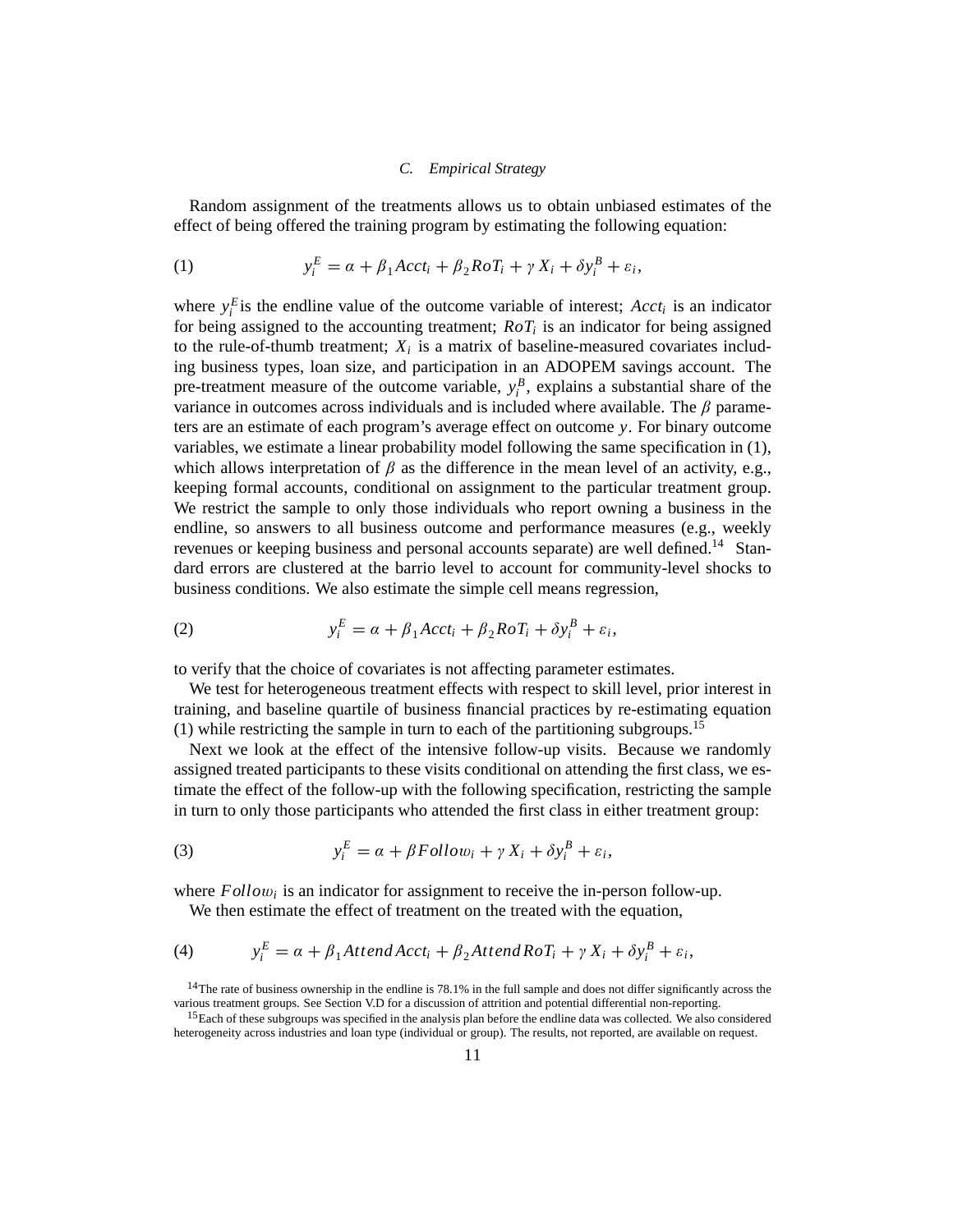where *Attend Acct<sup>i</sup>* and *Attend RoT<sup>i</sup>* are indicators for whether individual *i* attended any accounting or rule-of-thumb training classes, respectively. Because attendance is endogenous, we instrument for attendance in (4) with assignment to the treatments.

While we focus on a few key business practices and performance measures, we have data on a range of distinct outcomes. Because testing multiple outcomes independently increases the probability that we will reject the null of no effect for at least one outcome, we follow Kling, Liebman and Katz (2007) and Karlan and Valdivia (2011) in constructing index measures for three families of outcomes: business practices, personal financial practices, and business revenues.<sup>16</sup> Within each category, we rescale each outcome such that larger values indicate better values for the individual or business and convert each measure to a z-score such that  $z_{ki} = (y_{ki} - \mu_k)/\sigma_k$ , where  $\mu$  and  $\sigma$  are the mean and standard deviation of  $y_k$  for the control group. Thus each component of the index has mean 0 and standard deviation 1 for the control group. For each category, we then construct a summary measure  $z_i = \sum_k z_{ki}/k$ . We then estimate:

(5) 
$$
z_i^E = \alpha + \beta_1 Acct_i + \beta_2 RoT_i + \gamma X_i + \delta z_i^B + \varepsilon_i,
$$

to test whether the training treatments affected the set of outcomes within the category.

Next, we turn to look for potential spatial externalities from the training. These spillovers can take two forms. First, there may be positive knowledge spillovers. Trained clients may actively pass on newly acquired knowledge to their peers or neighboring businesses may observe and mimic improved management practices. Second, business outcomes for the treated may improve either by expanding the overall market, "growing the pie", or by a reallocation of revenues from control firms to the treated, "business stealing." As described above, the businesses in this study tend to serve spatially local markets, therefore we follow a strategy similar to Miguel and Kremer (2004) in testing for these externalities. Using address information for each observation in the sample, we construct a measure of the distance between every pair of businesses.<sup>17</sup> We then construct density measures for the total number of firms located within 0.5 kilometers of business *i*,  $N_i$ , as well as the number of firms in the accounting  $(N_i^A)$  and rule-of-thumb  $(N_i^R)$  treatments. We can further characterize these proximate firms by whether or not they operate in the same basic industry as firm *i* ( $N_i^{AS}$  and  $N_i^{RS}$ ) or a different industry

<sup>&</sup>lt;sup>16</sup>Business practices includes indicators for keeping financial accounts, maintaining accounts separately for business and home, keeping business and personal cash separate, maintaining a plan for business expenditures, setting aside cash for business expenditures, paying a salary, taking business funds for personal use,\* calculating revenues, calculating profits, keeping records of revenues, keeping records of expenses, keeping records of accounts payable, keeping records of accounts receivable, and keeping records of inventory. Personal financial practices comprise gambling, buying goods from door-to-door vendors that one would not otherwise buy,\* buying goods that one regrets afterwards,\* saving regularly, the amount saved in the last month, and utilizing remittances for business purposes. The revenue index comprises reported business revenues in good, average, bad, and the last period across three reporting periods: day, week, and month. All reported revenue measures are winsorized at 1%. Items marked with an asterisk (\*) are rescaled such that positive values indicate better outcomes.

<sup>&</sup>lt;sup>17</sup>Measurement error in the actual travel distance between firms and the effective catchment area for customers leads to attenuation bias, making it more difficult to find treatment externalities.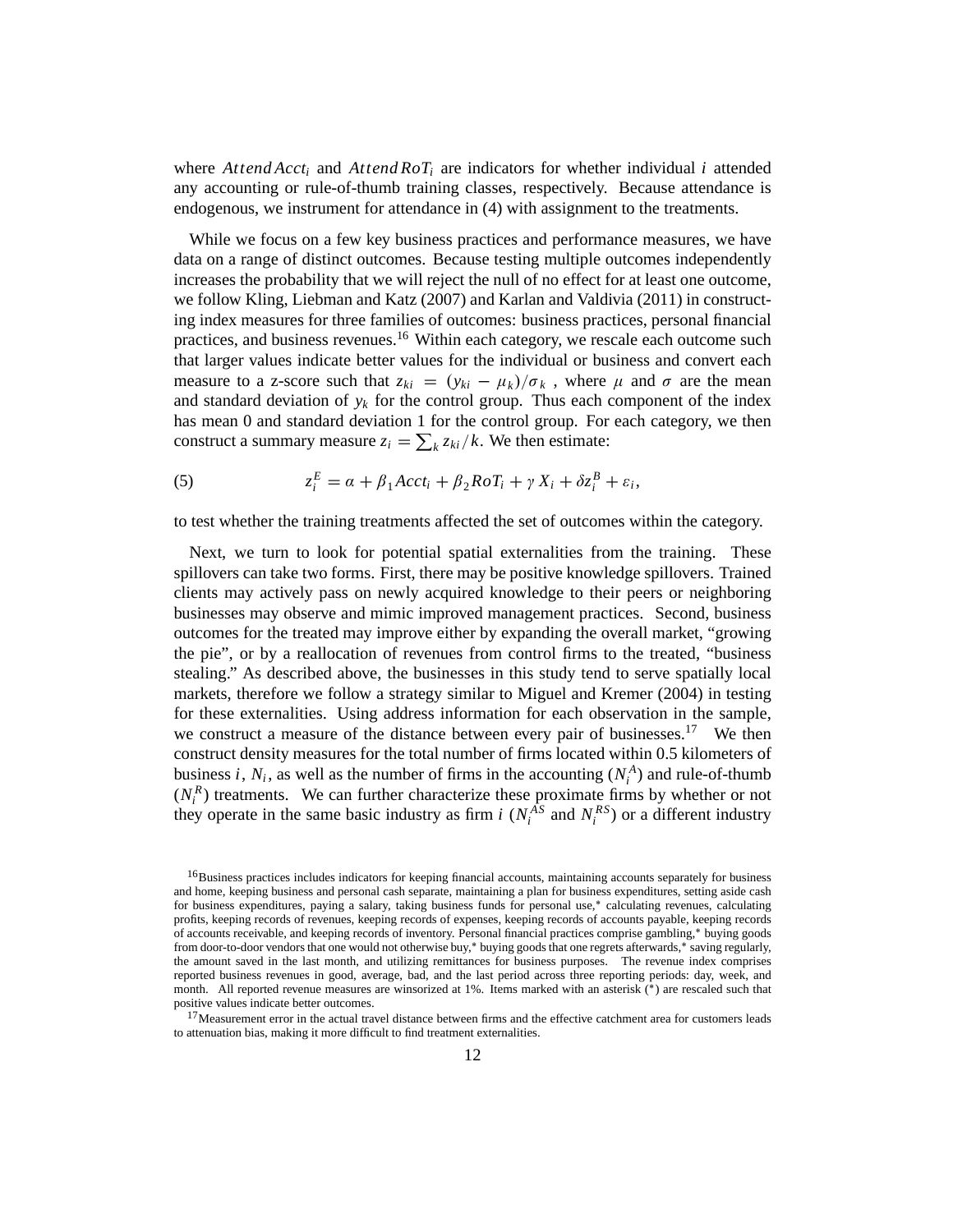$(N_i^{AD}$  and  $N_i^{RD}$ ). We then run the following regressions:

(6) 
$$
y_i^E = a + \beta_1 N_i + \beta_2 N_i^A + \beta_3 N_i^R + \delta y_i^B + \varepsilon_i,
$$

and

(7) 
$$
y_i^E = a + \sum_l \left\{ \beta_1^I N_i^I + \beta_2^I N_i^{AI} + \beta_3^I N_i^{RI} \right\} + \delta y_i^B + \varepsilon_i,
$$

where  $I \in \{S, D\}$ . We consider as outcome variables both revenues and business practices. Positive treatment externalities would generate  $\beta_2$ ,  $\beta_3 > 0$ . Whereas if firms are growing through "business stealing" we would expect  $\beta_2^S$ ,  $\beta_3^S$  < 0 when revenues are the outcome.

#### **V. Results**

#### *A. Business and Personal Financial Practices and Firm Performance*

Table 2 presents the effect of each training program on our three main sets of outcomes: business and financial practices, objective reporting quality and business performance. All the regressions in this section follow the estimation strategy detailed in the prior section. The first set of results reported in columns 2 and 3 shows that assignment to the standard accounting training has a muted impact on business practices. The estimated effect on the business practices index is 0.07, approximately 0.12 standard deviations, but not statistically significant (p-value: 0.198). Among the component elements, only the estimated effect on setting aside funds for business expenses is significant at the 10% level or better. Estimates for the other business practice outcomes, while all positive, are not statistically significant and generally close to zero.

In contrast, the rule-of-thumb training, reported in columns 5 and 6, substantially increases the likelihood that individuals adopt better financial practices. Clients in that treatment group report a higher likelihood of separating business and personal cash, keeping accounting records, separating business and personal accounts, setting aside cash for business, and calculating revenues formally. Each of these measures increases by 6 to 12 percentage points relative to the control group, which did not receive training, and all are significant at the 5%-level or better. The rule-of-thumb treatment also produces a significant 0.14 increase in the business practices index, approximately 0.25 standard deviations. When looking at savings behavior, we find a marginally significant impact of the rule-of-thumb training on the likelihood of having any savings. The increase in total reported savings, while large, is not significant. Columns 7 and 8 report the p-values for tests of the equality of the standard accounting and rule-of-thumb treatment effects. When considering the full sample, the rule-of-thumb training has a consistently more positive effect. The differential impact on both separating business and personal cash and keeping accounting records are significant at the 10%-level or better, but despite the rather large difference we cannot reject equality for the impact on the index of business practices.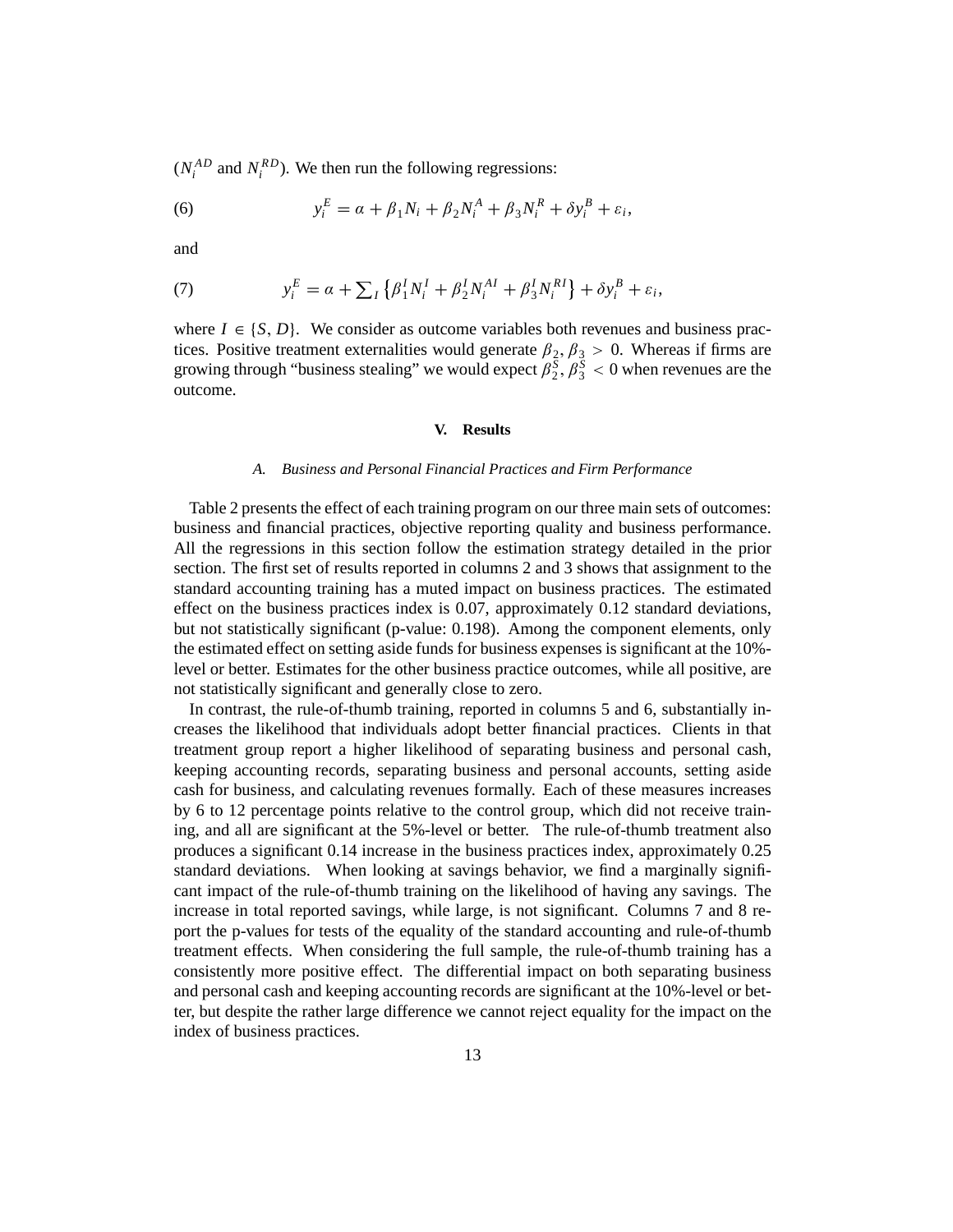The second set of results shows the impact of training on measures of objective reporting quality. Fifty percent of the control group made at least one objective reporting error in their responses to survey questions regarding financial outcomes (see Section IV.B for a detailed description). Individuals in both treatment groups are less likely to make any such mistakes errors. However, only for the rule-of-thumb training is the improvement significant, with treated individuals 8 percentage points less likely to make any errors. Similarly, both treatments appear to reduce differences between directly reported profits and profits calculated from respondents' reported revenues and expenses. The rule-ofthumb training reduces the mean difference between these measures by nearly 50 percent (p-value: 0.56), and the non-parametric Wilcoxon rank-sum test rejects equivalence in the distribution of reporting errors (p-value: 0.077).

Finally, when looking at business performance outcomes, we find an increase of 0.09  $(0.11$  standard deviations) in the revenue index<sup>18</sup> for individuals assigned to the ruleof-thumb treatment (p-value: 0.054). No significant change is observed in the standard accounting treatment, and, as reported in columns 7 and 8, this difference between the treatments is significant at the 5%-level. While there are differences throughout the revenue measures, the most significant difference is observed in sales during bad weeks, where the rule-of-thumb treatment generates a substantial increase. This increase of RD\$967 to RD\$979 is economically large—25 percent of mean endline reports and nearly 60 percent of the median—and significant at the 10%-level. Those assigned to the rule-of-thumb training also reported higher sales in average weeks, but the effect is not statistically significant.

These results should be interpreted with some caution. As noted, individuals assigned to the rule-of-thumb training reported lower sales in these periods than those assigned to the control group. These differences in baseline revenues are not significant at conventional levels; however, the treatment effect is insignificant when the controls for baseline sales are dropped. With this caveat in mind, these results parallel those of Karlan and Valdivia (2011) and Berge, Bjorvatn and Tungodden (2010), both of which find revenue improvements in bad periods as a result of training. The findings remain consistent with the possibility that effective training may operate by helping individuals to better manage negative shocks or by alerting them to such shocks such that they can counteract the effect of slow weeks. In contrast, the standard accounting program has no discernible effects on revenues in the broad sample.

Table 3 describes the effects of training on institutional outcomes. The accounting treatment had no appreciable effects on loan size, loan type, savings, or dropout. Those assigned to the rule-of-thumb treatment are approximately 8 percentage points more likely to save, with the result marginally significant. Point estimates for the effect of training on savings in the month immediately prior to the endline survey are large—an increase of RD\$443 or nearly 25 percent of the endline mean—but not statistically significant. There is no evidence that the rule-of-thumb training causes any other changes in institutional outcomes.

<sup>18</sup>See Section IV.C for details on index construction.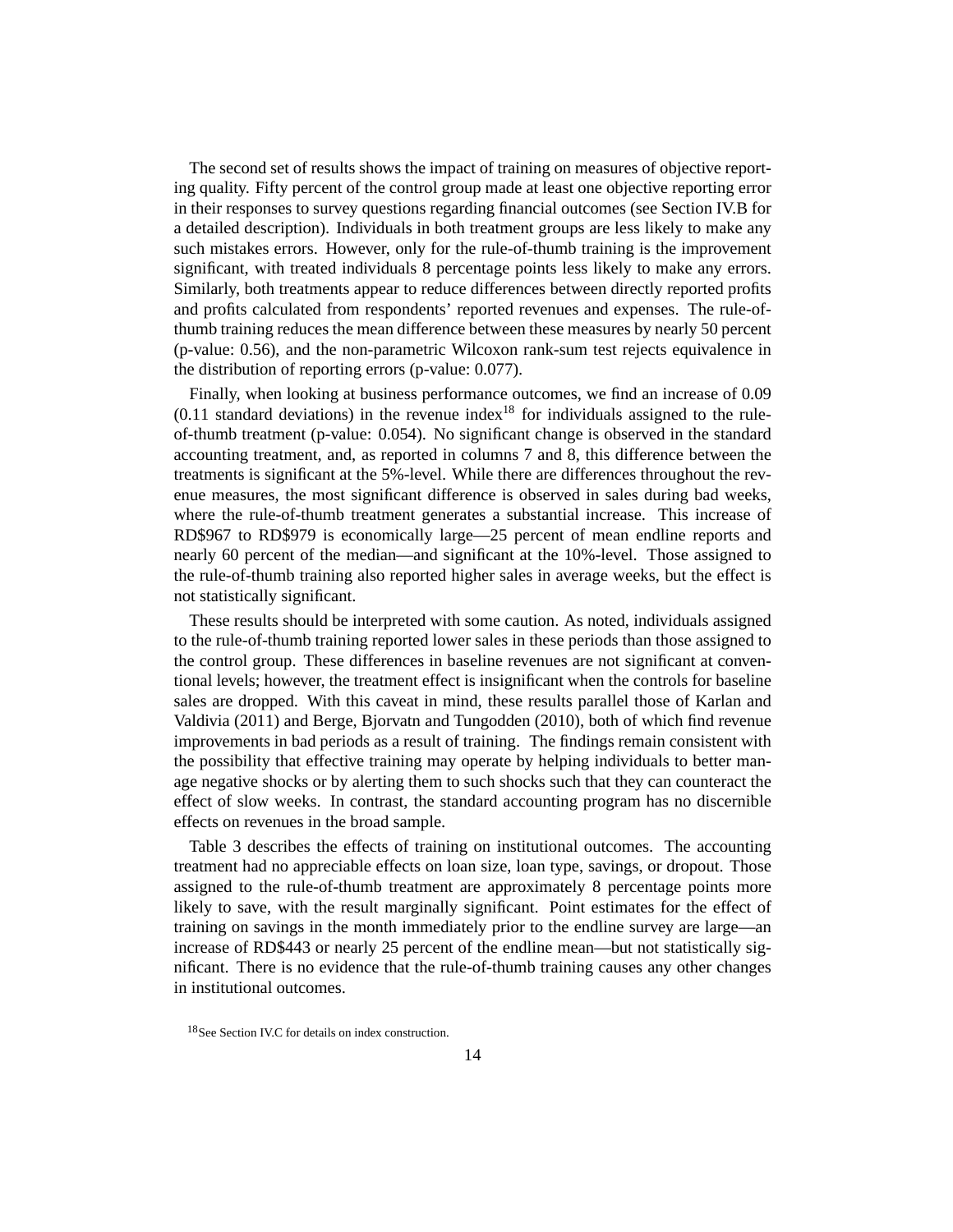#### *B. Heterogeneous Treatment Effects*

The efficacy of different training programs is likely to vary through the population. Tables 4 and 5 report whether the rule-of-thumb and standard accounting trainings, respectively, have heterogeneous treatment effects for different subgroups. We focus on three dimensions along which we expected training may have differential effects. First, we classify an individual as *high-skilled* if she has completed high school or received previous formal financial training and *low-skilled* otherwise. Differences in treatment effects along this dimension allow us to test whether the effectiveness of training depends on initial levels of human capital. Second, we classify an individual as *interested in training* if she indicated in the baseline survey a desire to receive training in business accounting or financial management and not otherwise. Differences along this dimension allow us to test whether the effectiveness of training depends on a participant's motivation. Third, we compare individuals across the quartiles of baseline business management practices.

Table 4 reports the impact of the rule-of-thumb training for these different subgroups. Columns 2 and 3 compare the impact of the training across different levels of initial human capital. The first set of results focuses on whether the clients adopted better business practices. The rule-of-thumb treatment has a consistently positive effect on both subgroups across most of the outcome variables. There is a slightly larger effect on more skilled clients when looking at the likelihood to separate business and personal cash and likelihood to save, but the aggregate measure of business practices is higher for the less skilled clients. On balance, the rule-of-thumb treatment's impacts on business practices appear independent of skill level.

We then look at our different measures of objective reporting quality. Across both skill levels, we find that the rule-of-thumb treatment on average reduced the likelihood that individuals made reporting errors. Treated individuals also have more consistent profit measures. The improvements are more pronounced for the low-skilled individuals, but the differences are not significant at traditional levels.

Finally, we also test whether there is a differential impact on business outcomes. The coefficients for the impact on the revenue measures are positive for both groups, but none of the effects is significant when splitting the sample by skill level. The pattern for the number of employees is interesting. The rule-of-thumb treatment reduces the number of employees for the low-skill group but increases employment in the businesses of the high-skilled. Both impacts are significant and significantly different from one another. We lack additional information with which to explore the precise mechanism at work here and therefore do not want to push the interpretation. However, in light of Karlan and Zinman's (2011) finding that small business owners in the Philippines shed paid employees after receiving a microcredit loan, the results suggest it would be valuable to further study the determinants of labor demand by small businesses.

We now repeat the heterogeneous treatment analysis along the dimensions of interest in training (columns 4 and 5). As before, we first look across various financial practice measures and outcomes measures. Again, we find that on average there is a positive effect on both groups. There is quite a lot of variation in particular outcomes, e.g., those who reported limited interest in training show a larger response on separating accounts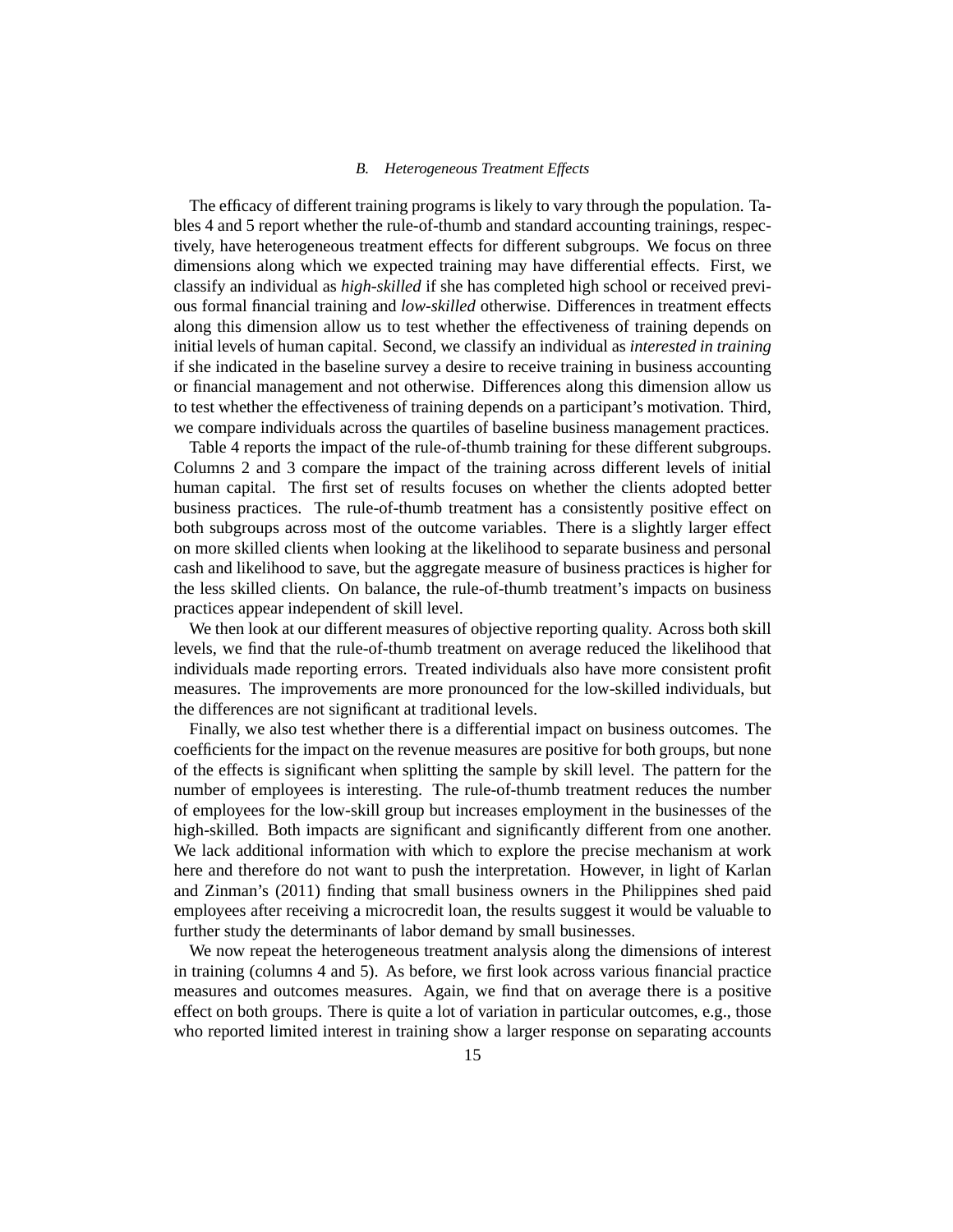and keeping accounting records, while those with greater interest have a larger response for setting aside funds for business expenses. The effect on the business practices index is nearly identical across groups. Objective reporting quality improves for both groups, with a larger effect for those expressing greater interest in training. There are no significant differences in the business performance measures across the groups.

This stands in contrast to the results of Karlan and Valdivia (2011), which finds that less interested clients benefitted more from the training. We hypothesize that this difference stems from the voluntary nature of ADOPEM's training program—individuals who were not sufficiently interested in training could opt out at any time—versus the mandatory program studied by Karlan and Valdivia. It suggests that in certain circumstances the price mechanism may effectively allocate training programs.

The last four columns of Table 4 show that the rule-of-thumb training had a larger impact on businesses with poorer management practices in the baseline. On all dimensions of business practices, the first quartile exhibits the largest improvement in response to the training. The effects on objective reporting quality and business performance are insufficiently precise to draw further conclusions. This might suggest that the rule-of-thumb training allows the people with poor practices ex ante to catch up with the others. The ability of the rule-of-thumb training to benefit even the most poorly managed businesses is primarily responsible for its larger average treatment effect and supports the hypothesis that there may be advantages to reducing the complexity of training programs when targeting micro-entrepreneurs.

In Table 5 we repeat the exact same set of regressions for the different subsamples as in Table 4 but now focusing on the standard accounting treatment group. There are several points of note. First, the standard accounting treatment improves objective reporting quality, but only for high-skilled individuals. The accounting training actually increases reporting errors for businesses in the lowest quartile of baseline business practices. Second, those who expressed greater interest in the training ex ante appear to change their business practices in response to the accounting training, while those with less interest are unaffected. This stands in contrast to the pattern of heterogeneity for the rule-of-thumb training, which produced comparable and in some cases larger improvements for those who expressed less interest in training. Finally, lower-skilled clients in the accounting training report meaningful drops in their revenues. These effects are substantial, approximately 0.2 standard deviations from the baseline reported values. Similarly, we find a significant reduction in sales for the quartile of clients with the worst business practices in the baseline.

This result is quite surprising and could be driven by several different channels. On the one hand, there could be a negative causal effect of accounting training on less educated clients if they spend a lot of time trying to implement standard accounting techniques without much success. Alternatively one could conjecture that trained clients are more realistic about their actual revenues while prior to the training they might have been overly optimistic. The relatively large effect on the raw difference in reported profits for this subgroup is consistent with the hypothesis that treated clients may be more aware of their true revenues but the observed increase in reporting errors points in the other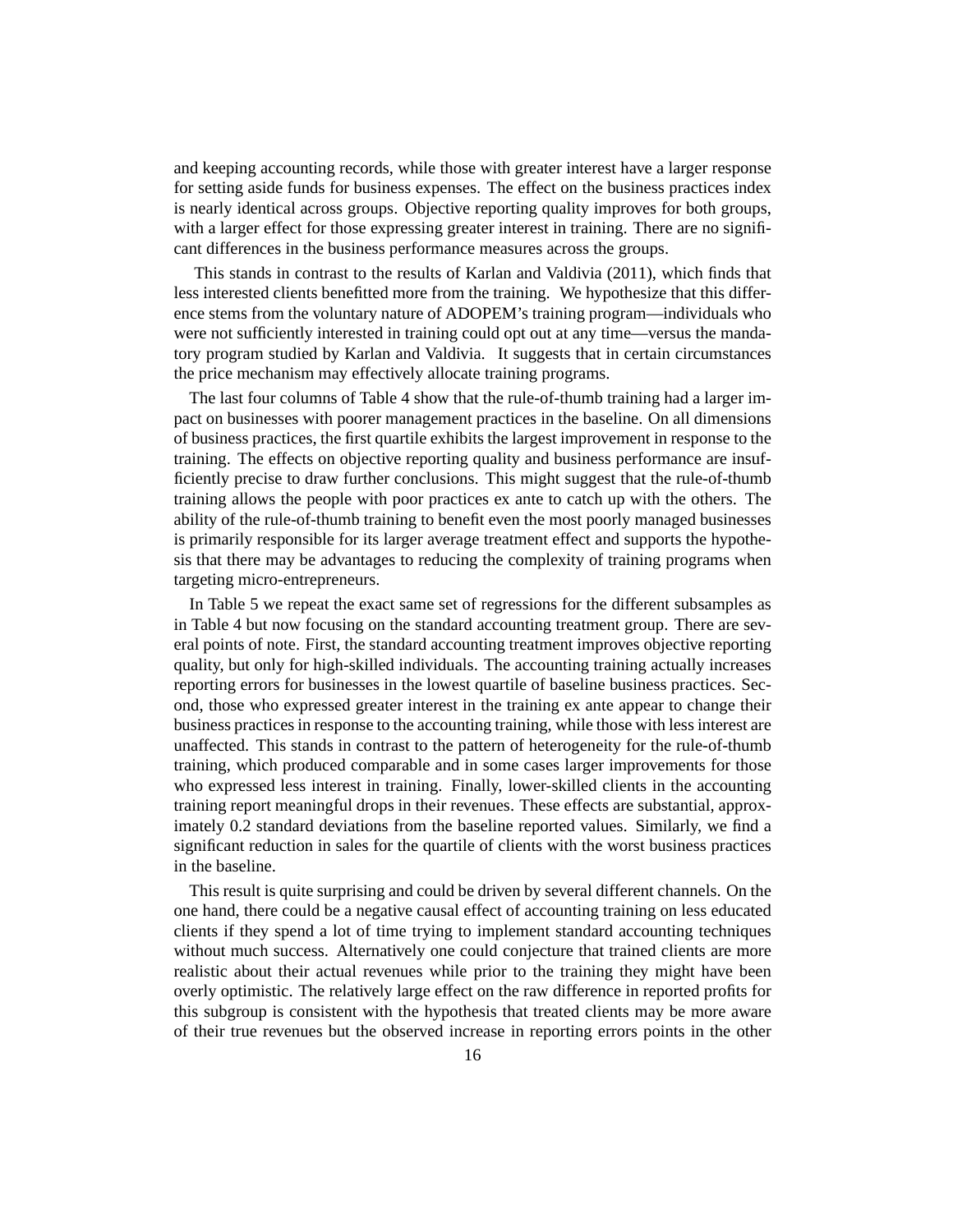direction. Ultimately, we cannot rule out either channel.

#### *C. Differences between Rule-of-Thumb and Standard Accounting Training*

We now test whether there is a differential impact of the two types of trainings. We have shown above that the rule-of-thumb training has a stronger positive impact across several dimensions than the accounting training, especially on clients with low education and worse business practices relative to the control group. We now compare these two trainings directly to each other. Table 6 reports the difference in the treatment effect between the rule-of-thumb and accounting trainings, and the p-values for testing the equality of treatment effects for all subgroups. Looking across the subgroups we find a very strong and consistent pattern according to individuals' interest in training (columns 4 and 5). The rule-of-thumb training had a substantially more positive impact than the accounting training for clients that reported limited interest in training ex ante. There is a significantly larger effect across almost all business and financial practices, e.g., separating personal and business cash and accounts, and keeping formal records. This culminates in a 0.12 difference in the index of business practices, 0.21 standard deviations (p-value: 0.052), and a 0.17 difference in the revenue index, 0.20 standard deviations (p-value: 0.055). A similar pattern is observed in average and bad week sales, with results significant at approximately the 5%-level. For those with a strong prior interest in training, the differences between the two trainings are not significant. On the whole, the rule-of-thumb training generates substantially better outcomes for those with a lower interest in training.

While not evident in the measures of business practices, we find similar outcomes along the skill dimension in terms of objective reporting quality and business performance. Low-skilled individuals in the rule-of-thumb treatment were 12 percentage points less likely to commit any reporting errors than those in the standard accounting training (p-value: 0.016). This translates into differences in reported revenues, with a difference of 0.17 in the revenue index, 0.20 standard deviations (p-value: 0.044).

Finally, we look across quartiles of baseline business practices. In line with the findings above, we see that the clients in the lowest quartile receiving the rule-of-thumb training see substantially larger and significant improvements in business and financial practices relative to those in the accounting training. There are even significant positive relative effects in savings behavior. Again, these results translate into substantially better sales outcomes. Within the middle quartiles there are no significant differences between the two trainings. Surprisingly, the difference in business practices reemerges in the top quartile, but these differences are not observed in objective reporting quality or revenues.

Taken together the findings suggest that the rule-of-thumb training has a significant and positive effect relative to the accounting training on clients that start from lower levels of skill, business practices, and interest in training. The same does not hold for higher skilled, better managed or more interested businesses, where the impact of both trainings is similar. Not only is the rule-of-thumb training more likely to improve business practices for clients at the lower end of the spectrum, it has real effects on outcomes. This suggests that it is important to correctly match the characteristics of the clients with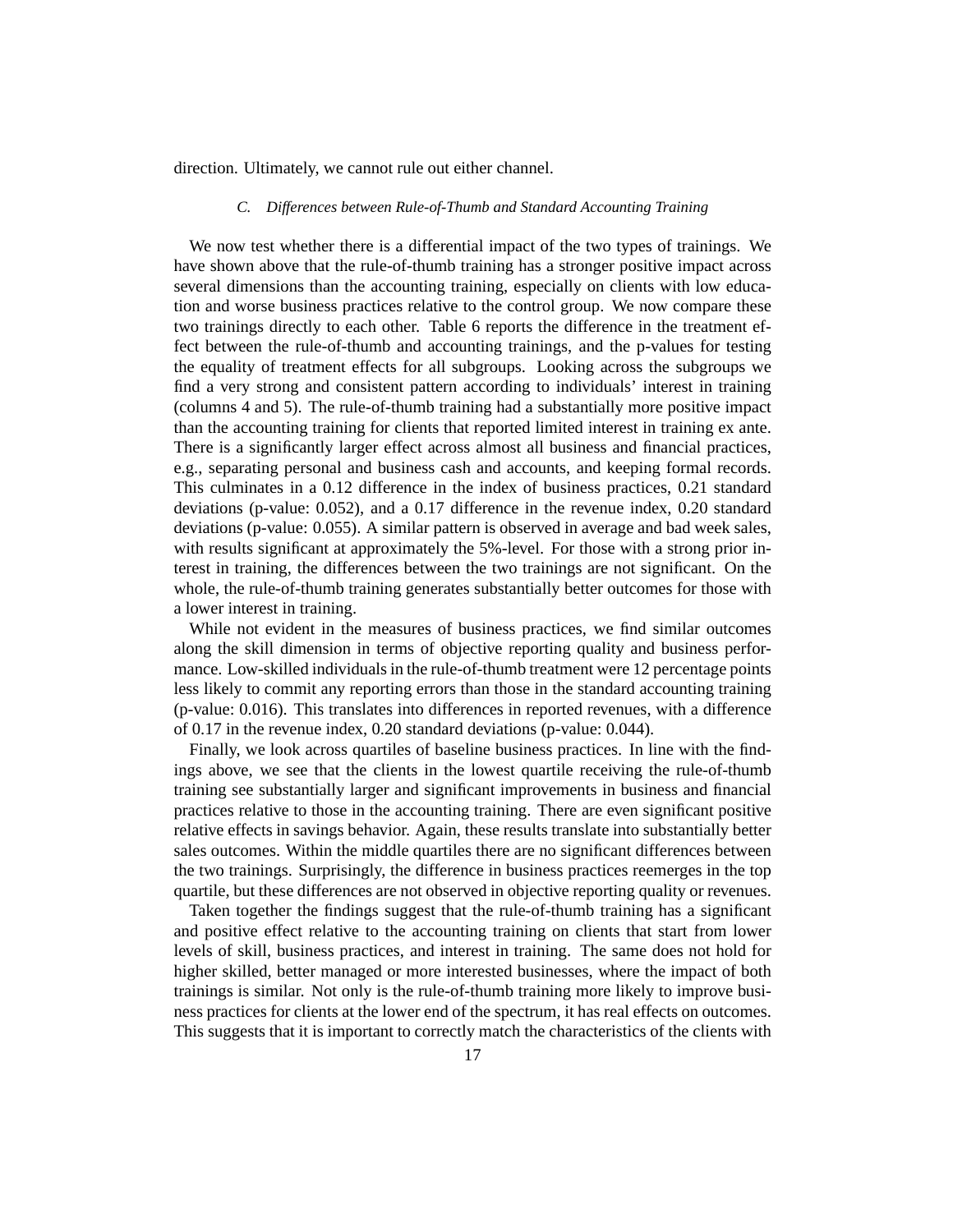the type of training that will be useful for them. Giving an unsophisticated client standard accounting training can actually reduce their performance, while the rule-of-thumb training substantially improves their outcomes.

#### *D. Robustness Checks*

Table 7 reports the effects of the treatment on the treated for both the accounting and rule-of-thumb training according to equation (4). These estimates represent the Wald Estimator for the treatment effect, effectively rescaling the intention-to-treat effect by the probability of attending the course conditional on assignment to the treatment. Consistent with the results reported in Table 3, we see large and statistically significant effects from the rule-of-thumb treatment on business practices and an economically and statistically significant increase in reported sales in bad weeks. While the effects of the accounting training lack statistical significance, there is a consistent pattern of negative reported effects on measures of sales performance.

Table 8 reports the results of estimating equation (3), with the aim of understanding the role of follow-up training and the mechanisms though which training improves or fails to improve outcomes. The results are puzzling. For both the standard accounting and rule-of-thumb trainings, assignment to the intensive follow-up trainings appears to reduce the quality of reported business practices. Yet for the standard-accounting training, follow-up visits also cause a substantial and statistically significant reduction in objective reporting errors. Further, the point estimates for the effect of the follow-up on revenues are positive. This effect is statistically significant in the full sample, column 3, but not when restricting attention to a single treatment type. We do not have sufficient sample size to evaluate the effect of the follow-up visits on further subgroups. It would, for example, be useful to look for differential effects along the dimensions of heterogeneity discussed above. Taken as a whole, we consider this weak suggestive evidence that the impact of the standard accounting training may have been limited by either the length or the intensity of instruction.

Finally, we discuss attrition. Our response rate was relatively high—87 percent of participants were reached for the endline—but we find some evidence for selective attrition. Treatment group individuals who were not reached for the endline survey have generally higher baseline revenues (revenue index 0.05) than those who dropped from the control group (revenue index -0.09). Given the relatively low level of attrition, this difference of 0.18 standard deviations is not statistically significant. Nonetheless, it suggests that the reported results for business outcomes may understate the program's true effect. There are no differences across the two treatment groups.

In addition to survey non-response, there is a relatively high incidence of business exit: 78 percent of individuals reached in the endline report operating their own business relative to 97 percent in the baseline. As discussed above, qualitative evidence and discussions with ADOPEM suggest that a string of natural disasters led to an unusually high rate of out-migration from the Dominican Republic and business exit by the sample population. To test for differential attrition, we estimate a linear probability model of business ownership in the endline on indicators for treatment status. Coefficients for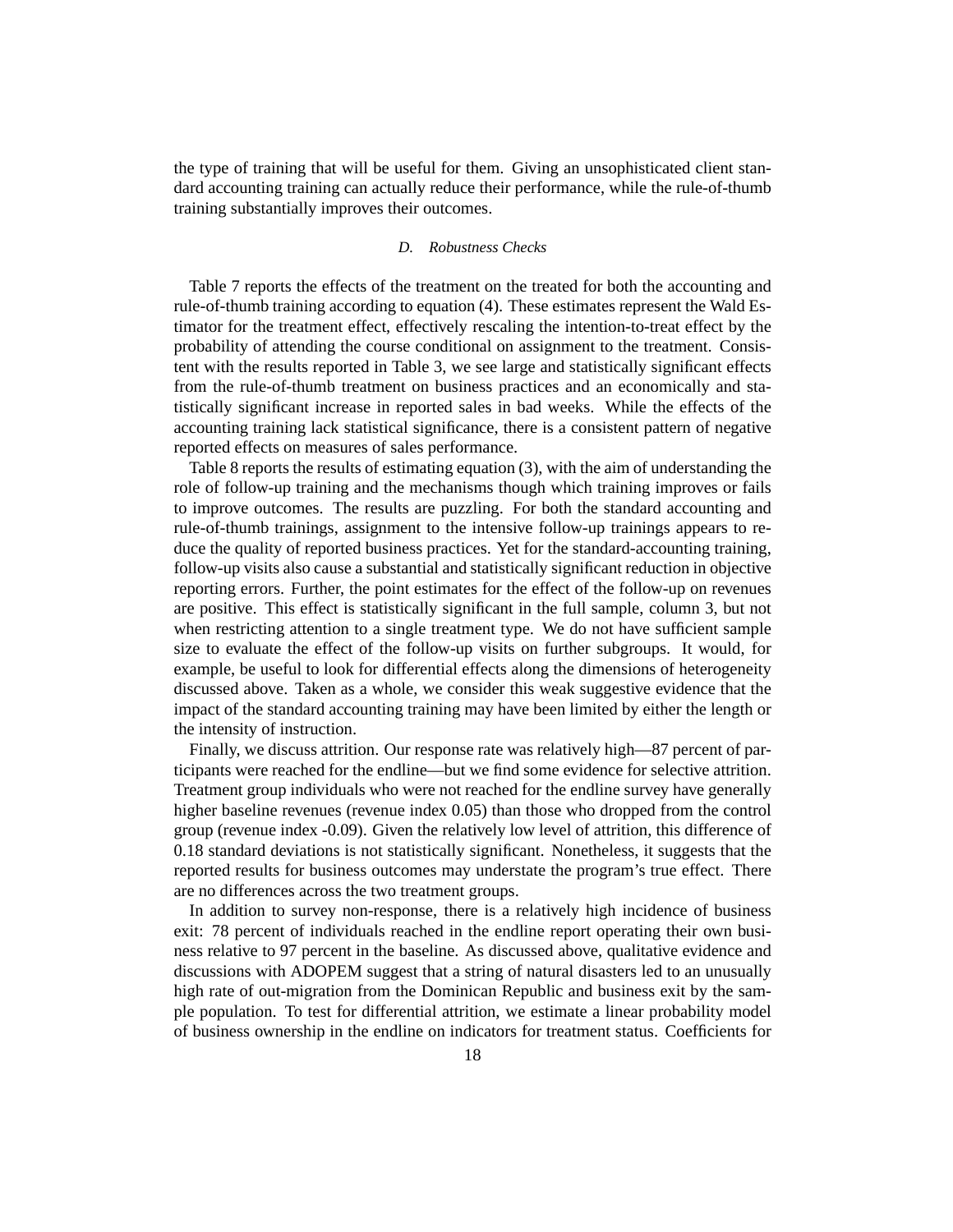assignment to the standard accounting and rule-of-thumb trainings are -0.037 (p-value: 0.235) and 0.001 (p-value: 0.977).

We analyze the implications for our estimated treatment effects of different plausible assumptions for the potential outcomes of individuals who are not reached in the endline or who report not having a business. We construct bounds on the treatment effects for the rule-of-thumb training on the business practices index, revenue index and any reporting errors indicator using a range of assumptions for the pattern of attrition following an approach based on Horowitz and Manski (2000), Lee (2002) and Kling and Liebman (2004).

Table 9 reports these results. Column 5 reproduces the unadjusted results from Table 2. Columns 1 and 9 report lower and upper bounds under the worst-case scenario. We compute worst case lower bounds by imputing missing values for each observation in the treatment group as the minimum value observed in that group. For missing observations in the control group, we use the maximum value observed in the control group. In practice, because many of the outcomes are binary, this equates to assuming that all missing data for the treatment groups is zero and all missing data for the control is one. Worst case upper bounds are computed analogously.

We also consider alternative scenarios for missing observations. Column 2 constructs a lower bound by imputing missing values for the treatment group as the mean for treatment group minus 0.25 standard deviations of the observed distribution for the group. Missing values for the control group are imputed as the control group mean plus 0.25 standard deviations. Columns 3 and 4 repeat this calculation for 0.10 standard deviations and 0.05 standard deviations, respectively. Upper bounds calculated using the same scenarios are reported in columns 6 through 8. Given the combined magnitude of attrition and business closure, the worst case bounds are large and uninformative. The range tightens considerably when we employ plausible assumptions for the missing data. The results for business practices are the most robust, maintaining significance at the 10% level up to nearly a 0.50 standard deviation difference between the imputed values for missing treatment and control observations. The effect on reporting errors also maintains statistical significance for a relatively large band of assumptions regarding missing data. Results for the revenue index, which were only marginally significant in the unadjusted results, are the most sensitive to assumptions regarding missing observations.

#### *E. Spillover Effects*

Table 10 provides suggestive evidence that some of the improvement in revenues generated by the treatments is due in part to crowding out competing businesses. It reports the results from estimating equations  $(6)$  and  $(7)$ . As shown in columns 1 and 2, there is no evidence of learning spillovers from the training. Conditional on the density of businesses in one's neighborhood, the proximity of additional firms that were randomly assigned to either training program does not have a demonstrable affect on the index of own business practices. The results for the index of revenues, average week revenues and bad week revenues suggest the possibility of negative revenue spillovers. The coefficients on the number of treated firms within 0.5 kilometers are generally negative in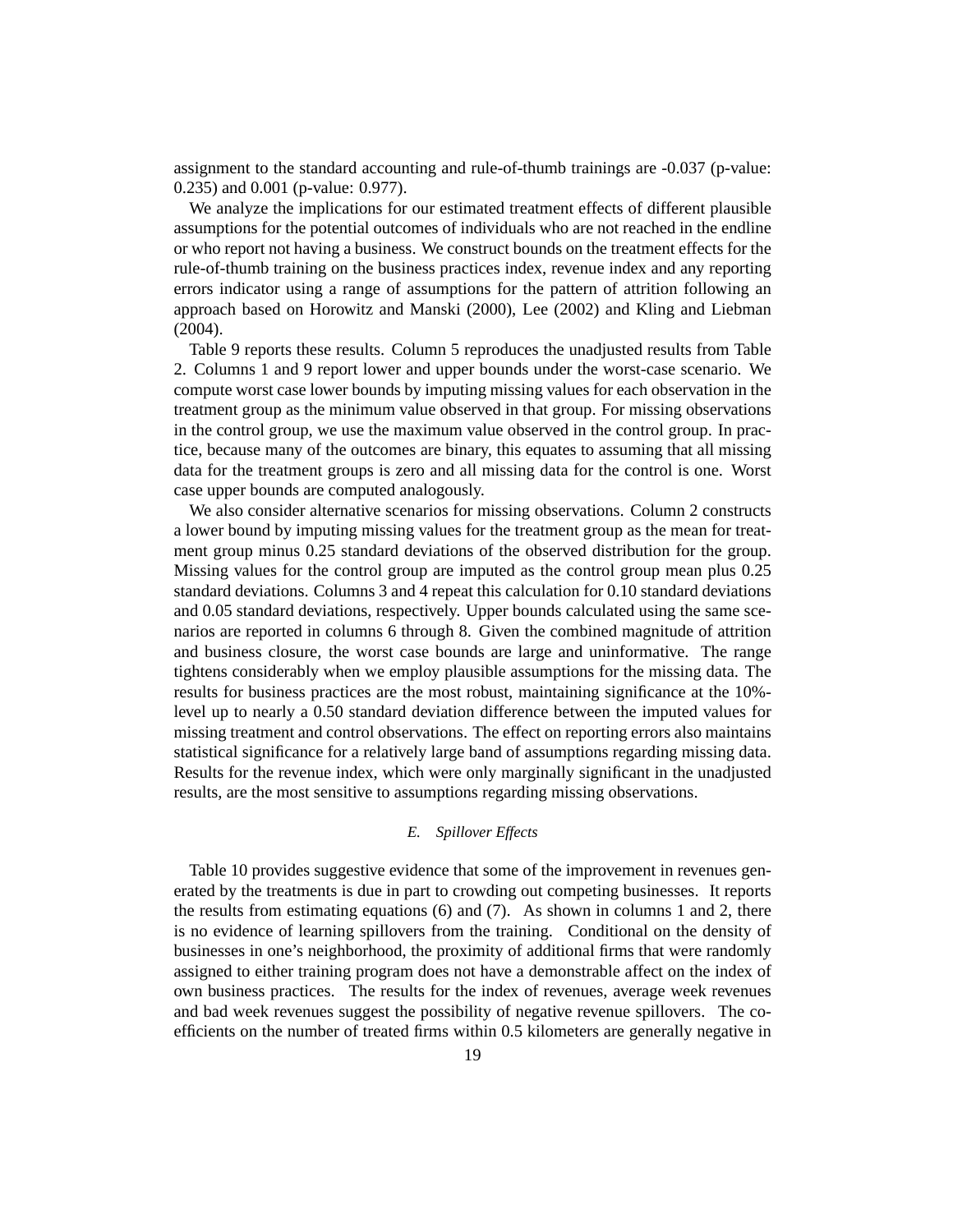columns 3, 5 and 7. This is what we would expect if there were crowd-out, but the magnitudes are all close to zero and none are statistically significant. However, when we distinguish those neighboring businesses according to their industry, a clearer pattern emerges. Treatment of additional nearby businesses in different industries is no longer associated with a drop in own revenues. However, treating neighboring businesses in the same industry reduces own revenues. As reported in column 4, one additional treated business within 0.5 kilometers causes a firm's revenue index to fall by approximately 0.03 standard deviations for both the accounting and rule-of-thumb treatments with pvalues of 0.077 and 0.023, respectively. The results for sales in average and bad weeks, reported in columns 6 and 8, follow the same pattern, but none of the differences are significant. Overall these results provide suggestive evidence that at least some of the improved sales due to financial literacy training in this setting are due to crowd-out of other businesses.

#### **VI. Conclusion**

The results from this study suggest that training to improve knowledge of finance and financial accounting indeed can have a positive effect on the management practices of small businesses in an emerging market such as the Dominican Republic. However, we show that the impact of such training crucially depends on the form in which financial literacy training is provided. In this setting, a program that relies on the standard approach to small business training, teaching the fundamentals of financial accounting, had no measurable effect. But a training program based on simple rules of thumb led to significant improvements in the way businesses managed their finances. Businesses in the rule-of-thumb training were more likely to implement the material that was taught, keep accounting records, calculate monthly revenues, and separate their business and personal financial records. Moreover, these results translated into improvements in objective reporting quality and revenues.

Beneath these average results, there is a clear pattern of heterogeneity. The relative gains from the rule-of-thumb training were particularly large for firms starting at the lower ends of the performance, ability or interest spectrums. This highlights the importance of precisely evaluating the mechanisms through which training works or does not work. We do not suggest that the value of simplification is generic. Rather, we show that one size does not fit all when it comes to training programs. It is important to match the training to the targeted client base.

More research is needed to investigate how rules of thumb can be applied effectively. We believe that going forward it will be important to understand in more detail the potential costs and benefits of rule-of-thumb-based learning. For example, would more advanced clients do better with more sophisticated training material? Are there situations where rule-of-thumb-based training could make it more difficult for businesses to adjust to new circumstances or make sense of unforeseen developments?

These results come with two caveats. First, business performance is ultimately measured by profits not revenue. Not only are small business profits difficult to measure, but as we demonstrate, training can affect reporting quality as well as actual profits. Sig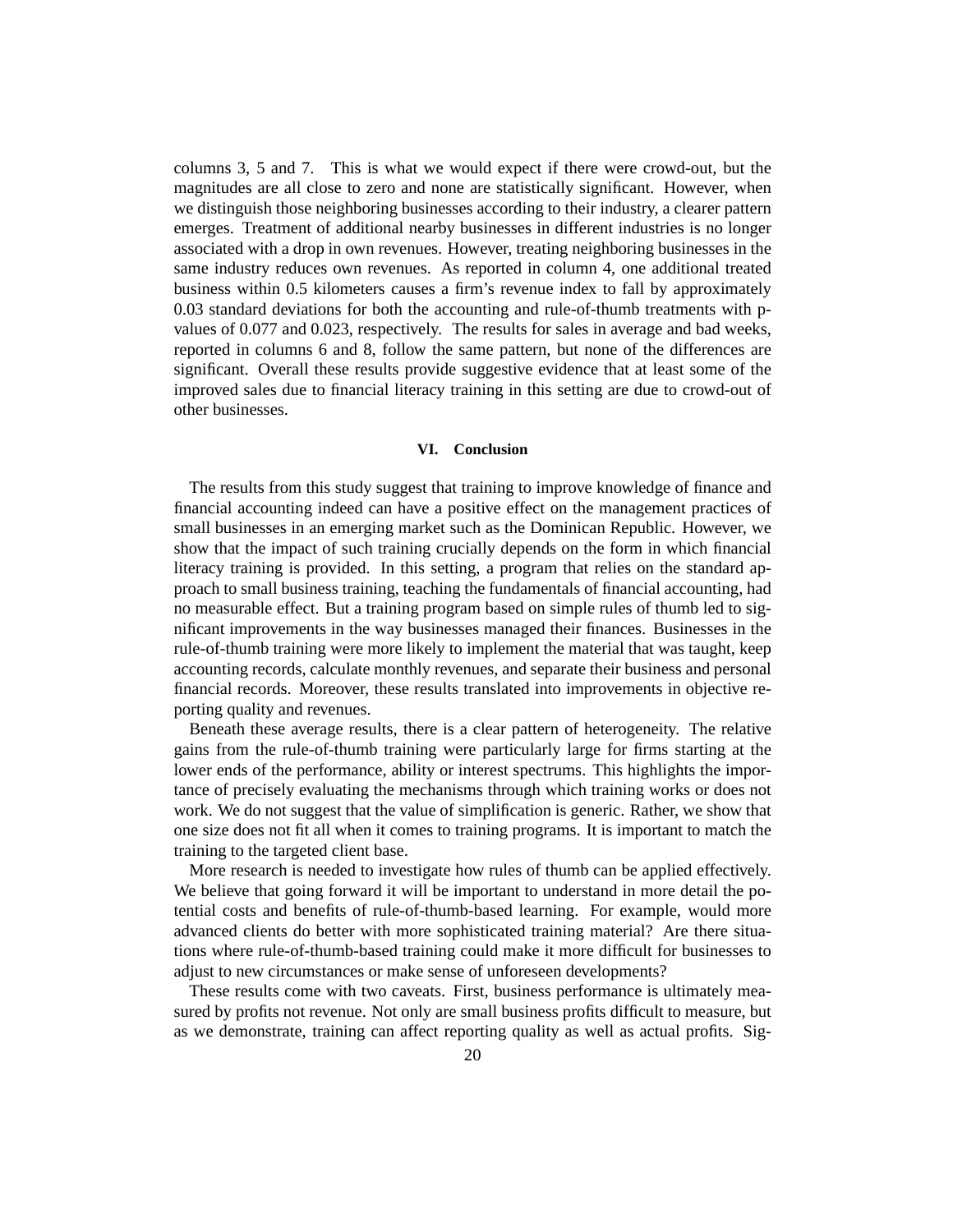nificant methodological improvements are necessary to generate reliable measures for this important outcome. Second, we find suggestive evidence that at least some of the observed revenue increases come from crowding out sales by other firms in the vicinity. More research is required before we can make conclusive statements about the welfare effects of business training programs. Nevertheless, based on these findings, it appears that in at least some contexts significant gains could be made from simplifying training programs and relying more on easy-to-implement, practical rules of thumb.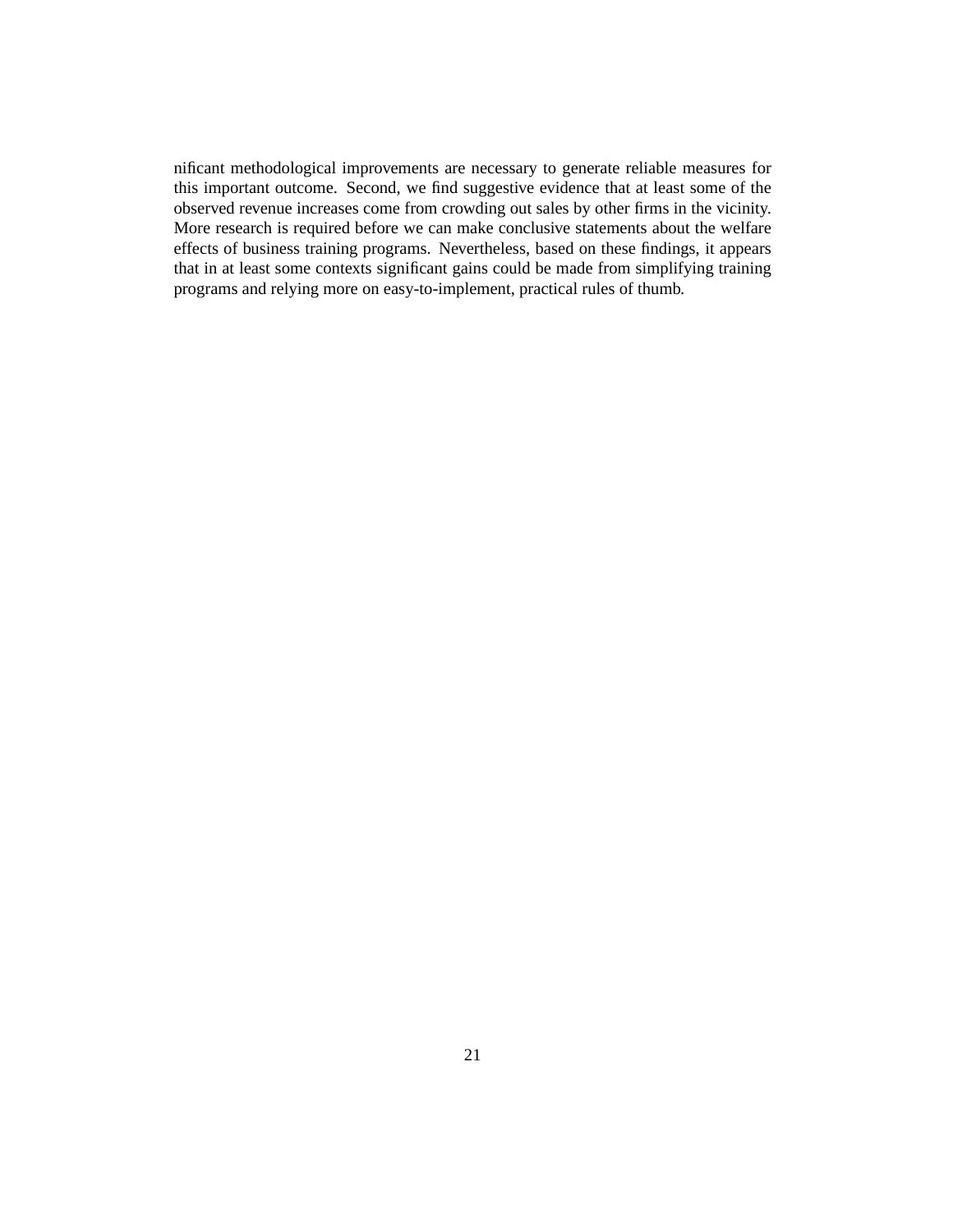#### **REFERENCES**

- **Berge, Lars Ivar Oppedal, Kjetil Bjorvatn, and Bertil Tungodden.** 2010. "On The Role of Human and Financial Capital for Microenterprise Development: Evidence from a Field Experiment in Tanzania." Unpublished NEUDC conference paper.
- **Bernheim, B. Douglas, and Daniel M. Garrett.** 2003. "The Effects of Financial Education in the Workplace: Evidence from a Survey of Households." *Journal of Public Economics*, 87(7-8): 1487–1519.
- **Bernheim, B. Douglas, Daniel M. Garrett, and Dean M. Maki.** 2001. "Education and Saving: The Long-Term Effects of High School Financial Curriculum Mandates." *Journal of Public Economics*, 80(3): 435–465.
- **Beshears, John, James Choi, David Laibson, and Brigitte C. Madrian.** 2010. "Simplification and Saving." mimeo.
- **Bettinger, Eric P., Bridget Terry Long, Philip Oreopoulos, and Lisa Sanbonmatsu.** 2009. "The Role of Simplification and Information in College Decisions: Results from the H&R Block FAFSA Experiment." NBER Working Paper No. 15361.
- **Bloom, Nick, Benn Eifert, Aprajit Mahajan, David McKenzie, and John Roberts.** 2013. "Does Management Matter? Evidence from India." *Quarterly Journal of Economics*, 128: 1–15.
- **Braunstein, Sandra, and Carolyn Welch.** 2002. "Financial Literacy: An Overview of Practice, Research, and Policy." *Federal Reserve Bulletin*, 88(11): 445–457.
- **Bruhn, Miriam, and Bilal Zia.** 2011. "Stimulating Managerial Capital in Emerging Markets : the impact of business and financial literacy for young entrepreneurs." World Bank. WPS 5642.
- **Bruhn, Miriam, Dean Karlan, and Antoinette Schoar.** 2010. "What Capital Is Missing in Developing Countries?" *American Economic Review*, 100(2): 629–633.
- **Choi, James, David Laibson, and Brigitte Madrian.** 2009. "Reducing the Complexity Costs of 401 (k) Participation through Quick Enrollment." NBER Working Paper No. 11979.
- **Cole, Shawn, and Gauri Kartini Shastry.** 2009. "Smart Money: The Effect of Education, Cognitive Ability, and Financial Literacy on Financial Market Participation." Harvard Business School Working Paper 09-171.
- **Cole, Shawn, Thomas Sampson, and Bilal Zia.** 2009. "Financial Literacy, Financial Decisions, and the Demand for Financial Services: Evidence from India and Indonesia." Harvard Business School Working Paper 09-117.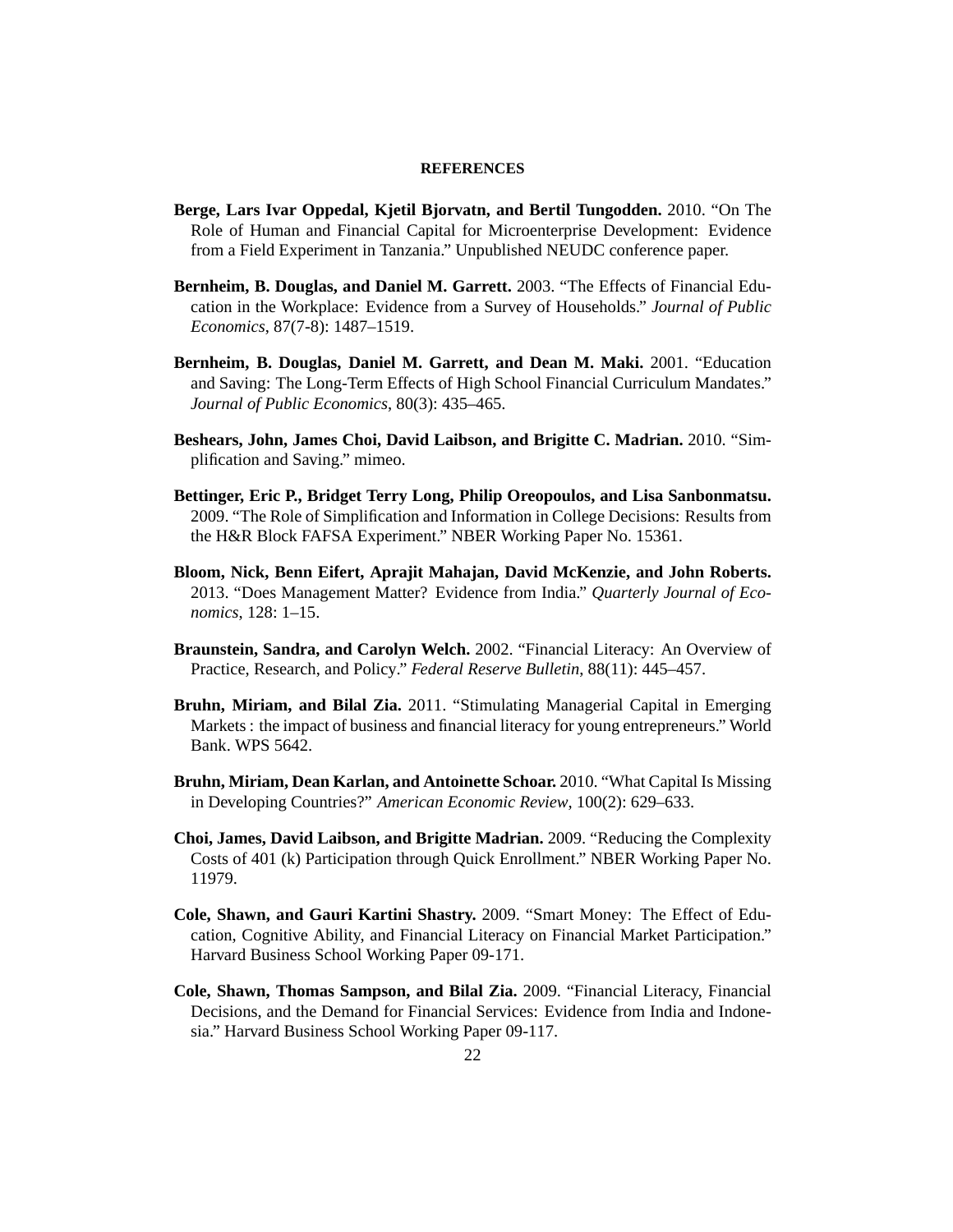- **De Mel, Suresh, David McKenzie, and Christopher Woodruff.** 2009. "Measuring Microenterprise Profits: Must We Ask How the Sausage Is Made?" *Journal of Development Economics*, 88(1): 19–31.
- **Duflo, Esther, and Emmanuel Saez.** 2003. "The Role of Information and Social Interactions in Retirement Plan Decisions: Evidence from a Randomized Experiment." *Quarterly Journal of Economics*, 118(3): 815–842.
- **Feldman, Jacob.** 2003. "The Simplicity Principle in Human Concept Learning." *Current Directions in Psychological Science*, 12(6): 227–232.
- **Field, Erica, Seema Jayachandran, and Rohini Pande.** 2010. "Do Traditional Institutions Constrain Female Entrepreneurship? A Field Experiment on Business Training in India." *American Economic Review Papers and Preceedings*, 100(2): 125–129.
- **Horowitz, Joel L., and Charles F. Manski.** 2000. "Nonparametric Analysis of Randomized Experiments with Missing Covariate and Outcome Data." *Journal of the American Statistical Association*, 95(449): 77–84.
- **Karlan, Dean, and Jonathan Zinman.** 2011. "Microcredit in Theory and Practice: Using Randomized Credit Scoring for Impact Evaluation." *Science*, 332(6035): 1278– 1284.
- **Karlan, Dean, and Martin Valdivia.** 2011. "Teaching Entrepreneurship: Impact of Business Training on Microfinance Clients and Institutions." *Review of Economics and Statistics*, 93(2): 510–527.
- **Kling, Jeffrey, and Jeffrey Liebman.** 2004. "Experimental Analysis of Neighborhood Effects on Youth." Princeton IRS Working Paper 483, March.
- **Kling, Jeffrey R., Jeffrey B. Liebman, and Lawrence F. Katz.** 2007. "Experimental Analysis of Neighborhood Effects." *Econometrica*, 75(1): 83–119.
- **Lee, David S.** 2002. "Trimming for Bounds on Treatment Effects with Missing Outcomes." NBER Technical Working Paper 277.
- **Lusardi, Annamaria.** 2005. "Saving and the Effectiveness of Financial Education." *Pension Design and Structure: New Lessons from Behavioral Finance*, , ed. Olivia Mitchell and Stephen Utkus, Chapter 9. Oxford University Press.
- **Lusardi, Annamaria.** 2008. "Household Saving Behavior: The Role of Financial Literacy, Information, and Financial Education Programs." NBER Working Paper 13824.
- **Lusardi, Annamaria, and Olivia S. Mitchell.** 2007*a*. "Baby Boomer Retirement Security: The Roles of Planning, Financial Literacy, and Housing Wealth." *Journal of Monetary Economics*, 54(1): 205–224.
- **Lusardi, Annamaria, and Olivia S. Mitchell.** 2007*b*. "Financial Literacy and Retirement Preparedness: Evidence and Implications for Financial Education." *Business Economics*, 42(1): 35–44.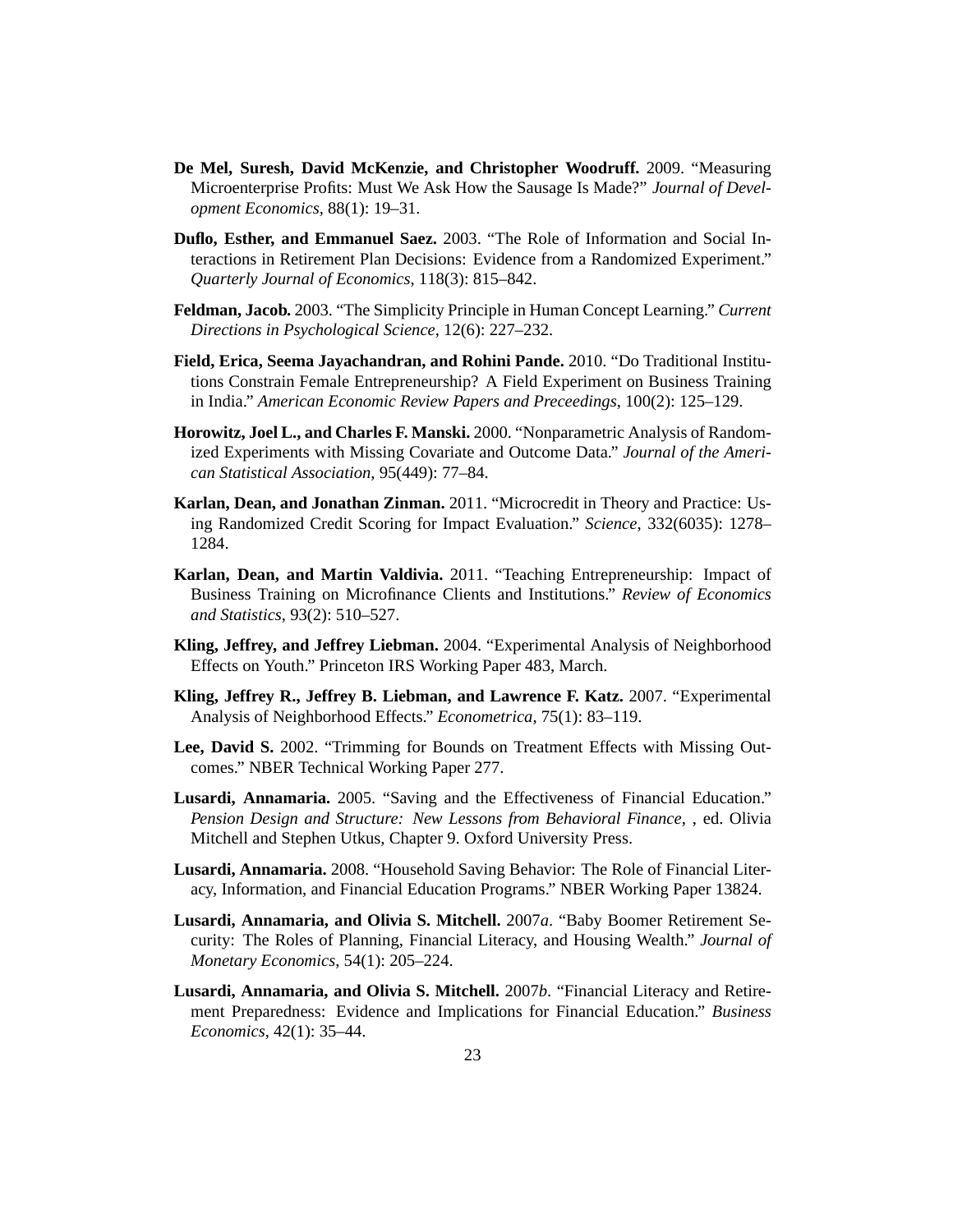- **Lusardi, Annamaria, and Peter Tufano.** 2009. "Debt Literacy, Financial Experiences, and Overindebtedness." Dartmouth Working Paper.
- **Maddox, W.Todd, Bradley C. Love, Brian D. Glass, and J. Vincent Filoteo.** 2008. "When More is Less: Feedback Effects in Perceptual Category Learning." *Cognition*, 108(2): 578–589.
- **Maes, Roald, and Paul Eling.** 2007. "Discrimination Learning in Humans: Role of Number and Complexity of Rules." *Learning & Behavior*, 35(4): 225–232.
- **Mata, Jutta, Peter M. Todd, and Sonia Lippke.** 2010. "When Weight Management Lasts. Lower Perceived Rule Complexity Increases Adherence." *Appetite*, 54(1): 37– 43.
- **McKenzie, David, and Christopher Woodruff.** 2012. "What Are We Learning from Business Training and Entrepreneurship Evaluations around the Developing World?" *World Bank Policy Research Working Paper 6202*.
- **Meier, Stephan, and Charles Sprenger.** 2008. "Discounting Financial Literacy: Time Preferences and Participation in Financial Education Programs." Federal Reserve Bank of Boston Public Policy Discussion Papers No. 07-5, IZA.
- **Miguel, Edward, and Michael Kremer.** 2004. "Worms: Identifying Impacts on Education and Health in the Presence of Treatment Externalities." *Econometrica*, 72(1): 159–218.
- **Mullainathan, Sendhil, and Eldar Shafir.** 2009. "Savings Policy and Decision-Making in Low-Income Households." *Insufficient Funds: Savings, Assets, Credit and Banking Among Low-Income Households*, , ed. Michael Barr and Rebecca Blank, Chapter 5, 121–145. Russell Sage Foundation Press.
- **Stango, Victor, and Jonathan Zinman.** 2009. "Exponential Growth Bias and Household Finance." *The Journal of Finance*, 64(6): 2807–2849.
- **van Rooij, Maarten, Annamaria Lusardi, and R.J.M. (Rob) Alessie.** 2007. "Financial Literacy and Stock Market Participation." MRRC Working Paper No. 2007-162, SSRN.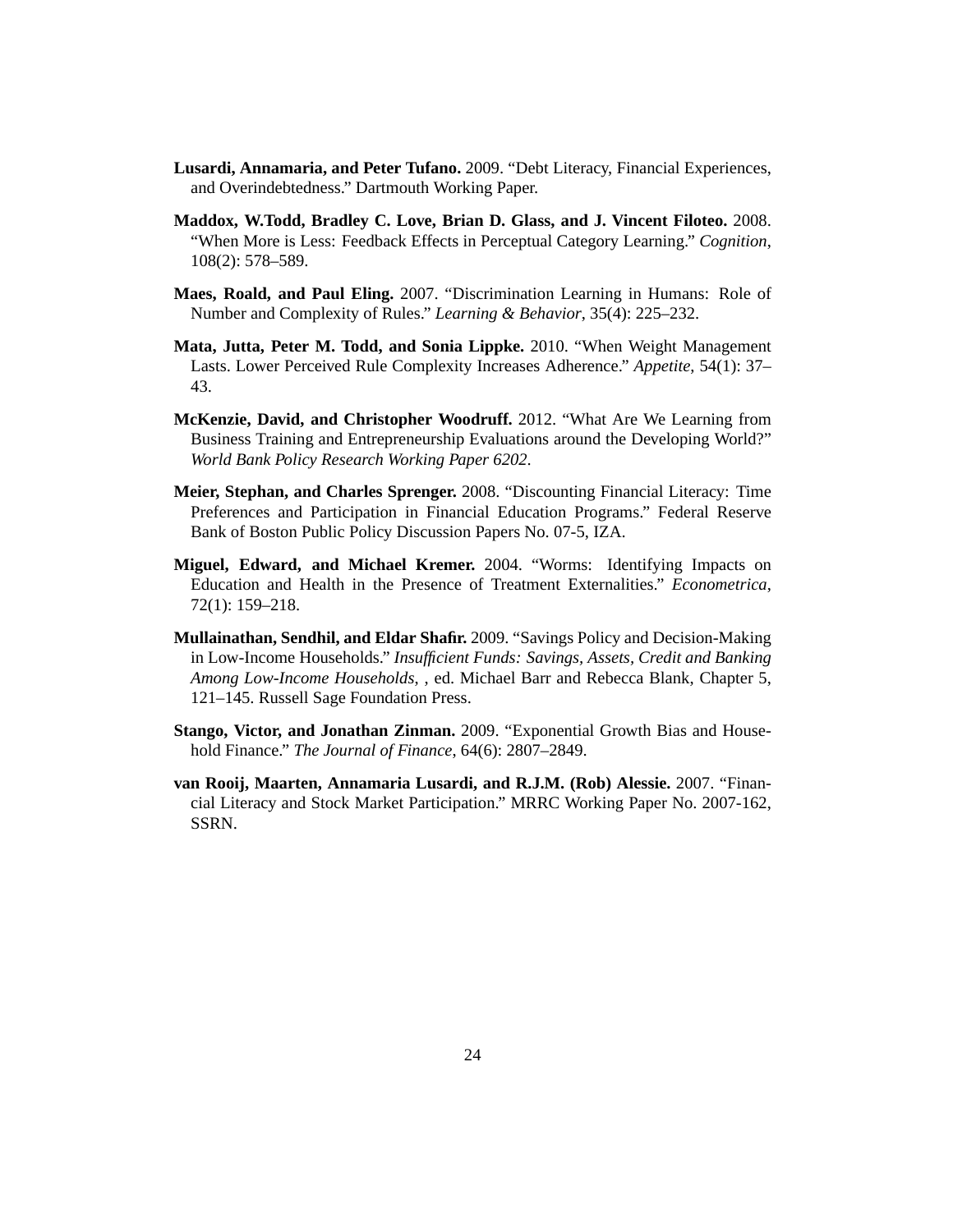|                                          |       | Full Sample |           | Standard<br>Accounting | Diff. from | Rule-of-<br>Thumb | Diff. from |
|------------------------------------------|-------|-------------|-----------|------------------------|------------|-------------------|------------|
|                                          | Obs.  | Mean        | Control   | Treatment              | Control    | Treatment         | Control    |
|                                          | (1)   | (2)         | (3)       | (4)                    | (5)        | (6)               | (7)        |
| A. Borrower Characteristics              |       |             |           |                        |            |                   |            |
| Age                                      | 1,189 | 40.2        | 40.1      | 40.7                   | 0.58       | 40.0              | $-0.08$    |
|                                          |       | (10.4)      | (10.5)    | (10.3)                 | [0.44]     | (10.5)            | [0.92]     |
| Female                                   | 1,193 | 0.90        | 0.90      | 0.90                   | 0.00       | 0.90              | 0.01       |
|                                          |       | (0.30)      | (0.30)    | (0.30)                 | [0.86]     | (0.30)            | [0.75]     |
| Number of children                       | 1,193 | 2.9         | 2.9       | 3.1                    | 0.17       | 2.9               | 0.00       |
|                                          |       | (1.7)       | (1.7)     | (1.8)                  | [0.17]     | (1.7)             | [0.98]     |
| Any Savings                              | 1,193 | 0.66        | 0.68      | 0.62                   | $-0.06$    | 0.68              | $-0.01$    |
|                                          |       | (0.47)      | (0.47)    | (0.49)                 | [0.08]     | (0.47)            | [0.85]     |
| High school education or more            | 1,193 | 0.35        | 0.37      | 0.36                   | $-0.01$    | 0.33              | $-0.04$    |
|                                          |       | (0.48)      | (0.48)    | (0.48)                 | [0.69]     | (0.47)            | [0.27]     |
| Expressed interest in financial training | 1,193 | 0.47        | 0.50      | 0.45                   | $-0.06$    | 0.47              | $-0.04$    |
|                                          |       | (0.50)      | (0.50)    | (0.50)                 | [0.11]     | (0.50)            | [0.28]     |
| Sales and trading business               | 1,193 | 0.50        | 0.48      | 0.50                   | 0.02       | 0.52              | 0.04       |
|                                          |       | (0.50)      | (0.50)    | (0.50)                 | [0.49]     | (0.50)            | [0.27]     |
| <b>B.</b> Loan Characteristics           |       |             |           |                        |            |                   |            |
| Individual loan                          | 1,183 | 0.61        | 0.61      | 0.60                   | 0.00       | 0.62              | 0.01       |
|                                          |       | (0.49)      | (0.49)    | (0.49)                 | [0.89]     | (0.49)            | [0.70]     |
| Amount of last ADOPEM loan               | 1,191 | 26,514      | 26,702    | 26,500                 | $-202$     | 26,349            | $-353$     |
|                                          |       | (17, 411)   | (18, 126) | (17,366)               | [0.87]     | (16,790)          | [0.78]     |
| C. Sales Performance                     |       |             |           |                        |            |                   |            |
| Revenue index <sup>b</sup>               | 1,133 | 0.00        | 0.03      | 0.01                   | $-0.03$    | (0.04)            | $-0.07$    |
|                                          |       | (1.00)      | (1.04)    | (1.06)                 | [0.72]     | (0.89)            | [0.31]     |
| Sales, average week $(RDS)^c$            | 971   | 6,399       | 6,674     | 6,513                  | $-161$     | 6,017             | $-658$     |
|                                          |       | (9,340)     | (9,853)   | (9,992)                | [0.84]     | (8,080)           | [0.35]     |
| Sales, bad week $(RDS)^{c}$              | 960   | 3,539       | 3,887     | 3,564                  | $-323$     | 3,166             | $-720$     |
|                                          |       | (6,509)     | (7, 352)  | (6,679)                | [0.56]     | (5,326)           | [0.16]     |
| <b>D.</b> Business Practices             |       |             |           |                        |            |                   |            |
| Sep. business and personal cash          | 1,156 | 0.74        | 0.75      | 0.75                   | $-0.01$    | 0.72              | $-0.03$    |
|                                          |       | (0.44)      | (0.43)    | (0.44)                 | [0.87]     | (0.45)            | [0.35]     |
| Keep accounting records                  | 1,160 | 0.66        | 0.68      | 0.61                   | $-0.07$    | 0.68              | 0.00       |
|                                          |       | (0.47)      | (0.47)    | (0.49)                 | [0.05]     | (0.47)            | [0.95]     |
| Sep. business and personal acct.         | 1,156 | 0.54        | 0.57      | 0.50                   | $-0.07$    | 0.54              | $-0.02$    |
|                                          |       | (0.50)      | (0.50)    | (0.50)                 | [0.07]     | (0.50)            | [0.53]     |
| Calculate revenues formally              | 1,159 | $0.81\,$    | 0.80      | 0.82                   | $0.02\,$   | 0.79              | 0.00       |
|                                          |       | (0.40)      | (0.40)    | (0.38)                 | [0.46]     | (0.40)            | [0.87]     |
| Business practices index <sup>b</sup>    | 1,163 | (0.00)      | $0.01\,$  | (0.06)                 | $-0.07$    | $0.06\,$          | 0.05       |
|                                          |       | (1.00)      | (1.01)    | (0.99)                 | [0.33]     | (1.00)            | [0.50]     |
| Assigned observations                    |       | 1,193       | 387       | 402                    |            | 404               |            |

### **Table 1: Baseline Summary Statistics**

<sup>/a</sup>This table presents summary statistics based on baseline survey data. Standard deviations of variables appear in parenthesis and p-values for differences of means appear in square brackets. Section 3 describes both treatment groups, columns (4) and (6), in detail.<sup>1</sup> Sales composite is normalized, z-score composite of all revenue measures. Aggregate business practice is normalized z-score composite of all reported business practices. See Section 4.3 for details. <sup>'c</sup>Variable winsorized at 1%.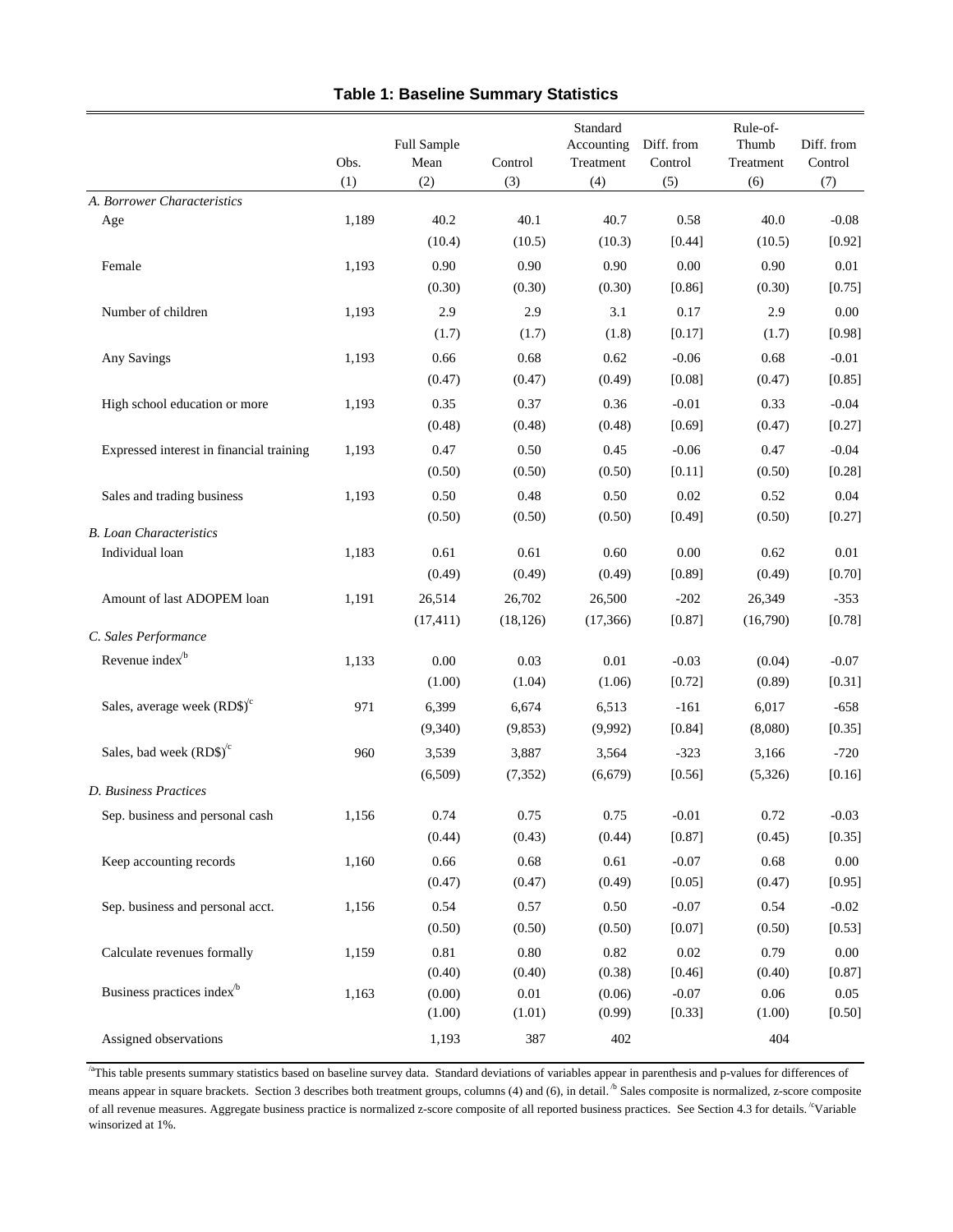|                                                                                  |      |           | <b>Standard Accounting</b> |                         | Rule-of-Thumb |                         | p-value for equality <sup>c</sup> |                          | Any Treatment |                          |
|----------------------------------------------------------------------------------|------|-----------|----------------------------|-------------------------|---------------|-------------------------|-----------------------------------|--------------------------|---------------|--------------------------|
|                                                                                  |      | Control   | Treatment                  | Incl.                   | Treatment     | Incl.                   | Treatment                         | Incl.                    | Treatment     | Incl.                    |
|                                                                                  | Obs. | Mean      | Only                       | Covariates <sup>b</sup> | Only          | Covariates <sup>b</sup> | Only                              | Covariates <sup>/b</sup> | Only          | Covariates <sup>/b</sup> |
|                                                                                  | (1)  | (2)       | (3)                        | (4)                     | (5)           | (6)                     | (7)                               | (8)                      | (9)           | (10)                     |
| <b>Business and Personal Financial Practices</b>                                 |      |           |                            |                         |               |                         |                                   |                          |               |                          |
| Sep. business and personal cash                                                  | 793  | 0.71      | 0.00                       | 0.00                    | $0.08***$     | $0.08***$               | 0.010                             | 0.014                    | 0.04          | 0.04                     |
|                                                                                  |      | (0.46)    | (0.03)                     | (0.03)                  | (0.03)        | (0.03)                  |                                   |                          | (0.03)        | (0.03)                   |
| Keep accounting records                                                          | 794  | 0.58      | 0.04                       | 0.04                    | $0.11***$     | $0.11***$               | 0.127                             | 0.095                    | $0.08**$      | $0.08**$                 |
|                                                                                  |      | (0.49)    | (0.05)                     | (0.05)                  | (0.03)        | (0.03)                  |                                   |                          | (0.04)        | (0.04)                   |
| Sep. business and personal acct.                                                 | 791  | 0.50      | 0.04                       | 0.03                    | $0.11***$     | $0.12***$               | 0.139                             | 0.103                    | $0.08**$      | $0.08**$                 |
|                                                                                  |      | (0.50)    | (0.05)                     | (0.05)                  | (0.03)        | (0.03)                  |                                   |                          | (0.03)        | (0.03)                   |
| Set aside cash for business exp.                                                 | 793  | 0.48      | $0.07**$                   | $0.07**$                | $0.12***$     | $0.12***$               | 0.179                             | 0.188                    | $0.10***$     | $0.09***$                |
|                                                                                  |      | (0.50)    | (0.03)                     | (0.03)                  | (0.04)        | (0.04)                  |                                   |                          | (0.03)        | (0.03)                   |
| Calculate revenues formally                                                      | 794  | 0.72      | 0.02                       | 0.02                    | $0.06**$      | $0.06**$                | 0.219                             | 0.242                    | 0.04          | 0.04                     |
|                                                                                  |      | (0.45)    | (0.04)                     | (0.04)                  | (0.03)        | (0.03)                  |                                   |                          | (0.03)        | (0.03)                   |
| Business practices index <sup>d</sup>                                            | 795  | 0.00      | 0.08                       | 0.07                    | $0.14***$     | $0.14***$               | 0.225                             | 0.195                    | $0.11***$     | $0.11***$                |
|                                                                                  |      | (0.59)    | (0.06)                     | (0.06)                  | (0.04)        | (0.04)                  |                                   |                          | (0.04)        | (0.04)                   |
| Any savings                                                                      | 804  | 0.53      | 0.02                       | 0.02                    | $0.08*$       | $0.08*$                 | 0.215                             | 0.177                    | 0.05          | 0.05                     |
|                                                                                  |      | (0.50)    | (0.05)                     | (0.05)                  | (0.04)        | (0.04)                  |                                   |                          | (0.04)        | (0.04)                   |
| Savings amount, \$RD <sup>/e/h</sup>                                             | 661  | 15,033    | $-2,646$                   | $-2,952$                | 985           | 1,187                   | 0.158                             | 0.107                    | $-806$        | $-855$                   |
|                                                                                  |      | (34, 722) | (2, 846)                   | (2,909)                 | (2, 336)      | (2, 383)                |                                   |                          | (2,261)       | (2,327)                  |
| <b>Objective Reporting Quality</b>                                               |      |           |                            |                         |               |                         |                                   |                          |               |                          |
| Any Reporting Errors <sup>t</sup>                                                | 757  | 0.50      | $-0.04$                    | $-0.04$                 | $-0.08**$     | $-0.09***$              | 0.175                             | 0.161                    | $-0.06*$      | $-0.06*$                 |
|                                                                                  |      | (0.50)    | (0.04)                     | (0.04)                  | (0.03)        | (0.03)                  |                                   |                          | (0.03)        | (0.03)                   |
| Raw profit calc. diff. (RD\$), weekly <sup><math>\frac{8}{3}</math></sup>        | 427  | $-2,154$  | 761                        | 905                     | 1,060*        | 1,058*                  | 0.660                             | 0.831                    | 918*          | 987*                     |
|                                                                                  |      | (5,307)   | (711)                      | (741)                   | (579)         | (556)                   |                                   |                          | (548)         | (540)                    |
| Abs. value profit calc. diff. (RD\$), weekly <sup><math>\frac{8}{3}</math></sup> | 427  | 3,844     | $-173$                     | $-333$                  | $-668$        | $-660$                  | 0.362                             | 0.565                    | $-434$        | $-509$                   |
|                                                                                  |      | (4,238)   | (602)                      | (642)                   | (518)         | (480)                   |                                   |                          | (494)         | (487)                    |
| <b>Business Performance</b>                                                      |      |           |                            |                         |               |                         |                                   |                          |               |                          |
| Total number of employees                                                        | 794  | 0.81      | 0.07                       | 0.07                    | $-0.05$       | $-0.03$                 | 0.337                             | 0.399                    | 0.01          | 0.02                     |
|                                                                                  |      | (1.26)    | (0.09)                     | (0.09)                  | (0.09)        | (0.09)                  |                                   |                          | (0.06)        | (0.07)                   |
| Revenue index $\sqrt{c}$                                                         | 774  | 0.00      | $-0.02$                    | $-0.02$                 | $0.09*$       | $0.09*$                 | 0.031                             | 0.031                    | 0.04          | 0.04                     |
|                                                                                  |      | (0.82)    | (0.04)                     | (0.05)                  | (0.05)        | (0.05)                  |                                   |                          | (0.04)        | (0.04)                   |
| Sales, Average Week <sup>h</sup>                                                 | 570  | 8,711     | $-582$                     | $-682$                  | 547           | 424                     | 0.273                             | 0.290                    | 10            | $-105$                   |
|                                                                                  |      | (11,710)  | (794)                      | (809)                   | (888)         | (867)                   |                                   |                          | (669)         | (657)                    |
| Sales, Bad Week (RD\$) <sup>h</sup>                                              | 551  | 5,232     | $-669$                     | $-660$                  | 967*          | 979*                    | 0.003                             | 0.002                    | 176           | 190                      |
|                                                                                  |      | (7,880)   | (507)                      | (514)                   | (523)         | (524)                   |                                   |                          | (438)         | (451)                    |

<sup>/a</sup> Each coefficient reported in the table is from a regression for each outcome variable of the form described in equation (1) for columns (4) and (6) and equation (2) for columns (3) and (5). Standard errors, clustered barrio-level, in parentheses. Regression includes only those individuals with own business. \* Denotes significance at the 10%-level, \*\* at the 5%-level, and \*\*\* at the 1%-level. Covariates include variables used for stratification: business types, loan size, and participation in an ADOPEM savings account. P-value for F-test of equality of accounting and rule-of-thumb treatment effect coefficients.<sup>(d</sup> Indices are unweighted mean of zscores of all component elements, scaled by control group mean and standard deviation, as detailed in Section 4.3. Results reflect OLS regression of savings amount on treatment indicator, unconditional on any savings. Results of CLAD and Tobit regressions are available on request and not significant at the 10%-level.<sup>*ff*</sup> Error defined as reporting bad period revenues better than average or good period; average period revenues better t good; or average profits greater than good period revenues. <sup>/g</sup> Raw difference equals self-reported profits for period minus profits calculated for period using reported revenues minus expenses. Absolute value of raw difference described above. Tobit and CLAD regressions for absolute value generate similar estimates. Results available on request. Variable winsorized at 1%.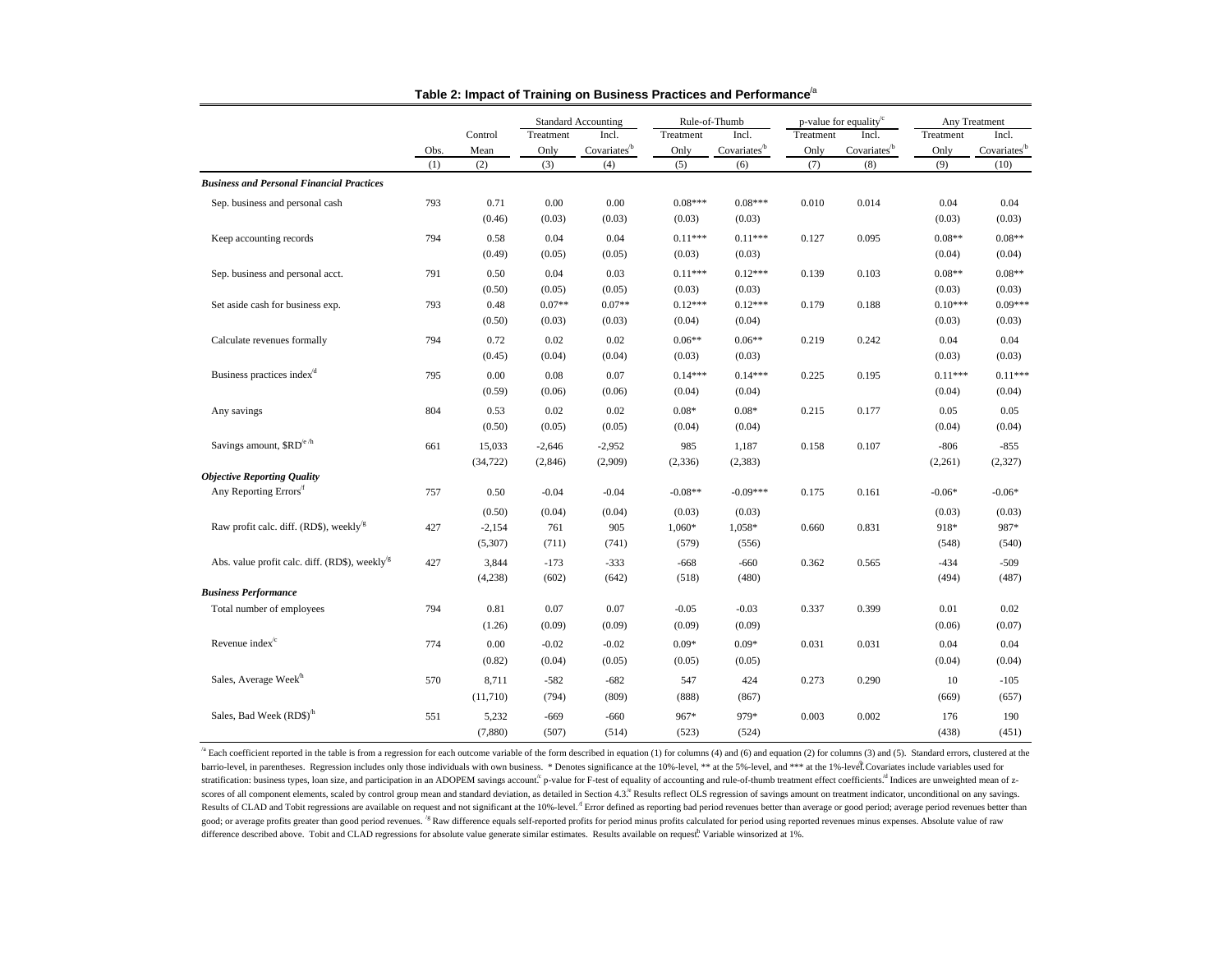|                                                                |      |                     |                   | <b>Standard Accounting</b> | Rule-of-Thumb     |                         |           | p-value for equality <sup>c</sup> | Any Treatment  |                         |
|----------------------------------------------------------------|------|---------------------|-------------------|----------------------------|-------------------|-------------------------|-----------|-----------------------------------|----------------|-------------------------|
|                                                                |      | Control             | Treatment         | Incl.                      | Treatment         | Incl.                   | Treatment | Incl.                             | Treatment      | Incl.                   |
|                                                                | Obs. | Mean                | Only              | Covariates <sup>b</sup>    | Only              | Covariates <sup>b</sup> | Only      | Covariates <sup>b</sup>           | Only           | Covariates <sup>b</sup> |
|                                                                | (1)  | (2)                 | (3)               | (4)                        | (5)               | (6)                     | (7)       | (8)                               | (9)            | (10)                    |
| Loan size (RD\$)                                               | 801  | 36,572<br>(25, 439) | 157<br>(1,165)    | 35<br>(1,140)              | 630<br>(1,700)    | 617<br>(1, 547)         | 0.768     | 0.664                             | 398<br>(1,222) | 331<br>(1,185)          |
| Any savings                                                    | 804  | 0.53<br>(0.50)      | 0.02<br>(0.05)    | 0.02<br>(0.05)             | $0.08*$<br>(0.04) | $0.08*$<br>(0.04)       | 0.215     | 0.177                             | 0.05<br>(0.04) | 0.05<br>(0.04)          |
| Savings last month $(RDS)$ <sup><math>\textdegree</math></sup> | 762  | 1,755<br>(6,808)    | 319<br>(653)      | 301<br>(646)               | 410<br>(582)      | 443<br>(580)            | 0.878     | 0.812                             | 365<br>(543)   | 373<br>(536)            |
| Individual loan                                                | 796  | 0.61<br>(0.49)      | 0.02<br>(0.03)    | 0.02<br>(0.03)             | 0.00<br>(0.03)    | 0.00<br>(0.03)          | 0.360     | 0.453                             | 0.01<br>(0.03) | 0.01<br>(0.03)          |
| Dropout <sup>d</sup>                                           | 804  | 0.46<br>(0.50)      | $-0.01$<br>(0.05) | $-0.01$<br>(0.05)          | 0.03<br>(0.05)    | 0.02<br>(0.05)          | 0.483     | 0.527                             | 0.01<br>(0.04) | 0.01<br>(0.04)          |

**Table 3: Impact of Training on Institutional Outcomes**/a

 $\frac{1}{4}$  Each coefficient reported in the table is from a regression of each outcome variable of the form described in equation (1) for columns (4) and (6) and equation (2) for columns (3) and (5). Baseline level of dependent variable excluded for dropout regression. Standard errors, clustered at the barrio-level, in parentheses. Regression includes only those individuals with own business. \* Denotes significance at the 10%-level, \*\* at the 5%-level, and \*\*\* at the 1%-level. <sup>h</sup> Covariates include variables used for stratification: business types, loan size, and participation in an ADOPEM savings account. <sup>k</sup> Results reflect OLS regression of savings amount on treatment indicators, unconditional on any savings. Results of CLAD and Tobit regressions, available on request, are not significant at the 10%-level. <sup>/d</sup> No loans taken from ADOPEM in prior twelve months.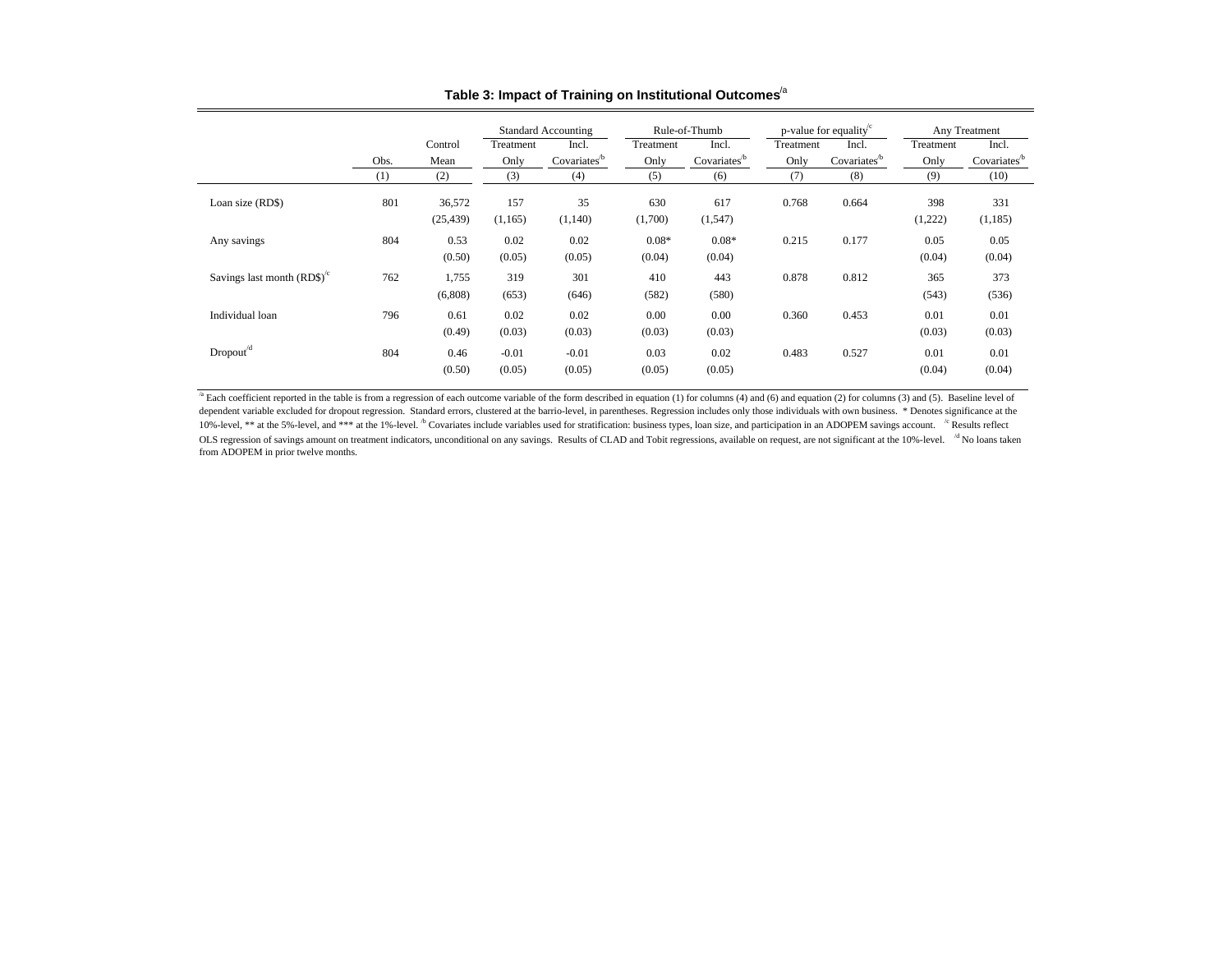|                                                          |           | Skill Level <sup>b</sup> |          | Prior Interest in Training |            |           | Baseline Bus. Prac (by quartile) |            |          |
|----------------------------------------------------------|-----------|--------------------------|----------|----------------------------|------------|-----------|----------------------------------|------------|----------|
|                                                          | All       | Low                      | High     | No                         | Yes        | 1st       | 2nd                              | 3rd        | 4th      |
|                                                          | (1)       | (2)                      | (3)      | (4)                        | (5)        | (6)       | (7)                              | (8)        | (9)      |
| <b>Business and Personal Financial Practices</b>         |           |                          |          |                            |            |           |                                  |            |          |
| Sep. business and personal cash                          | $0.08***$ | 0.06                     | $0.10*$  | $0.08*$                    | $0.08*$    | $0.18*$   | $0.14**$                         | 0.00       | 0.03     |
|                                                          | (0.03)    | (0.04)                   | (0.05)   | (0.04)                     | (0.04)     | (0.10)    | (0.06)                           | (0.05)     | (0.05)   |
| Keep accounting records                                  | $0.11***$ | $0.11**$                 | $0.11*$  | $0.14**$                   | 0.08       | $0.17**$  | 0.06                             | $0.13**$   | 0.09     |
|                                                          | (0.03)    | (0.05)                   | (0.07)   | (0.06)                     | (0.05)     | (0.08)    | (0.07)                           | (0.07)     | (0.06)   |
| Sep. business and personal acct.                         | $0.11***$ | $0.12***$                | $0.11**$ | $0.16***$                  | 0.06       | $0.16**$  | 0.12                             | 0.08       | 0.07     |
|                                                          | (0.03)    | (0.04)                   | (0.05)   | (0.05)                     | (0.05)     | (0.08)    | (0.08)                           | (0.07)     | (0.07)   |
| Set aside cash for business exp.                         | $0.12***$ | $0.10**$                 | $0.15**$ | 0.05                       | $0.19***$  | $0.24***$ | 0.09                             | $0.12*$    | 0.08     |
|                                                          | (0.04)    | (0.05)                   | (0.07)   | (0.05)                     | (0.05)     | (0.06)    | (0.08)                           | (0.06)     | (0.06)   |
| Calculate revenues formally                              | $0.06**$  | $0.10**$                 | 0.01     | 0.05                       | 0.07       | 0.09      | 0.03                             | $0.11*$    | 0.04     |
|                                                          | (0.03)    | (0.04)                   | (0.05)   | (0.05)                     | (0.04)     | (0.09)    | (0.06)                           | (0.06)     | (0.05)   |
| Business practices index <sup>/c</sup>                   | $0.14***$ | $0.16***$                | $0.11*$  | $0.13**$                   | $0.15***$  | $0.28***$ | 0.09                             | $0.13*$    | 0.07     |
|                                                          | (0.04)    | (0.05)                   | (0.06)   | (0.06)                     | (0.04)     | (0.09)    | (0.07)                           | (0.08)     | (0.06)   |
| Any savings                                              | $0.08*$   | 0.01                     | $0.17**$ | $0.12*$                    | 0.03       | 0.12      | 0.07                             | 0.02       | 0.08     |
|                                                          | (0.04)    | (0.06)                   | (0.07)   | (0.07)                     | (0.06)     | (0.09)    | (0.10)                           | (0.07)     | (0.07)   |
| Savings amount $(RD$)^d$                                 | 985       | 2,895                    | $-1,420$ | 5,543                      | $-3,817$   | 1,580     | $-4,875$                         | $-5,785$   | 11,819*  |
|                                                          | (2, 336)  | (3,029)                  | (5,180)  | (3,711)                    | (3,027)    | (6,019)   | (6,105)                          | (5,968)    | (6,912)  |
| <b>Objective Reporting Quality</b>                       |           |                          |          |                            |            |           |                                  |            |          |
| Any reporting errors <sup>/e</sup>                       | $-0.08**$ | $-0.10**$                | $-0.06$  | $-0.04$                    | $-0.13***$ | 0.07      | $-0.11$                          | $-0.27***$ | $-0.03$  |
|                                                          | (0.03)    | (0.05)                   | (0.07)   | (0.06)                     | (0.04)     | (0.09)    | (0.10)                           | (0.10)     | (0.08)   |
| Raw profit calculation diff., weekly <sup>f</sup>        | 1,060*    | 1,027                    | 1,110    | 738                        | 1,385      | 1,773     | 2,414***                         | 1,714      | $-1,163$ |
|                                                          | (579)     | (641)                    | (1,011)  | (884)                      | (849)      | (1, 471)  | (861)                            | (1,711)    | (1,003)  |
| Abs. value profit calculation diff., weekly <sup>f</sup> | $-668$    | $-637$                   | $-722$   | $-695$                     | $-639$     | $-1,770$  | $-1,269*$                        | $-253$     | 223      |
|                                                          | (518)     | (625)                    | (808)    | (666)                      | (576)      | (1,305)   | (672)                            | (1, 153)   | (651)    |
| <b>Business Performance</b>                              |           |                          |          |                            |            |           |                                  |            |          |
| Total number of employees                                | $-0.05$   | $-0.32***$               | $0.28*$  | $-0.09$                    | $-0.01$    | $-0.27$   | 0.19                             | $-0.24$    | 0.03     |
|                                                          | (0.09)    | (0.12)                   | (0.14)   | (0.15)                     | (0.11)     | (0.19)    | (0.21)                           | (0.16)     | (0.21)   |
| Revenue index $\alpha$                                   | $0.09*$   | 0.10                     | 0.08     | 0.14                       | 0.05       | 0.12      | $-0.03$                          | 0.07       | 0.14     |
|                                                          | (0.05)    | (0.07)                   | (0.08)   | (0.09)                     | (0.06)     | (0.10)    | (0.11)                           | (0.06)     | (0.11)   |
| Sales, average week $(RDS)^{g}$                          | 547       | 662                      | 137      | 510                        | 578        | 1,368     | $-844$                           | $-523$     | 752      |
|                                                          | (888)     | (1,279)                  | (1,369)  | (1,524)                    | (1,094)    | (2,101)   | (1,599)                          | (1,613)    | (1,519)  |
| Sales, bad week $(RDS)^{g}$                              | 967*      | 533                      | 1,378    | 1,066                      | 853        | 970       | 238                              | 297        | 942      |
|                                                          | (523)     | (647)                    | (964)    | (974)                      | (723)      | (1, 442)  | (1,255)                          | (647)      | (1,456)  |

**Table 4: Impact of Rule-of-Thumb Training, by Subgroup/a** 

<sup>/a</sup> Each coefficient reported in the table is the parameter estimate on the indicator for assignment to the rule-of-thumb treatment in a regression of the form described in equation (1) for the indicated outcome. Column headings describe the sample restrictions. Sample includes only those individuals with own business. \* Denotes significance at the 10%-level, \*\* at the 5%-level, and \*\*\* at the 1%-level.  $^{h}$  High skill indicates individuals with high school or greater formal education or previous financial training. <sup>to</sup> Indices are unweighted mean of z-scores of all component elements, scaled by control group mean and standard deviation, as detailed in Section 4.3. <sup>1d</sup> Results reflect OLS regression of savings amount on treatment indicator, unconditional on any savings. Results of CLAD and Tobit regressions, available on request, are not significant at the 10%-level. <sup>k</sup> Error defined as reporting bad period revenues better than average or good period; average period revenues better than good; or average profits greater than good period revenues. <sup>*f*</sup> Raw difference equals self-reported profits for period minus profits calculated for period using reported revenues minus expenses. Absolute value is of raw difference. Tobit and CLAD regressions for absolute value generate similar estimates. <sup>/g</sup> Variable winsorized at 1%.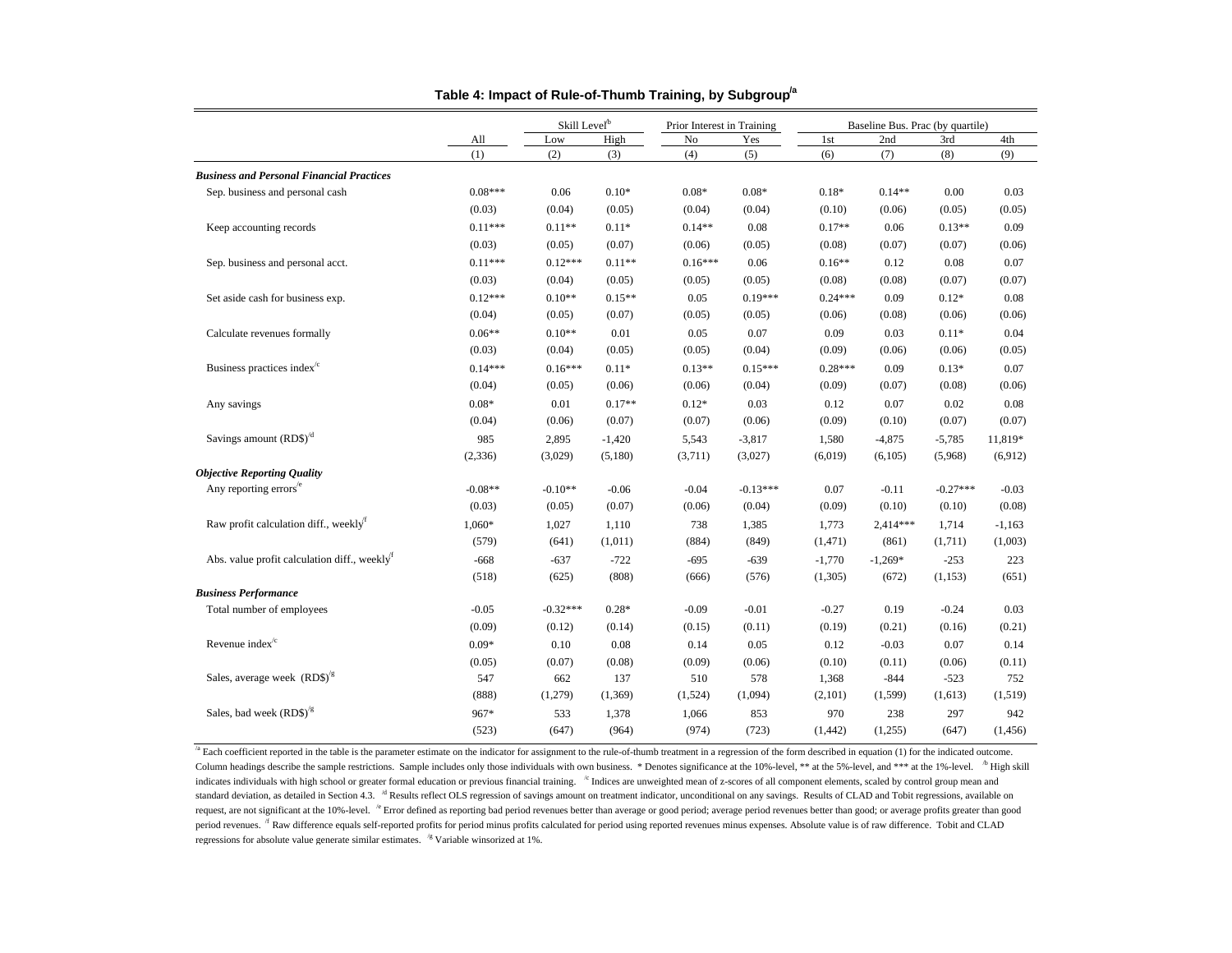|                                                          |          | Skill Level <sup>b</sup> |          | Prior Interest in Training |          | Baseline Bus. Prac (by quartile) |          |           |          |
|----------------------------------------------------------|----------|--------------------------|----------|----------------------------|----------|----------------------------------|----------|-----------|----------|
|                                                          | All      | Low                      | High     | No                         | Yes      | 1st                              | 2nd      | 3rd       | 4th      |
|                                                          | (1)      | (2)                      | (3)      | (4)                        | (5)      | (6)                              | (7)      | (8)       | (9)      |
| <b>Business and Personal Financial Practices</b>         |          |                          |          |                            |          |                                  |          |           |          |
| Sep. business and personal cash                          | 0.00     | $-0.01$                  | 0.02     | $-0.05$                    | 0.05     | 0.08                             | 0.08     | $-0.07$   | $-0.07$  |
|                                                          | (0.03)   | (0.05)                   | (0.05)   | (0.05)                     | (0.04)   | (0.08)                           | (0.07)   | (0.06)    | (0.06)   |
| Keep accounting records                                  | 0.04     | 0.06                     | 0.02     | 0.03                       | 0.06     | 0.04                             | 0.02     | 0.12      | $-0.03$  |
|                                                          | (0.05)   | (0.05)                   | (0.09)   | (0.06)                     | (0.08)   | (0.07)                           | (0.09)   | (0.08)    | (0.10)   |
| Sep. business and personal acct.                         | 0.04     | 0.05                     | 0.02     | 0.01                       | 0.09     | 0.02                             | 0.09     | $0.15*$   | $-0.13$  |
|                                                          | (0.05)   | (0.05)                   | (0.08)   | (0.05)                     | (0.07)   | (0.07)                           | (0.07)   | (0.09)    | (0.10)   |
| Set aside cash for business exp.                         | $0.07**$ | 0.07                     | 0.08     | 0.04                       | $0.11**$ | 0.09                             | $0.16**$ | 0.10      | $-0.03$  |
|                                                          | (0.03)   | (0.05)                   | (0.06)   | (0.05)                     | (0.04)   | (0.09)                           | (0.07)   | (0.08)    | (0.08)   |
| Calculate revenues formally                              | 0.02     | 0.02                     | 0.01     | $-0.01$                    | 0.06     | 0.02                             | 0.03     | 0.04      | 0.05     |
|                                                          | (0.04)   | (0.04)                   | (0.06)   | (0.06)                     | (0.04)   | (0.07)                           | (0.07)   | (0.09)    | (0.06)   |
| Business practices index $\sqrt{c}$                      | 0.08     | $0.10*$                  | 0.05     | 0.01                       | $0.16**$ | 0.07                             | $0.13*$  | $0.18*$   | $-0.08$  |
|                                                          | (0.06)   | (0.05)                   | (0.09)   | (0.06)                     | (0.07)   | (0.07)                           | (0.08)   | (0.11)    | (0.09)   |
| Any savings                                              | 0.02     | $-0.03$                  | 0.09     | 0.03                       | 0.01     | $-0.11$                          | 0.17     | 0.07      | $-0.07$  |
|                                                          | (0.05)   | (0.06)                   | (0.08)   | (0.06)                     | (0.08)   | (0.09)                           | (0.10)   | (0.07)    | (0.09)   |
| Savings amount $(RDS)^{d}$                               | $-2,646$ | $-3,299$                 | $-1,138$ | $-3,116$                   | $-1,920$ | $-6,199$                         | $-7,890$ | 4,052     | 329      |
|                                                          | (2,846)  | (3,262)                  | (5,784)  | (3,441)                    | (4, 483) | (4,602)                          | (6,247)  | (6, 531)  | (5,048)  |
| <b>Objective Reporting Quality</b>                       |          |                          |          |                            |          |                                  |          |           |          |
| Any reporting errors <sup>/e</sup>                       | $-0.04$  | 0.02                     | $-0.12*$ | $-0.03$                    | $-0.04$  | $0.15*$                          | $-0.03$  | $-0.17**$ | $-0.07$  |
|                                                          | (0.04)   | (0.05)                   | (0.06)   | (0.06)                     | (0.06)   | (0.09)                           | (0.08)   | (0.07)    | (0.08)   |
| Raw profit calculation diff., weekly <sup>f</sup>        | 761      | 1,353                    | $-81$    | 1,383                      | 59       | 3,258*                           | 1,784**  | 313       | $-1,930$ |
|                                                          | (711)    | (904)                    | (1, 132) | (941)                      | (1,000)  | (1,710)                          | (910)    | (1,653)   | (1, 568) |
| Abs. value profit calculation diff., weekly <sup>f</sup> | $-173$   | $-620$                   | 461      | $-240$                     | $-98$    | $-1,374$                         | $-444$   | $-655$    | 1,211    |
|                                                          | (602)    | (763)                    | (863)    | (814)                      | (611)    | (1,368)                          | (968)    | (1, 423)  | (868)    |
| <b>Business Performance</b>                              |          |                          |          |                            |          |                                  |          |           |          |
| Total number of employees                                | 0.07     | $-0.20**$                | $0.46**$ | $-0.04$                    | 0.23     | $-0.23$                          | $0.64**$ | 0.05      | $-0.03$  |
|                                                          | (0.09)   | (0.10)                   | (0.21)   | (0.15)                     | (0.17)   | (0.21)                           | (0.32)   | (0.21)    | (0.20)   |
| Revenue index <sup>/c</sup>                              | $-0.02$  | $-0.07$                  | 0.07     | $-0.03$                    | 0.01     | $-0.15**$                        | $-0.07$  | 0.02      | 0.13     |
|                                                          | (0.04)   | (0.05)                   | (0.09)   | (0.07)                     | (0.06)   | (0.08)                           | (0.13)   | (0.08)    | (0.10)   |
| Sales, average week $(RDS)^{g}$                          | $-582$   | $-693$                   | $-662$   | $-2,362**$                 | 1,710    | $-3,203*$                        | $-797$   | $-514$    | 1,950    |
|                                                          | (794)    | (1,088)                  | (1,374)  | (1,182)                    | (1,519)  | (1,790)                          | (2, 462) | (1,587)   | (2,034)  |
| Sales, bad week (RD\$) <sup>/g</sup>                     | $-669$   | $-1,503**$               | 577      | $-678$                     | $-337$   | $-2,520***$                      | $-474$   | 512       | $-735$   |
|                                                          | (507)    | (594)                    | (948)    | (801)                      | (701)    | (896)                            | (1,330)  | (869)     | (1,063)  |

|  |  |  | Table 5: Impact of Accounting Training, by Subgroup <sup>/a</sup> |
|--|--|--|-------------------------------------------------------------------|
|  |  |  |                                                                   |

<sup>7a</sup> Each coefficient reported in the table is the parameter estimate on the indicator for assignment to the standard accounting treatment in a regression of the form described in equation (1) for the indicated outcome. Column headings describe the sample restrictions. Sample includes only those individuals with own business. \* Denotes significance at the 10%-level, \*\* at the 5%-level, and \*\*\* at the 1% level. <sup>h</sup> High skill indicates individuals with high school or greater formal education or previous financial training. <sup>h</sup> Indices are unweighted mean of z-scores of all component elements, scaled by control group mean and standard deviation, as detailed in Section 4.3. <sup>da</sup> Results reflect OLS regression of savings amount on treatment indicator, unconditional on any savings. Results of CLAD and Tobit regressions, available on request, are not significant at the 10%-level. <sup>k</sup> Error defined as reporting bad period revenues better than average or good period; average period revenues better than good; or average profits greater than good period revenues. <sup>*ff*</sup> Raw difference equals self-reported profits for period minus profits calculated for period using reported revenues minus expenses. Absolute value is of raw difference. Tobit and CLAD regressions for absolute value generate similar estimates. <sup>/g</sup> Variable winsorized at 1%.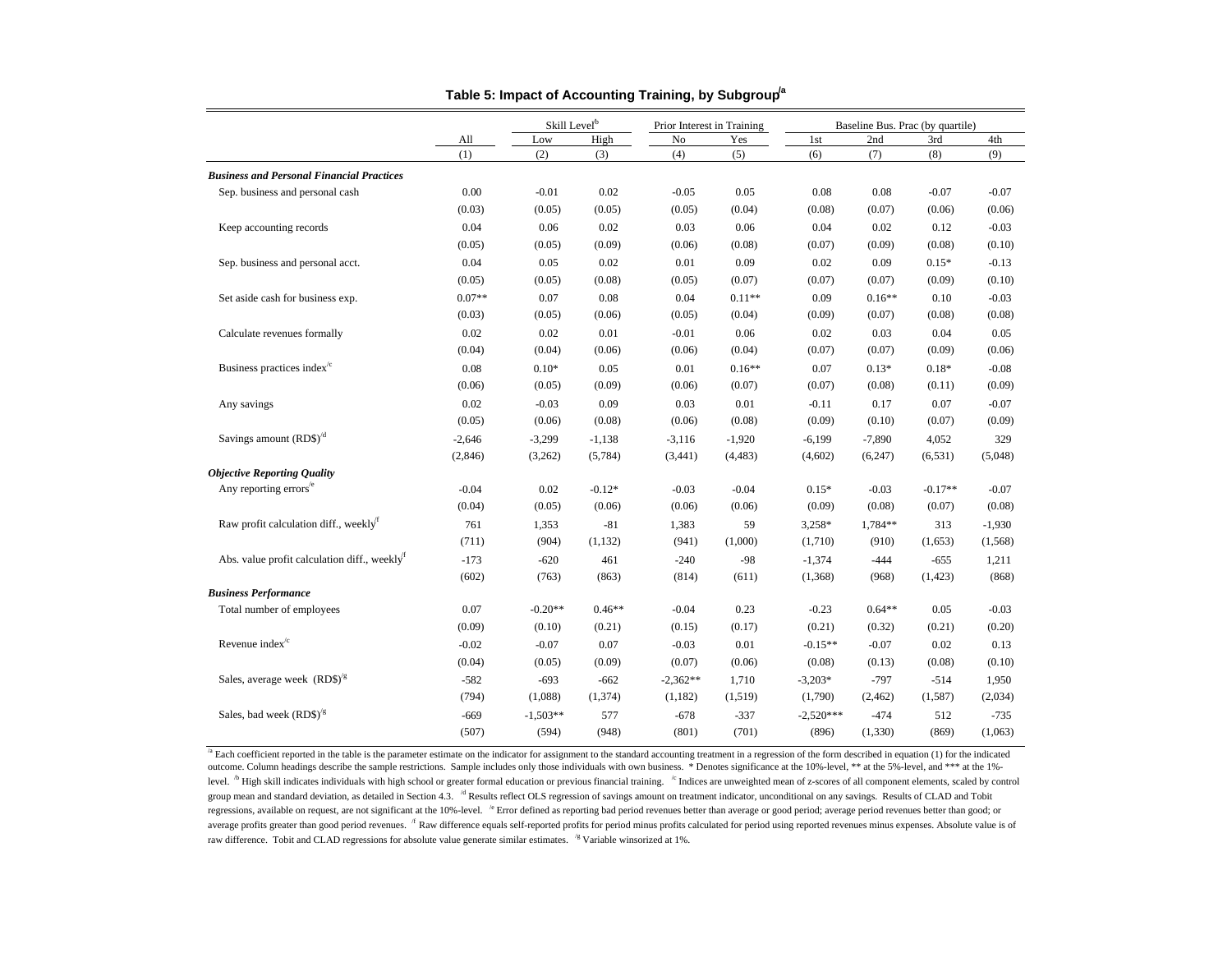|                                                          |         |         | Skill Level <sup>b</sup> |         | Prior Interest in Training |                 | Baseline Bus. Prac (by quartile) |          |          |
|----------------------------------------------------------|---------|---------|--------------------------|---------|----------------------------|-----------------|----------------------------------|----------|----------|
|                                                          | All     | Low     | High                     | No      | Yes                        | 1 <sub>st</sub> | 2nd                              | 3rd      | 4th      |
|                                                          | (1)     | (2)     | (3)                      | (4)     | (5)                        | (6)             | (7)                              | (8)      | (9)      |
| <b>Business and Personal Financial Practices</b>         |         |         |                          |         |                            |                 |                                  |          |          |
| Sep. business and personal cash                          | 0.08    | 0.08    | 0.08                     | 0.13    | 0.03                       | 0.10            | 0.06                             | 0.07     | 0.11     |
|                                                          | [0.010] | [0.132] | [0.115]                  | [0.006] | [0.450]                    | [0.252]         | [0.318]                          | [0.254]  | [0.052]  |
| Keep accounting records                                  | 0.07    | 0.05    | 0.09                     | 0.11    | 0.02                       | 0.13            | 0.04                             | 0.01     | 0.12     |
|                                                          | [0.127] | [0.353] | [0.161]                  | [0.052] | [0.720]                    | [0.049]         | [0.654]                          | [0.935]  | [0.088]  |
| Sep. business and personal acct.                         | 0.07    | 0.06    | 0.09                     | 0.16    | $-0.02$                    | 0.13            | 0.03                             | $-0.07$  | 0.20     |
|                                                          | [0.139] | [0.304] | [0.178]                  | [0.008] | [0.723]                    | [0.098]         | [0.712]                          | [0.333]  | [0.007]  |
| Set aside cash for business exp.                         | 0.05    | 0.03    | 0.07                     | 0.02    | 0.08                       | 0.15            | $-0.07$                          | 0.01     | 0.11     |
|                                                          | [0.179] | [0.491] | [0.308]                  | [0.763] | [0.125]                    | [0.073]         | [0.330]                          | [0.870]  | [0.175]  |
| Calculate revenues formally                              | 0.04    | 0.08    | 0.00                     | 0.07    | 0.01                       | 0.08            | $-0.01$                          | 0.07     | $-0.01$  |
|                                                          | [0.219] | [0.076] | [0.949]                  | [0.168] | [0.799]                    | [0.193]         | [0.899]                          | [0.336]  | [0.869]  |
| Business practices index $\sqrt{c}$                      | 0.07    | 0.06    | 0.05                     | 0.12    | $-0.01$                    | 0.21            | $-0.04$                          | $-0.05$  | 0.15     |
|                                                          | [0.225] | [0.328] | [0.449]                  | [0.052] | [0.899]                    | [0.010]         | [0.589]                          | [0.501]  | [0.055]  |
| Any savings                                              | 0.06    | 0.04    | 0.08                     | 0.09    | 0.02                       | 0.23            | $-0.11$                          | $-0.05$  | 0.15     |
|                                                          | [0.215] | [0.522] | [0.282]                  | [0.095] | [0.744]                    | [0.006]         | [0.248]                          | [0.643]  | [0.169]  |
| Savings amount (RD\$) <sup>d</sup>                       | 3,631   | 6,193   | $-282$                   | 8,659   | $-1,897$                   | 7,779           | 3,016                            | $-9,837$ | 11,490   |
|                                                          | [0.158] | [0.072] | [0.944]                  | [0.011] | [0.606]                    | [0.020]         | [0.581]                          | [0.252]  | [0.103]  |
| <b>Objective Reporting Quality</b>                       |         |         |                          |         |                            |                 |                                  |          |          |
| Any reporting errors <sup>'e</sup>                       | $-0.05$ | $-0.12$ | 0.07                     | 0.00    | $-0.09$                    | $-0.08$         | $-0.08$                          | $-0.10$  | 0.03     |
|                                                          | [0.175] | [0.016] | [0.268]                  | [0.929] | [0.135]                    | [0.368]         | [0.231]                          | [0.239]  | [0.701]  |
| Raw profit calculation diff., weekly <sup>f</sup>        | 299     | $-326$  | 1,191                    | $-645$  | 1,326                      | $-1,485$        | 630                              | 1,401    | 767      |
|                                                          | [0.660] | [0.648] | [0.281]                  | [0.442] | [0.116]                    | [0.327]         | [0.531]                          | [0.203]  | [0.564]  |
| Abs. value profit calculation diff., weekly <sup>f</sup> | $-495$  | $-17$   | $-1,183$                 | $-456$  | $-541$                     | $-396$          | $-825$                           | 402      | $-987$   |
|                                                          | [0.362] | [0.976] | [0.128]                  | [0.467] | [0.442]                    | [0.656]         | [0.380]                          | [0.635]  | [0.314]  |
| <b>Business Performance</b>                              |         |         |                          |         |                            |                 |                                  |          |          |
| Total number of employees                                | $-0.12$ | $-0.12$ | $-0.18$                  | $-0.05$ | $-0.23$                    | $-0.04$         | $-0.45$                          | $-0.29$  | 0.05     |
|                                                          | [0.337] | [0.309] | [0.474]                  | [0.748] | [0.214]                    | [0.781]         | [0.162]                          | [0.172]  | [0.833]  |
| Revenue index $\mathrm{c}^{\mathrm{c}}$                  | 0.11    | 0.17    | 0.02                     | 0.17    | 0.04                       | 0.28            | 0.04                             | 0.05     | 0.01     |
|                                                          | [0.031] | [0.044] | [0.832]                  | [0.055] | [0.553]                    | [0.014]         | [0.790]                          | [0.493]  | [0.935]  |
| Sales, average week $(RDS)^{g}$                          | 1,129   | 1,356   | 799                      | 2,872   | $-1,132$                   | 4,571           | $-47$                            | $-9$     | $-1,197$ |
|                                                          | [0.273] | [0.406] | [0.505]                  | [0.044] | [0.504]                    | [0.086]         | [0.986]                          | [0.991]  | [0.601]  |
| Sales, bad week $(RDS)^{g}$                              | 1,635   | 2,036   | 801                      | 1,743   | 1,190                      | 3,490           | 712                              | $-215$   | 1,678    |
|                                                          | [0.003] | [0.010] | [0.396]                  | [0.063] | [0.045]                    | [0.014]         | [0.655]                          | [0.771]  | [0.186]  |

|  |  | Table 6: Difference between Rule of Thumb and Accounting Treatment, by Subgroup <sup>a</sup> |  |
|--|--|----------------------------------------------------------------------------------------------|--|
|--|--|----------------------------------------------------------------------------------------------|--|

<sup>/a</sup> Each coefficient reported in the table is the parameter estimate on the indicator for assignment to the rule-of-thumb treatment minus that for assignment to the standard accounting treatment in a regression of the form described in equation (1) for the indicated outcome. Column headings describe the sample restrictions. Sample includes only those individuals with own business. p-values appear in brackets.<sup>/b</sup> High skill indicates individuals with high school or greater formal education or previous financial training.<sup>1c</sup> Indices are unweighted mean of z-scores of all component elements, scaled by control group mean and standard deviation, as detailed in Section 4.3. <sup>1d</sup> Results reflect OLS regression of savings amount on treatment indicator, unconditional on any savings. Results of CLAD and Tobit regressions, available on request, are not significant at the 10%-level. <sup>k</sup> Error defined as reporting bad period revenues better than average or good period; average period revenues better than good; or average profits greater than good period revenues. <sup>*f*</sup> Raw difference equals self-reported profits for period minus profits calculated for period using reported revenues minus expenses. Absolute value is of raw difference. Tobit and CLAD regressions for absolute value generate similar estimates. <sup>/g</sup> Variable winsorized at 1%.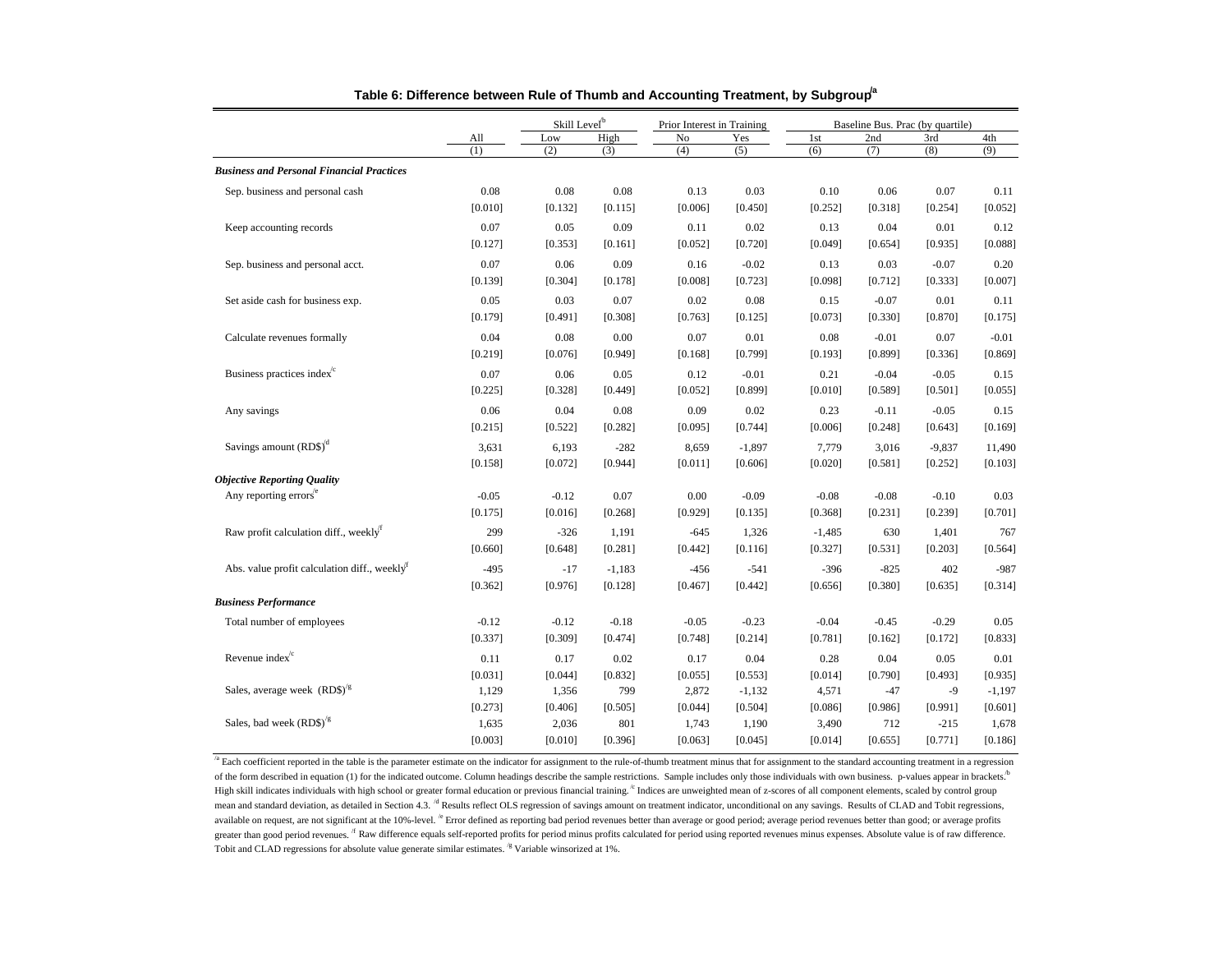|                                                          |      |           | <b>Standard Accounting</b> |            | Rule-of-Thumb            | Any Treatment |                          |  |
|----------------------------------------------------------|------|-----------|----------------------------|------------|--------------------------|---------------|--------------------------|--|
|                                                          |      | Treatment | Incl.                      | Treatment  | Incl.                    | Treatment     | Incl.                    |  |
|                                                          | Obs. | Only      | Covariates <sup>b</sup>    | Only       | Covariates <sup>/b</sup> | Only          | Covariates <sup>/b</sup> |  |
|                                                          | (1)  | (2)       | (3)                        | (4)        | (5)                      | (6)           | (7)                      |  |
| <b>Business and Personal Financial Practices</b>         |      |           |                            |            |                          |               |                          |  |
| Sep. business and personal cash                          | 793  | 0.00      | $-0.01$                    | $0.17**$   | $0.17**$                 | 0.08          | 0.08                     |  |
|                                                          |      | (0.06)    | (0.06)                     | (0.07)     | (0.07)                   | (0.05)        | (0.05)                   |  |
| Keep accounting records                                  | 794  | 0.08      | 0.07                       | $0.23***$  | $0.24***$                | $0.15**$      | $0.15**$                 |  |
|                                                          |      | (0.10)    | (0.10)                     | (0.06)     | (0.06)                   | (0.07)        | (0.07)                   |  |
| Sep. business and personal acct.                         | 791  | 0.08      | 0.07                       | $0.24***$  | $0.25***$                | $0.16**$      | $0.15**$                 |  |
|                                                          |      | (0.10)    | (0.10)                     | (0.06)     | (0.06)                   | (0.06)        | (0.07)                   |  |
| Set aside cash for business exp.                         | 793  | $0.13**$  | $0.13**$                   | $0.25***$  | $0.25***$                | $0.19***$     | $0.19***$                |  |
|                                                          |      | (0.06)    | (0.06)                     | (0.08)     | (0.08)                   | (0.06)        | (0.06)                   |  |
| Calculate revenues formally                              | 794  | 0.03      | 0.03                       | $0.13**$   | $0.13**$                 | 0.08          | 0.08                     |  |
|                                                          |      | (0.07)    | (0.07)                     | (0.06)     | (0.06)                   | (0.05)        | (0.06)                   |  |
| Business practices index <sup>b</sup>                    | 795  | 0.14      | 0.14                       | $0.29***$  | $0.30***$                | $0.22***$     | $0.22***$                |  |
|                                                          |      | (0.10)    | (0.11)                     | (0.08)     | (0.08)                   | (0.07)        | (0.08)                   |  |
| Any savings                                              | 804  | 0.03      | 0.03                       | $0.16*$    | $0.17*$                  | 0.09          | 0.10                     |  |
|                                                          |      | (0.09)    | (0.09)                     | (0.09)     | (0.09)                   | (0.08)        | (0.07)                   |  |
| Savings amount $(RD$)^d$                                 | 661  | 4,287     | 3,822                      | 2,766      | 3,318                    | 3,564         | 3,581                    |  |
|                                                          |      | (13,038)  | (13,687)                   | (6,098)    | (6,141)                  | (8,613)       | (9,172)                  |  |
| <b>Objective Reporting Quality</b>                       |      |           |                            |            |                          |               |                          |  |
| Any reporting errors <sup>'e</sup>                       | 757  | $-0.07$   | $-0.07$                    | $-0.18***$ | $-0.18***$               | $-0.12*$      | $-0.12**$                |  |
|                                                          |      | (0.07)    | (0.07)                     | (0.07)     | (0.07)                   | (0.06)        | (0.06)                   |  |
| Raw profit calculation diff., weekly <sup>f</sup>        | 427  | 1,521     | 1,781                      | 2,236*     | $2,221*$                 | 1,888*        | $2,011*$                 |  |
|                                                          |      | (1, 411)  | (1, 471)                   | (1,280)    | (1,200)                  | (1,141)       | (1, 114)                 |  |
| Abs. value profit calculation diff., weekly <sup>f</sup> | 427  | $-346$    | $-652$                     | $-1,408$   | $-1,385$                 | $-892$        | $-1,036$                 |  |
|                                                          |      | (1, 194)  | (1,264)                    | (1,108)    | (1,012)                  | (1,010)       | (990)                    |  |
| <b>Business Performance</b>                              |      |           |                            |            |                          |               |                          |  |
| Total number of employees                                | 794  | 0.14      | 0.13                       | $-0.11$    | $-0.07$                  | 0.02          | 0.03                     |  |
|                                                          |      | (0.17)    | (0.17)                     | (0.19)     | (0.19)                   | (0.13)        | (0.13)                   |  |
| Revenue index <sup>/c</sup>                              | 774  | $-0.03$   | $-0.04$                    | $0.20*$    | $0.20*$                  | 0.08          | 0.07                     |  |
|                                                          |      | (0.08)    | (0.09)                     | (0.10)     | (0.10)                   | (0.08)        | (0.08)                   |  |
| Sales, average week $(RDS)^g$                            | 570  | $-1,138$  | $-1,336$                   | 1,156      | 913                      | 20            | $-215$                   |  |
|                                                          |      | (1,522)   | (1, 540)                   | (1,885)    | (1,847)                  | (1,354)       | (1,320)                  |  |
| Sales, bad week $(RD$)^g$                                | 551  | $-1,293$  | $-1,284$                   | 2,045*     | 2,086*                   | 357           | 382                      |  |
|                                                          |      | (955)     | (967)                      | (1,131)    | (1,123)                  | (887)         | (900)                    |  |

## **Table 7: Impact of Training on Business Practices and Performance Treatment on the Treated/a/b**

<sup>/a</sup> Each coefficient reported in the table is the parameter estimate on the indicator for assignment to the treatment in a regression of the indicated outcome of the form described in equation (4) for columns 3, 5, and 7 and excluding covariates for columns 2, 4 and 6. Sample includes only those individuals with own business. \* Denotes significance at the 10%-level, \*\* at the 5%-level, and \*\*\* at the 1%-level. <sup>h</sup> Indices are unweighted mean of z-scores of all component elements, scaled by control group mean and standard deviation, as detailed in Section 4.3. <sup>k</sup> Results reflect OLS regression of savings amount on treatment indicator, unconditional on any savings. <sup>/d</sup> Error defined as reporting bad period revenues better than average or good period; average period revenues better than good; or average profits greater than good period revenues.  $^{\prime\text{e}}$  Raw difference equals self-reported profits for period minus profits calculated for period using reported revenues minus expenses. Absolute value is of raw difference.  $^{\prime\text{f}}$ Variable winsorized at 1%.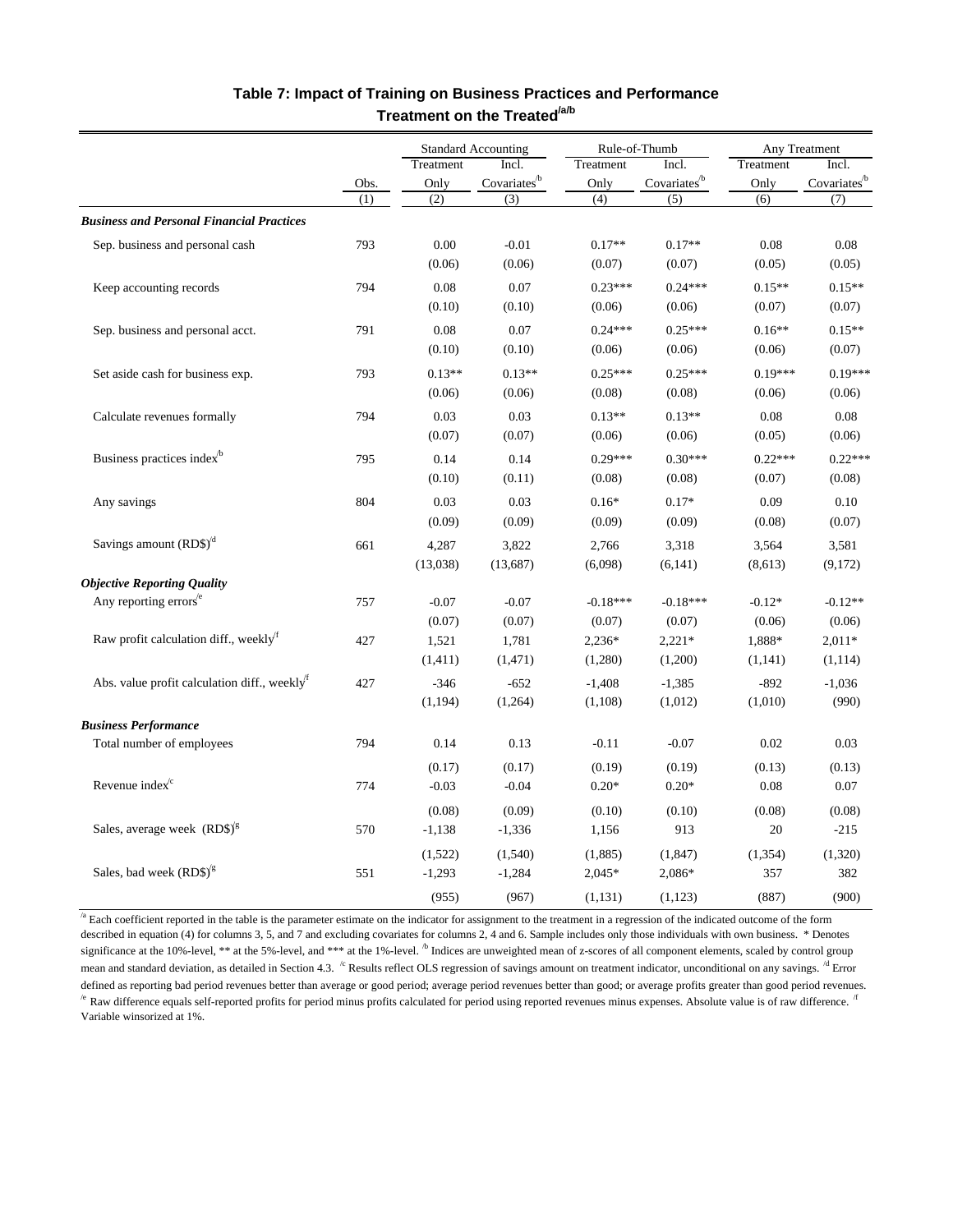|                                                                             | Standard<br>Accounting | Rule-of-<br>Thumb | Any<br>Treatment |
|-----------------------------------------------------------------------------|------------------------|-------------------|------------------|
|                                                                             | (1)                    | (2)               | (3)              |
| <b>Business and Personal Financial Practices</b>                            |                        |                   |                  |
| Sep. business and personal cash                                             | 0.06                   | $-0.11$           | $-0.02$          |
|                                                                             | (0.09)                 | (0.07)            | (0.05)           |
| Keep accounting records                                                     | $-0.03$                | 0.00              | $-0.02$          |
|                                                                             | (0.09)                 | (0.09)            | (0.06)           |
| Sep. business and personal acct.                                            | $-0.05$                | $-0.06$           | $-0.06$          |
|                                                                             | (0.09)                 | (0.08)            | (0.06)           |
| Set aside cash for business exp.                                            | $-0.17**$              | $-0.12$           | $-0.15**$        |
|                                                                             | (0.08)                 | (0.11)            | (0.06)           |
| Calculate revenues formally                                                 | $-0.11*$               | 0.07              | $-0.02$          |
|                                                                             | (0.06)                 | (0.09)            | (0.04)           |
| Business practices index <sup>/b</sup>                                      | $-0.06$                | $-0.09$           | $-0.08$          |
|                                                                             | (0.11)                 | (0.09)            | (0.07)           |
| Any savings                                                                 | 0.07                   | $-0.18**$         | $-0.05$          |
|                                                                             | (0.07)                 | (0.09)            | (0.06)           |
| Savings amount $(RDS)^{c}$                                                  | 524                    | $-7,721$          | $-1,644$         |
|                                                                             | (6,255)                | (5,515)           | (4,030)          |
| <b>Objective Reporting Quality</b>                                          |                        |                   |                  |
| Any reporting errors <sup>/d</sup>                                          | $-0.17**$              | $-0.01$           | $-0.10*$         |
|                                                                             | (0.09)                 | (0.09)            | (0.05)           |
| Raw profit calculation diff., weekly <sup>/e</sup>                          | $-806$                 | $-657$            | $-732$           |
|                                                                             | (1,293)                | (989)             | (890)            |
| Abs. value profit calculation diff., weekly $\mathrm{e}^{\mathrm{i}\theta}$ | $-1,192$               | 553               | $-277$           |
|                                                                             | (962)                  | (917)             | (585)            |
| <b>Business Performance</b>                                                 |                        |                   |                  |
| Total number of employees                                                   | $-0.19$                | 0.07              | $-0.07$          |
|                                                                             | (0.29)                 | (0.25)            | (0.20)           |
| Revenue index <sup>b</sup>                                                  | 0.06                   | 0.13              | $0.12**$         |
|                                                                             | (0.07)                 | (0.12)            | (0.06)           |
| Sales, average week (RD\$) <sup>f</sup>                                     | 349                    | 2,477             | 1,692            |
|                                                                             | (1,306)                | (2,148)           | (1,214)          |
| Sales, bad week (RS\$) <sup>f</sup>                                         | 1,024                  | 1,767             | 1,578**          |
|                                                                             | (712)                  | (1, 432)          | (697)            |

# **Table 8: Impact of Follow-up Visits Conditional on Attending First Class**

<sup>/a</sup> Each coefficient reported in the table is the parameter estimate on the indicator for assignment to the treatment in a regression of the indicated outcome of the form described in equation (3). Sample includes only those individuals with own business. \* Denotes significance at the 10%-level, \*\* at the 5%-level, and \*\*\* at the 1%-level.  $\frac{h}{b}$  Indices are unweighted mean of z-scores of all component elements, scaled by control group mean and standard deviation, as detailed in Section 4.3.  $\kappa$  Results reflect OLS regression of savings amount on treatment indicator, unconditional on any savings. /d Error defined as reporting bad period revenues better than average or good period; average period revenues better than good; or average profits greater than good period revenues. <sup>/e</sup> Raw difference equals self-reported profits for period minus profits calculated for period using reported revenues minus expenses. Absolute value is of raw difference. <sup>/f</sup> Variable winsorized at 1%.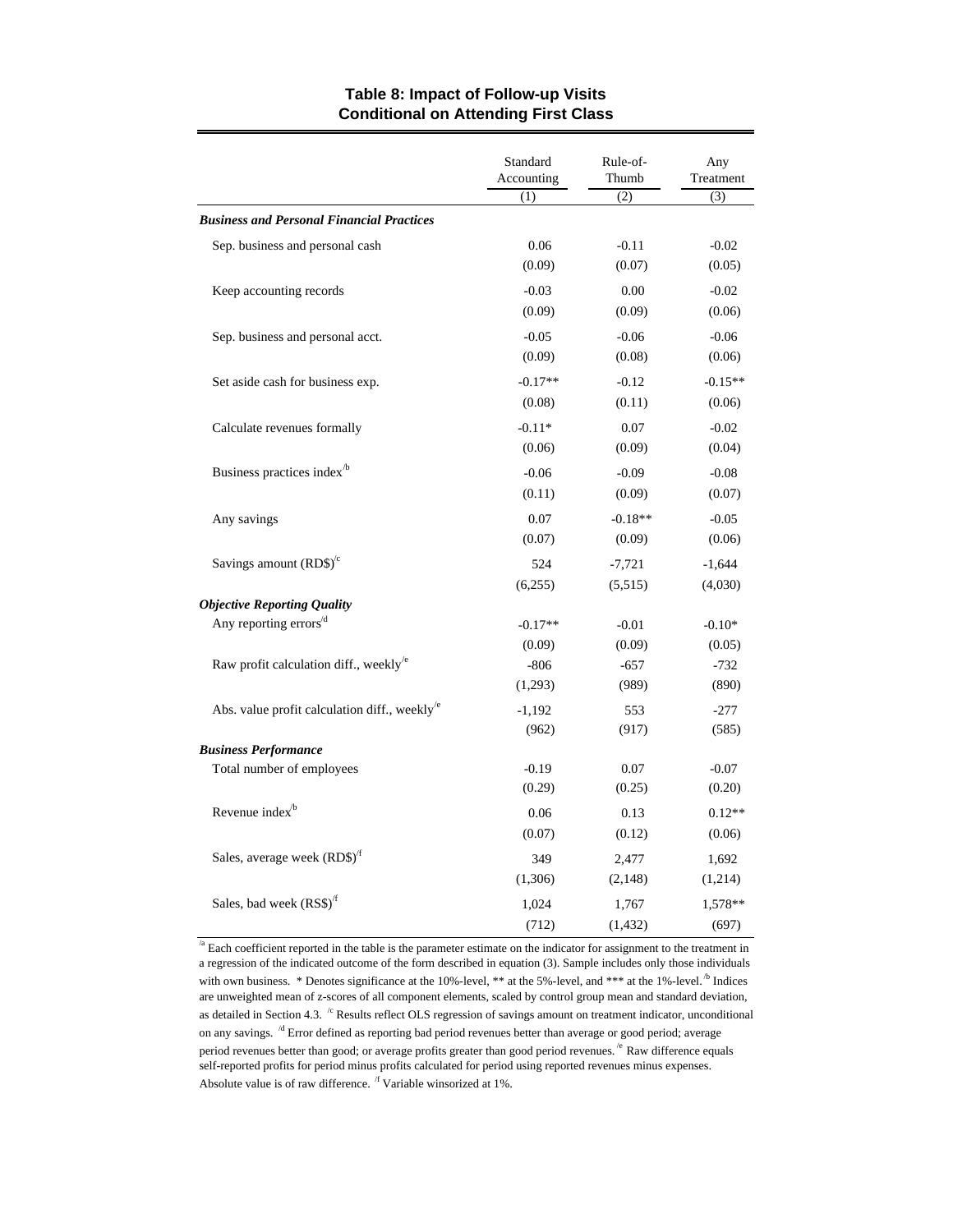|                                         |          |           | Lower Bounds <sup>'a</sup> |           | Unadjusted | Upper Bounds <sup>b</sup> |           |           |         |  |
|-----------------------------------------|----------|-----------|----------------------------|-----------|------------|---------------------------|-----------|-----------|---------|--|
|                                         | Worst    |           |                            |           | Treatment  |                           |           |           | Worst   |  |
|                                         | Case     | $0.25$ sd | $0.10$ sd                  | $0.05$ sd | Effect     | $0.05$ sd                 | $0.10$ sd | $0.25$ sd | Case    |  |
|                                         | (1)      | (2)       | (3)                        | (4)       | (5)        | (6)                       | (7)       | (8)       | (9)     |  |
| Business practices index <sup>/c</sup>  | $-0.618$ | 0.039     | 0.092                      | 0.110     | 0.141      | 0.145                     | 0.163     | 0.216     | 0.797   |  |
|                                         | (0.054)  | (0.029)   | (0.029)                    | (0.028)   | (0.038)    | (0.028)                   | (0.028)   | (0.028)   | (0.044) |  |
| Revenue index $\mathrm{e}^{\mathrm{c}}$ | $-1.846$ | $-0.067$  | 0.013                      | 0.040     | 0.093      | 0.093                     | 0.120     | 0.200     | 1.880   |  |
|                                         | (0.154)  | (0.039)   | (0.038)                    | (0.037)   | (0.048)    | (0.037)                   | (0.037)   | (0.037)   | (0.117) |  |
|                                         |          |           |                            |           |            |                           |           |           |         |  |
| Any reporting errors <sup>/d</sup>      | $-0.378$ | $-0.166$  | $-0.119$                   | $-0.103$  | $-0.085$   | $-0.071$                  | $-0.055$  | $-0.008$  | 0.261   |  |
|                                         | (0.025)  | (0.021)   | (0.022)                    | (0.022)   | (0.033)    | (0.023)                   | (0.023)   | (0.025)   | (0.036) |  |

#### **Table 9: Bounds estimates for Rule-of-Thumb Treatment**

<sup>/a</sup> Column 1 imputes value of attrited treatment group as minimum value of non-attrited treatment observations and missing control group observations as maximum value of nonattrited control. Columns 2 through 5 impute attrited treatment group as the mean of non-attrited treatment minus the the indicated fraction of the standard deviation for the nonattrited treatment. Attrited control are imputed as the mean of non-attrited control plus the indicated fraction of the standard deviation for the non-attrited control. <sup>h</sup>Columns 6 through 8 impute attrited treatment group as the mean of non-attrited treatment plus the indicated fraction of the standard deviation for the non-attrited treatment. Attrited control are imputed as the mean of non-attrited control minus the indicated fraction of the standard deviation for the non-attrited control. Column 9 imputes value of attrited treatment

group as maximum value of for non-attrited treatment and attrited control group as minimum value of non-attrited control. <sup>/c</sup>Indices are unweighted mean of z-scores of all component elements, scaled by control group mean and standard deviation, as detailed in Section 4.3. <sup>d</sup>Error defined as reporting bad period revenues better than average or good period; average period revenues better than good; or average profits greater than good period revenues.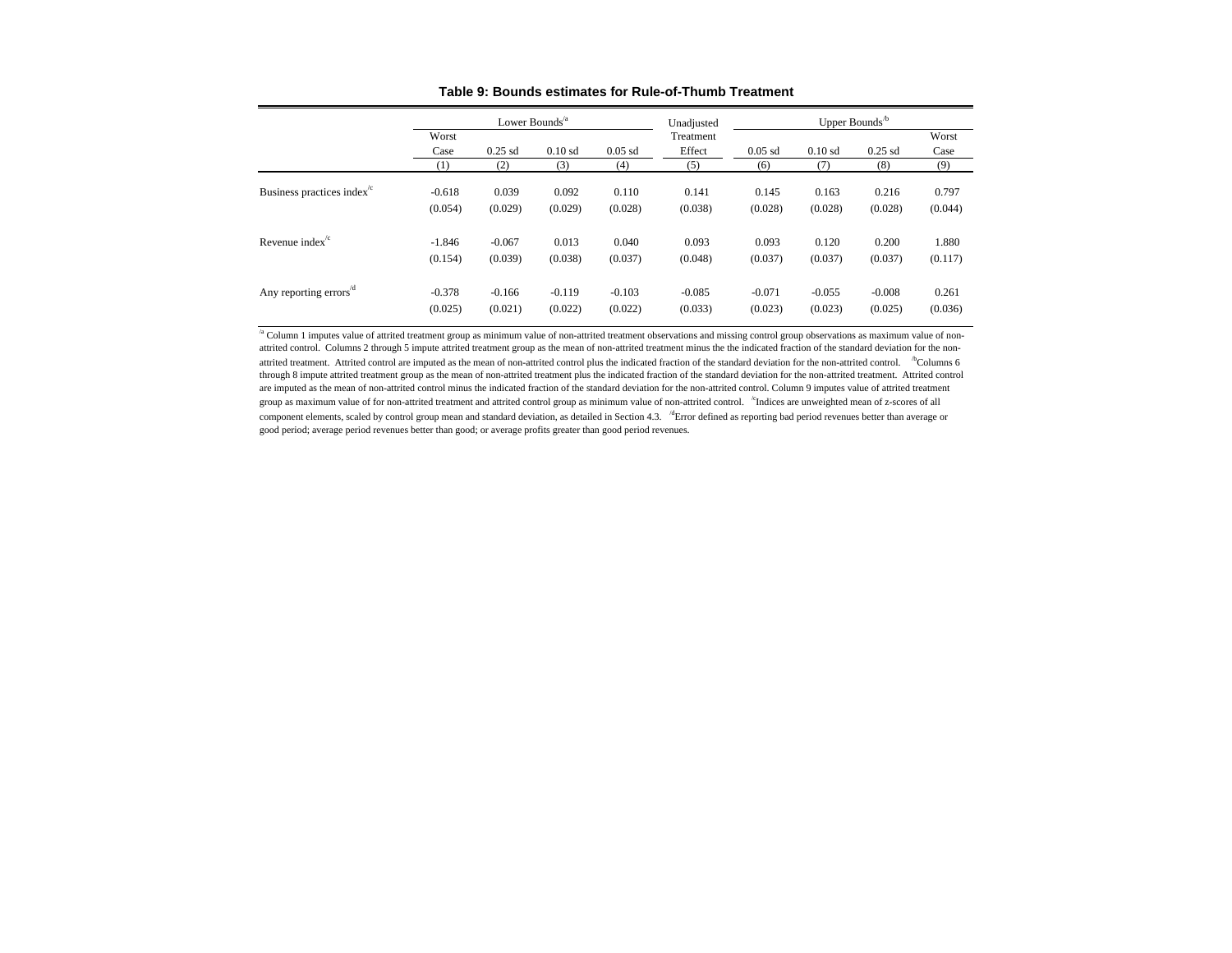|                                                                          | <b>Business</b><br>Practices Index |                     | Revenues <sup>/b</sup> |                     |                     |                     |                     |                     |
|--------------------------------------------------------------------------|------------------------------------|---------------------|------------------------|---------------------|---------------------|---------------------|---------------------|---------------------|
| Dependent Variable:                                                      |                                    |                     | Index                  |                     | Average Week (RD\$) |                     | Bad Week (RD\$)     |                     |
|                                                                          | (1)                                | (2)                 | (3)                    | (4)                 | (5)                 | (6)                 | (7)                 | (8)                 |
| Baseline measure of outcome variable                                     | $0.42***$<br>(0.03)                | $0.42***$<br>(0.03) | $0.82***$<br>(0.03)    | $0.82***$<br>(0.03) | $0.91***$<br>(0.04) | $0.91***$<br>(0.04) | $0.79***$<br>(0.04) | $0.79***$<br>(0.04) |
| Number of other businesses within 1/2 km                                 |                                    |                     |                        |                     |                     |                     |                     |                     |
| Any other business                                                       | 0.00<br>(0.01)                     |                     | 0.01<br>(0.01)         |                     | 52<br>(127)         |                     | $-3$<br>(82)        |                     |
| Accounting-treated business                                              | $-0.01$<br>(0.01)                  |                     | $-0.02$<br>(0.02)      |                     | $-43$<br>(299)      |                     | $-16$<br>(189)      |                     |
| Rule-of-thumb-treated business                                           | 0.00<br>(0.01)                     |                     | $-0.01$<br>(0.01)      |                     | $-133$<br>(161)     |                     | 12<br>(107)         |                     |
| Any other business, same industry <sup><math>\circ</math></sup>          |                                    | 0.02<br>(0.01)      |                        | $0.03**$<br>(0.01)  |                     | 428*<br>(246)       |                     | 186<br>(163)        |
| Accounting-treated business, same industry $\mathrm{C}^{\mathrm{c}}$     |                                    | $-0.04$<br>(0.02)   |                        | $-0.04*$<br>(0.03)  |                     | $-559$<br>(478)     |                     | $-205$<br>(305)     |
| Rule-of-thumb-treated business, same industry $\mathrm{C}^{\mathrm{c}}$  |                                    | $-0.02$<br>(0.01)   |                        | $-0.04**$<br>(0.02) |                     | $-356$<br>(293)     |                     | $-159$<br>(191)     |
| Any other business, diff. industry $\mathrm{C}^{\mathrm{c}}$             |                                    | 0.00<br>(0.01)      |                        | 0.00<br>(0.01)      |                     | $-90$<br>(150)      |                     | $-68$<br>(95)       |
| Accounting-treated business, diff. industry $\mathrm{C}^{\mathrm{c}}$    |                                    | 0.00<br>(0.01)      |                        | $-0.01$<br>(0.02)   |                     | 186<br>(330)        |                     | 60<br>(207)         |
| Rule-of-thumb-treated business, diff. industry $\mathrm{C}^{\mathrm{c}}$ |                                    | 0.00<br>(0.01)      |                        | 0.00<br>(0.01)      |                     | $-49$<br>(188)      |                     | 74<br>(123)         |
| Constant                                                                 | $0.06**$<br>(0.02)                 | $0.06**$<br>(0.02)  | 0.00<br>(0.03)         | 0.00<br>(0.03)      | 2,724 ***<br>(593)  | $2,702***$<br>(594) | $2,203***$<br>(360) | $2,203***$<br>(361) |
| Observations                                                             | 797                                | 797                 | 776                    | 776                 | 572                 | 572                 | 552                 | 552                 |

## **Table 10: Treatment Spillover Effects/a**

<sup>/a</sup> See Section 4, equations (6) and (7) for details of regression specification. Standard errors, clustered at the barrio-level, in parentheses. \* Denotes significance at the 10%-level, \*\* at the 5%level, and \*\*\* at the 1%-level. Sample includes only those individuals with own business. <sup>h</sup> Revenue variables winsorized at 1%. Revenue index is normalized, z-score composite of all revenue measures. See Section 4 for details. <sup>/c</sup> Industry categorized as clothing or shoe stores; groceries or *colmados*; cafes or restaurants; personal-care; or other.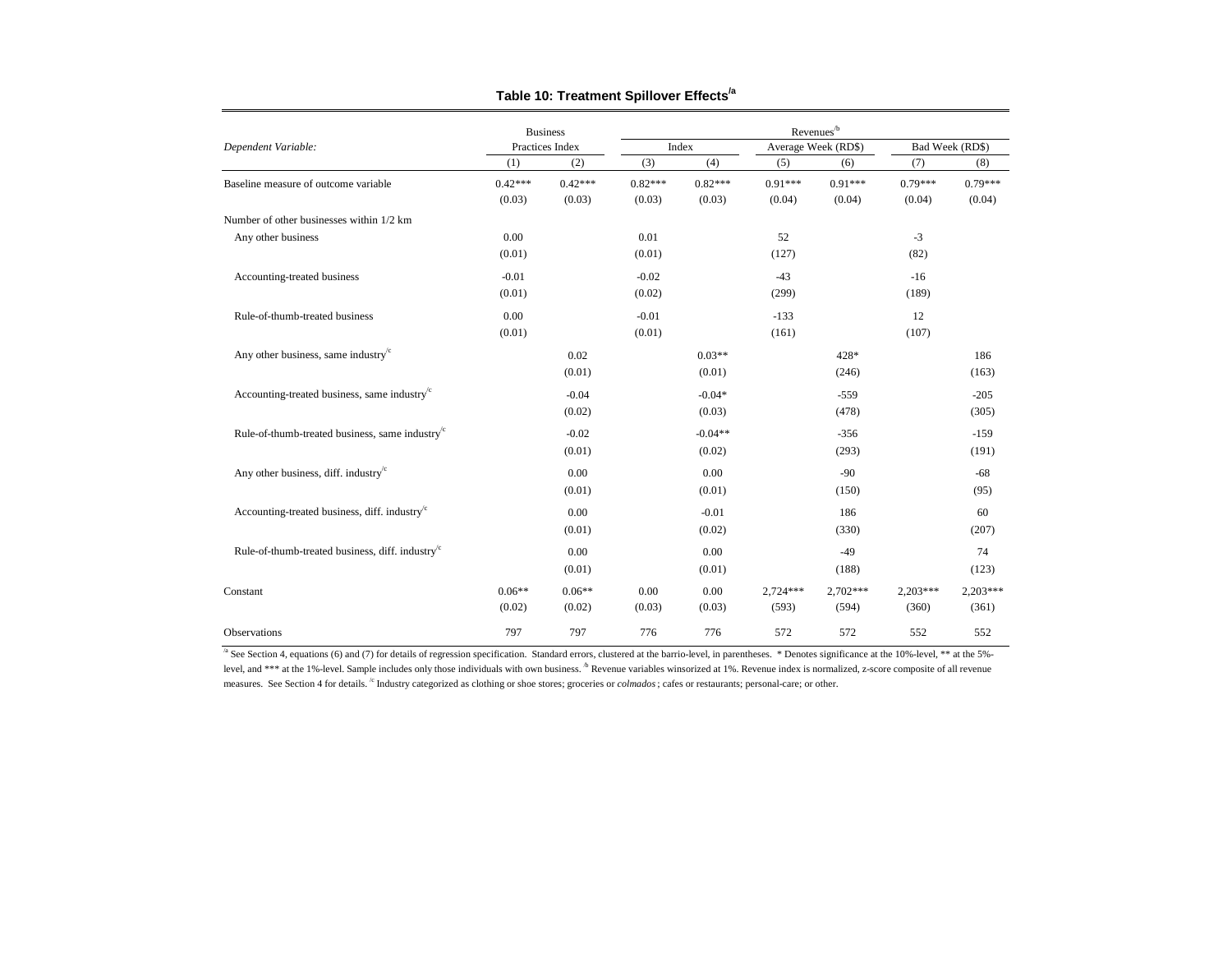# **Table A1: Summary of Training Programs**

|                    | <b>Rule of Thumb</b>                                                                                                                                                                                                                                                                                                            | <b>Accounting</b>                                                                                                                                                                                                                                                                                      |  |  |
|--------------------|---------------------------------------------------------------------------------------------------------------------------------------------------------------------------------------------------------------------------------------------------------------------------------------------------------------------------------|--------------------------------------------------------------------------------------------------------------------------------------------------------------------------------------------------------------------------------------------------------------------------------------------------------|--|--|
| Class 1            | <b>Savings</b><br>Why we should save<br>Set saving goals<br>$\qquad \qquad \blacksquare$<br>Save for emergencies<br>$\qquad \qquad \blacksquare$<br>Decide how to save<br>$\overline{\phantom{m}}$<br>Compare saving services<br>$\overline{a}$<br>Plan your future savings<br>$\qquad \qquad \blacksquare$                     | Same                                                                                                                                                                                                                                                                                                   |  |  |
| Class <sub>2</sub> | Consumption<br>Financial burden<br>Study your income and expenses<br>$\qquad \qquad \blacksquare$<br>Plan your future expenses<br>$\qquad \qquad \blacksquare$                                                                                                                                                                  | Same                                                                                                                                                                                                                                                                                                   |  |  |
| Class 3            | <b>Debt Management</b><br>Why borrowing<br>How much debt I can afford<br>$\qquad \qquad \blacksquare$<br>Default, what is it and how it happens<br>$\overline{\phantom{a}}$<br>Cost of default and excessive debt                                                                                                               | Same                                                                                                                                                                                                                                                                                                   |  |  |
| Class 4            | <b>Account Separation</b><br>Why separate money for the household<br>from money for the business<br>Separating house and business money<br>$\overline{\phantom{a}}$<br>Setting ourselves a salary<br>$\overline{\phantom{a}}$<br>How to keep records of flows between<br>$\qquad \qquad \blacksquare$<br>business and household | <b>Basic Accounting 1</b><br>Relevance of Accounting<br>Estimating profits using itemized<br>records or cash accumulation                                                                                                                                                                              |  |  |
| Class 5            | <b>Estimation Methods</b><br>Estimate total monthly flow of money<br>between household and business<br>Estimate increase/decrease of money<br>in the business between beginning and<br>end of the month<br><b>Estimating profits</b>                                                                                            | <b>Basic Accounting 2</b><br>Including personal income and<br>expenses into the business daily<br>records<br>Using daily records to estimate daily<br>profit<br>Review estimating profits using<br>itemized records or cash accumulation<br>How to include fixed costs into the<br>profit calculations |  |  |
| Class 6            | <b>None</b>                                                                                                                                                                                                                                                                                                                     | <b>Basic Accounting 3</b><br>Aggregating daily records into<br>monthly records<br>Estimating monthly profit<br>Accounts payable record keeping<br>Accounts receivable record keeping                                                                                                                   |  |  |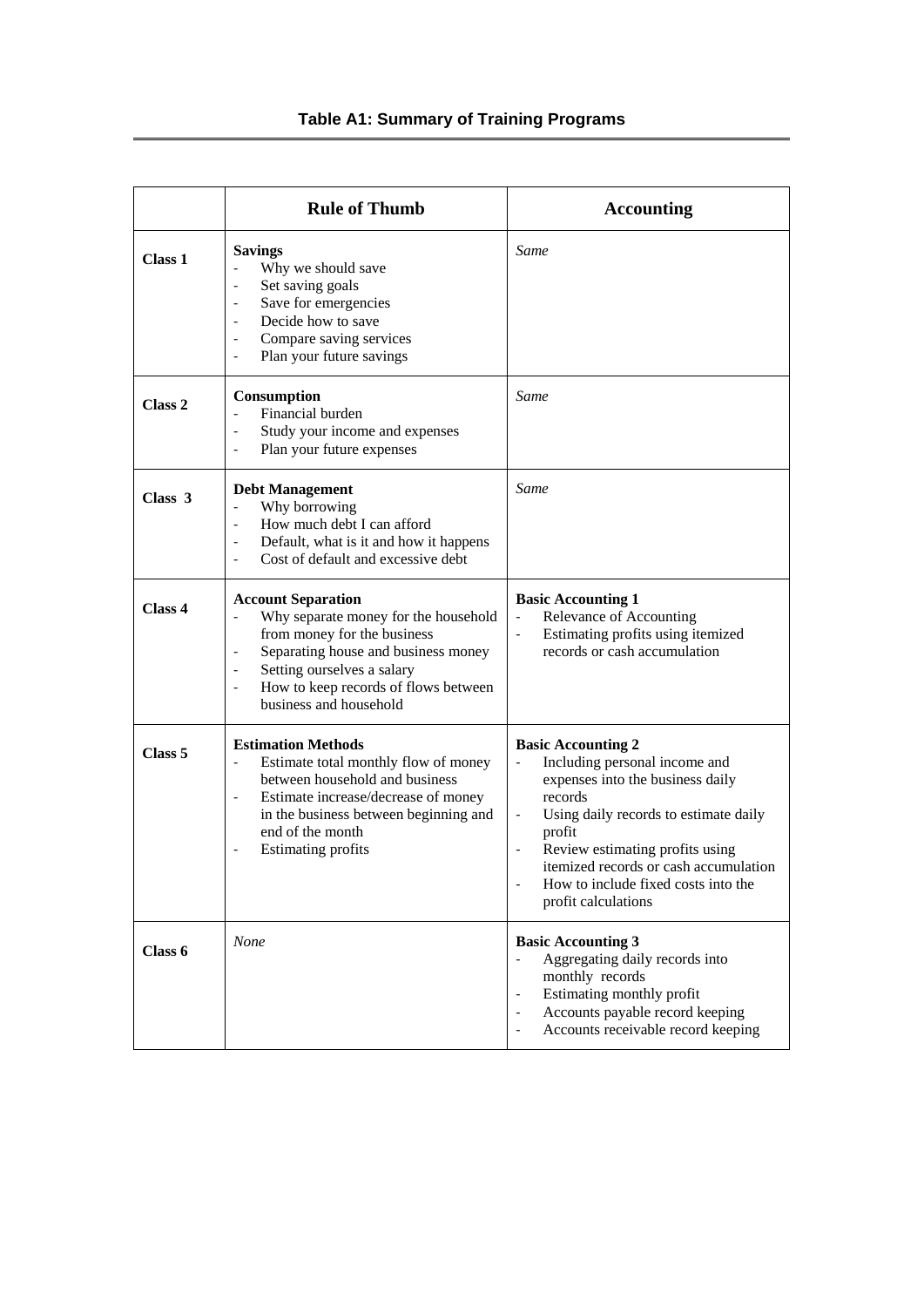| Dependent variable:                           | Attend any<br>$\mathrm{class}'^a$ | Attend any<br>$\mathrm{class}'^a$ |  |
|-----------------------------------------------|-----------------------------------|-----------------------------------|--|
|                                               | (1)                               | (2)                               |  |
| Female                                        | 0.081                             | 0.062                             |  |
|                                               | (0.063)                           | (0.061)                           |  |
| Number of children                            | $0.035***$                        | $0.032***$                        |  |
|                                               | (0.011)                           | (0.011)                           |  |
| High skill $/b$                               | $0.104***$                        | $0.109***$                        |  |
|                                               | (0.040)                           | (0.039)                           |  |
| Any savings                                   | 0.011                             | 0.016                             |  |
|                                               | (0.039)                           | (0.038)                           |  |
| Interested in accounting & financial training | $0.074**$                         | $0.081**$                         |  |
|                                               | (0.036)                           | (0.035)                           |  |
| Current loan (RD\$0000)                       | $-0.003$                          | 0.000                             |  |
|                                               | (0.011)                           | (0.011)                           |  |
| Loan planned for fixed assets (RD\$0000)      | $0.023**$                         | $0.024**$                         |  |
|                                               | (0.010)                           | (0.010)                           |  |
| Revenue index $\frac{1}{c}$                   | $-0.047*$                         | $-0.050*$                         |  |
|                                               | (0.028)                           | (0.028)                           |  |
| Business practices index <sup>/c</sup>        | $-0.045$                          | $-0.035$                          |  |
|                                               | (0.034)                           | (0.033)                           |  |
| Buy-sell business <sup>/d</sup>               | 0.010                             | 0.020                             |  |
|                                               | (0.037)                           | (0.036)                           |  |
| Reports business improving                    | $0.054**$                         | $0.051**$                         |  |
|                                               | (0.025)                           | (0.024)                           |  |
| Constant                                      | $0.197**$                         | $0.191**$                         |  |
|                                               | (0.083)                           | (0.080)                           |  |
| Observations                                  | 762                               | 806                               |  |
| Impute values for missing data                | no                                | yes                               |  |

# **Table A2: Determinants of Attendance Conditional on Assignment to Treatment**

 $\alpha$  OLS regression of attending any class on the indicated set of variables, conditional on assignment to either treatment group. \* Denotes significance at the 10%-level, \*\* at the 5%-level, and \*\*\* at the 1%-level.  $^{b}$  High skill indicates individuals with high school or greater formal education or previous financial trading. <sup>/c</sup>Indices are unweighted mean of zscores of all component elements, scaled by control group mean and standard deviation, as detailed in Section 4.3. Missing values for revenue index (43 obs.) and business practices (23 obs.) are imputed for column 2 based on predicted value from regression on other covariates. <sup>/d</sup>Indicator for main business line involving primarily purchase and resale. This includes industry categories clothing or shoe stores; groceries or *colmados*.